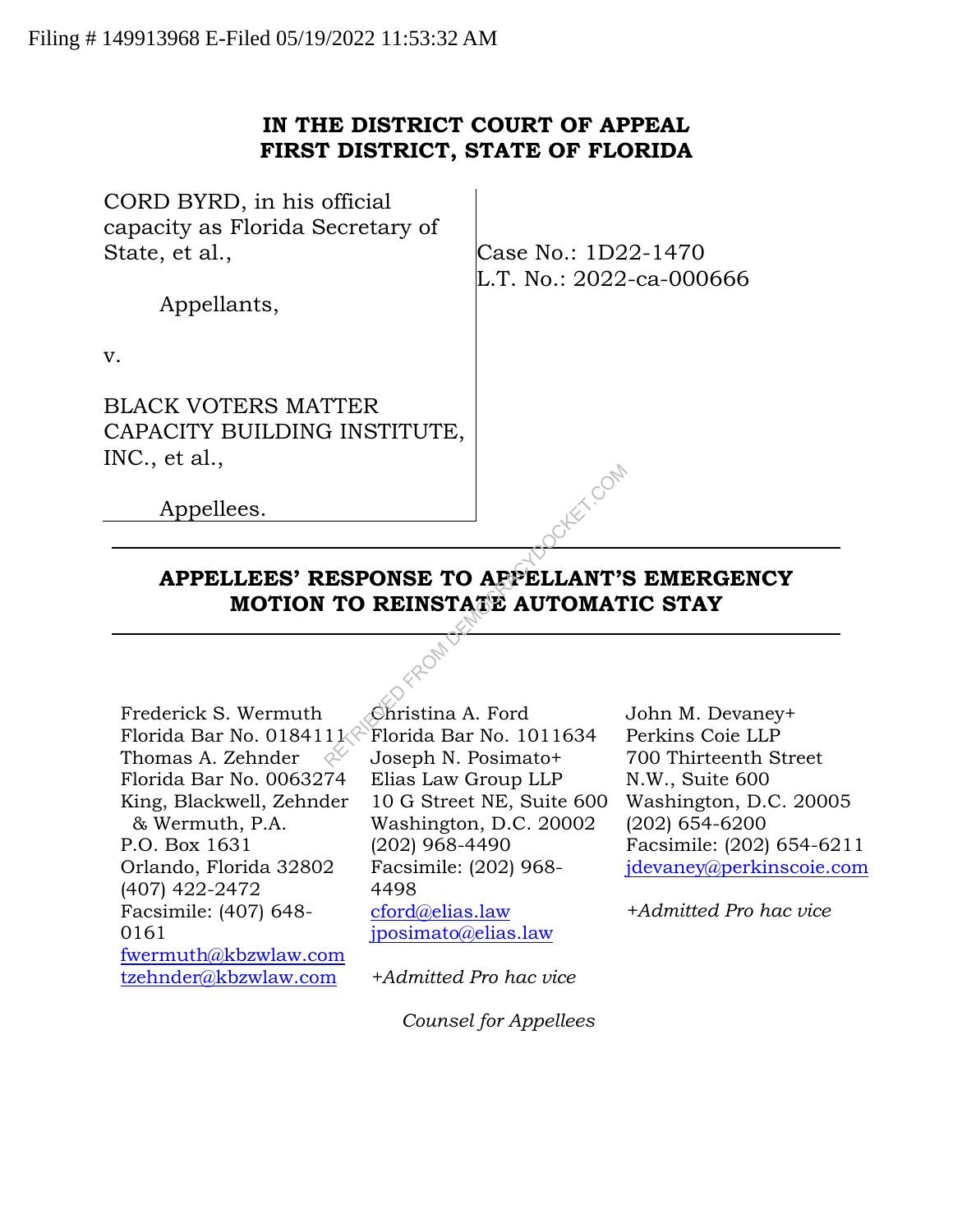## **TABLE OF CONTENTS**

| The Fair Districts Amendment protects minority voters from<br>A.<br>implementation of redistricting plans that diminish their ability                                                                            |
|------------------------------------------------------------------------------------------------------------------------------------------------------------------------------------------------------------------|
| Black voters in North Florida have had the ability to elect<br>B.<br>their congressional candidate of choice since at least 2015 8                                                                               |
| C. While the Legislature planned to protect CD-5 from<br>diminishment, the Governor forced through a plan which                                                                                                  |
| II. PROCEDURAL HISTORY $\overbrace{a}$                                                                                                                                                                           |
| Plaintiffs filed suit the same day the Enacted Plan was signed<br>А.                                                                                                                                             |
| Plaintiffs' temporary injunction motion was supported by<br>B.                                                                                                                                                   |
| C. The trial court considered all the evidence and held an                                                                                                                                                       |
| D. After considering all evidence, the trial court granted<br>Plaintiffs' motion and ordered the state to use a plan that<br>preserved Black voters' ability to elect their candidate of choice in               |
| E. After holding an additional hearing, the trial court lifted the<br>automatic stay to preserve Black voters' ability to elect their                                                                            |
|                                                                                                                                                                                                                  |
|                                                                                                                                                                                                                  |
| The trial court's injunction preserves the status quo by ensuring<br>Ι.<br>Black voters in North Florida continue to have the opportunity to<br>elect their candidate of choice while the Governor's novel legal |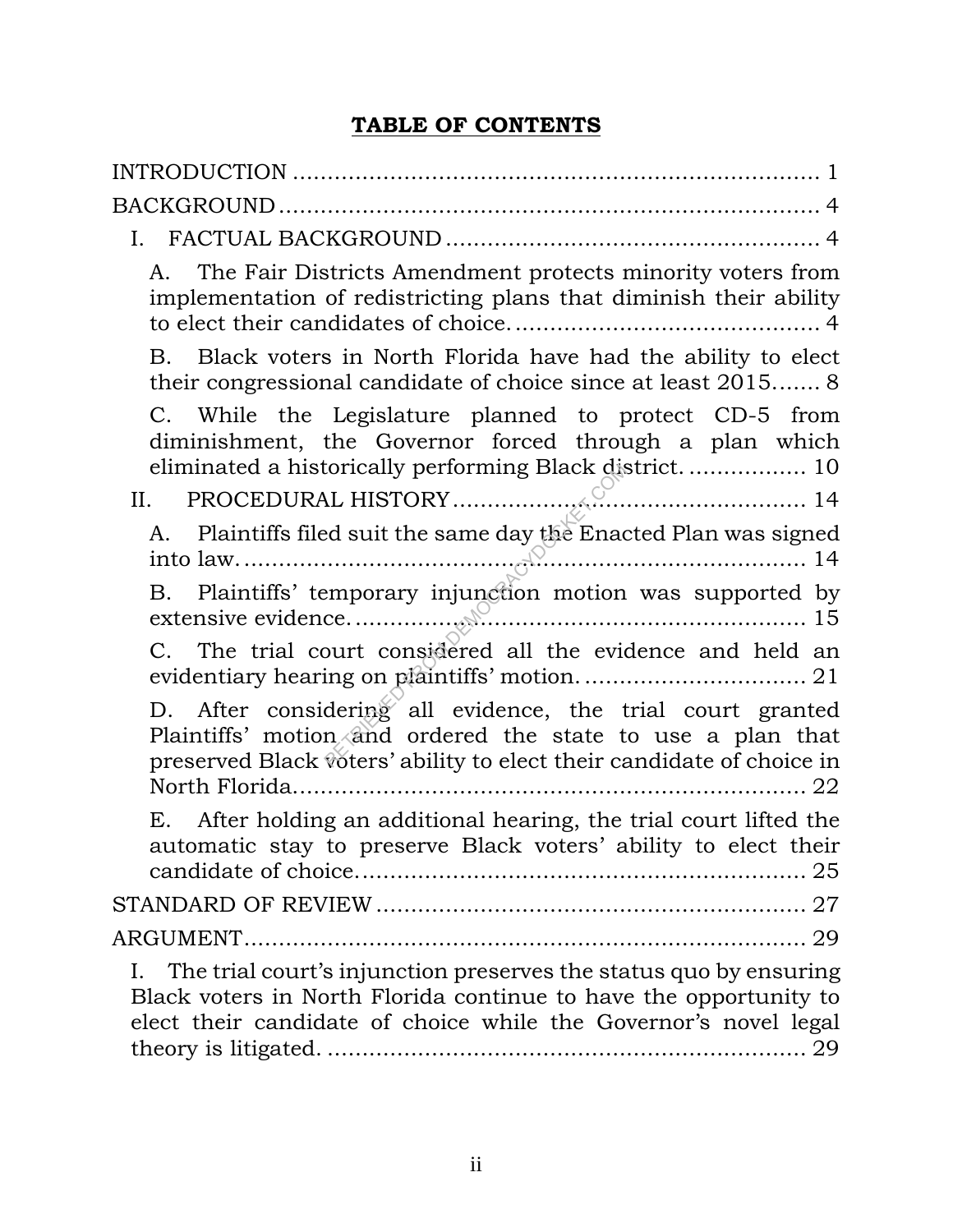II. The trial court did not abuse its discretion in determining that compelling circumstances warrant vacatur of the automatic stay. 34

A. The Secretary is unlikely to succeed on appeal, given binding legal precedent and the trial court's well-supported factual findings.................................................................................. 35 1. The Enacted Plan violates the Florida Constitution. ...... 35 2. The Secretary has failed to show that application of Florida's non-diminishment standard violates the U.S. Constitution. ....................................................................... 36 a. Predominance ............................................................ 39 b. Compelling Interests................................................... 43 c. Narrow Tailoring......................................................... 50 3. A finding that CD-5 is likely unconstitutional would have significant collateral effects.................................................. 53 B. The equities overwhelmingly favor vacatur of the automatic stay........................................................................................ 55 1. Vacating the stay is the most administratively sensible approach............................................................................. 55 2. Florida voters will suffer irreparable injury if the stay is reinstated............................................................................ 61 C. The trial court did not err in remedying the violation of the Florida Constitution. .............................................................. 64 CERTIFICATE OF SERVICE......................................................... 70 CERTIFICATE OF COMPLIANCE.................................................. 71 RETRIEVED FROM DEMOCRACYDOCKET.COM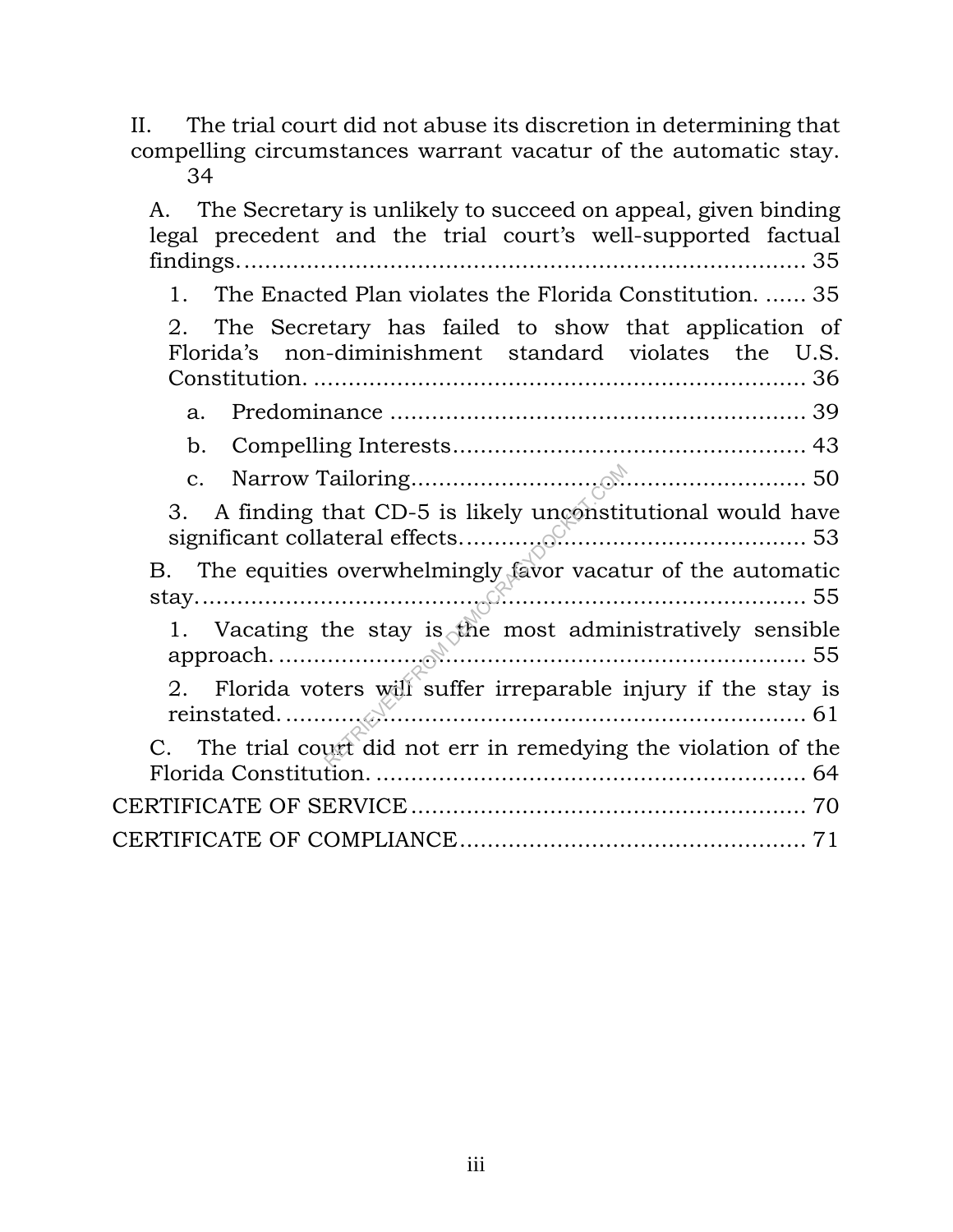Appellees, Plaintiffs below, file this response to Appellant Secretary of State's Emergency Motion to Reinstate Automatic Stay, and state as follows:

#### **INTRODUCTION**

The narrow question presented by the Secretary's motion is whether the trial court's decision to vacate the automatic stay of its injunction was so unreasonable as to constitute an abuse of discretion. It was not.

Vacatur of the automatic stay pending appeal is the only administratively sensible and equitable outcome. Even with the trial court's injunction in place, Florida's supervisors of elections are currently working—at the Secretary's direction—to implement *both* the Enacted Plan and the remedial Plan to ensure that Florida can implement whichever plan emerges from the appellate process. Reinstatement of the automatic stay would mean that the supervisors would *only* prepare to implement the Enacted Plan, needlessly jeopardizing Florida's ability to implement a remedy in the event this Court or the Florida Supreme Court upholds the trial court's merits decision, which enjoined the Enacted Plan and found its configuration of districts in North Florida unconstitutional. In e automatic stay pending<br>
usible and equitable outcome<br>
in place, Florida's supervise<br>
at the Secretary's direction-<br>
at the Secretary's direction-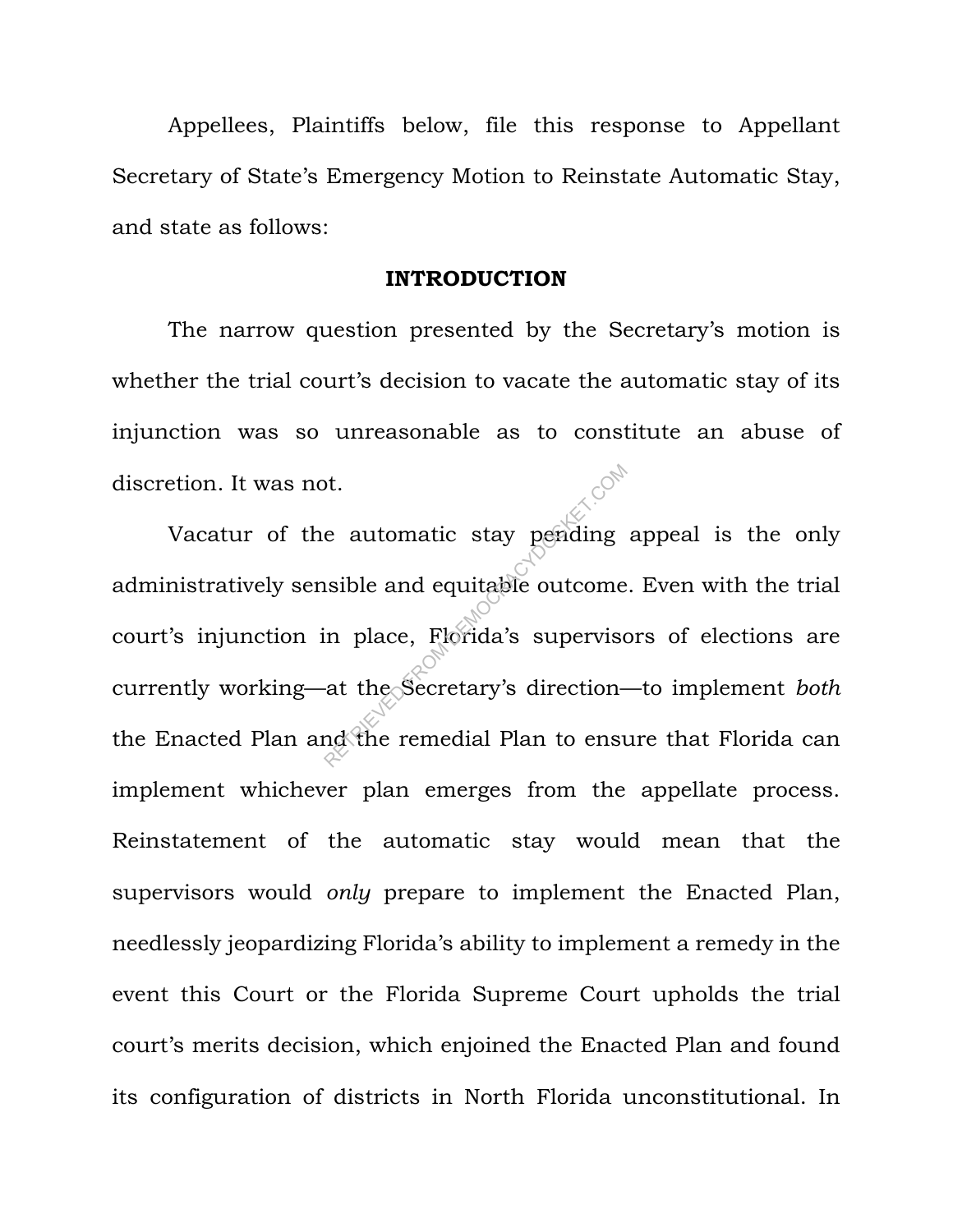such a scenario, forcing Florida's voters to cast their ballots—and elect representatives—under an unconstitutional map would cause irreparable harm.

The trial court did precisely what it was supposed to do: it carefully looked at all of evidence and arguments before it, weighed each of the relevant factors, and determined that, in this case, vacatur was merited. As the trial court has observed and the Secretary has acknowledged, the Supervisors of Elections are capable of preparing for both contingencies. There is no need for this Court to prevent them from doing so by reinstating the automatic stay particularly when allowing the state to press forward with an unconstitutional districting plan threatens the voting rights of Plaintiffs and countless other Florida voters. wledged, the Supervisors of E<br>h contingencies. There is no<br>m doing so by reinstating the<br>allowing the state to pres<br>stricting plan threatens the<br>less other Florida voters.

In any event, this is not a close question; the Enacted Plan's configuration of congressional districts in North Florida is unquestionably illegal under the controlling precedent of the Florida Supreme Court. It is settled law that the Florida Constitution prohibits congressional redistricting plans that diminish the ability of racial minorities to elect representatives of their choice. *See* Art. III, § 20(a). The uncontroverted evidence shows the Enacted Plan did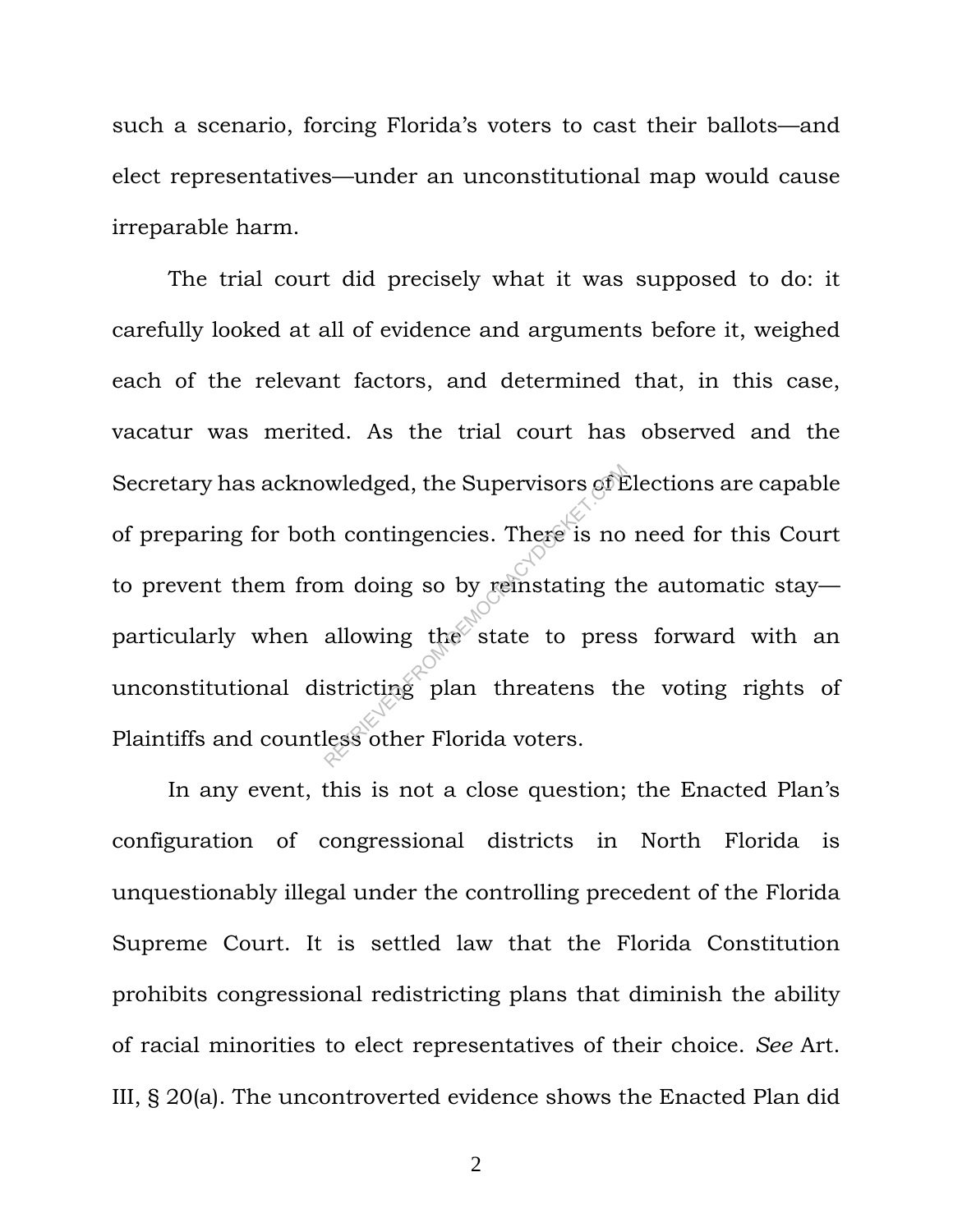just that—something the Secretary did not contest before the trial court and does not contest in his motion.

In response to this Court's two questions about what is the status quo and whether the trial court's temporary injunction preserved it, the answers are as follows. *First*, the status quo is that Black voters in North Florida have been able to elect their preferred candidates in Congressional District 5 ("CD-5") since at least 2015, and in North Florida for several decades.<sup>1</sup> Plaintiffs filed this challenge on the same day that the Governor signed the Enacted Plan. *No* elections have taken place under the newly configured Enacted Plan, which would eliminate the opportunity for Black voters to elect their preferred candidates in North Florida for the first time in decades. The Enacted Plan has not yet been implemented and voters have not been subject to it, in any form. No candidates have qualified under the Plan yet—indeed, the Secretary cannot even begin rida for several decades.<sup>6</sup><br>
ume day that the Governor<br>
have taken place under the<br>
u would eliminate the opportured candidates in North Flori<br>
red candidates in North Flori<br>
red Candidates in North Flori<br>
red Candidates

<sup>&</sup>lt;sup>1</sup> The Florida Supreme Court previously found that this opportunity had existed, at least to some degree, in North Florida since 1992. *See League of Women Voters of Fla. v. Detzner*, 172 So. 3d 363, 404 (Fla. 2015) ("*LWV I")* (explaining that "the predecessor of District 5 . . . performed for the black candidate of choice in every election from 1992 through 2000" and then in "every election from 2000 through the present").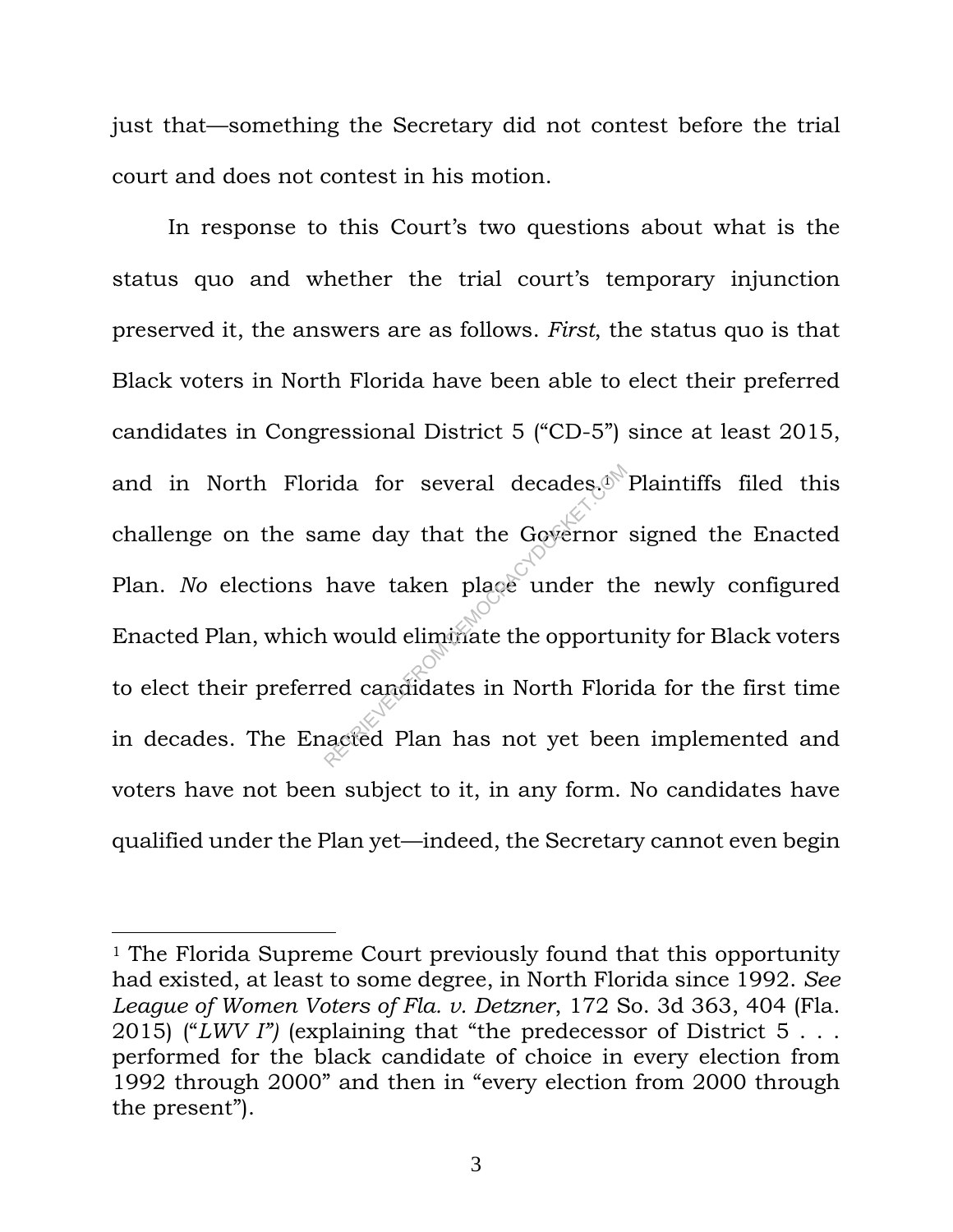accepting petitions for candidates to qualify under the Plan yet. Ballots have obviously not yet been printed, much less sent out. And, as noted, Supervisors are currently preparing to implement either Plan. *Second*, the temporary injunction preserves this status quo by enjoining the newly drawn version of CD-5 in the Enacted Plan that indisputably would eliminate the ability of Black voters in North Florida to elect their preferred candidates. And, again, it does so while still preserving Florida's ability to implement the Enacted Plan to enable the appellate courts to consider this important issue on the merits.

It cannot be that state actors can unilaterally change the status quo by enacting a facially unconstitutional redistricting plan, and then claim that the plan cannot be enjoined because its mere enactment is now the "status quo," shielding themselves from any temporary injunction and guaranteeing "one free unconstitutional election." Such an outcome would be profoundly unjust. rida's ability to implement the courts to consider this imperior in the consider of the imperior of the state actors can unilateral facially unconstitutional reduce than cannot be enjoined

#### **BACKGROUND**

#### **I. FACTUAL BACKGROUND**

**A. The Fair Districts Amendment protects minority voters from implementation of redistricting plans**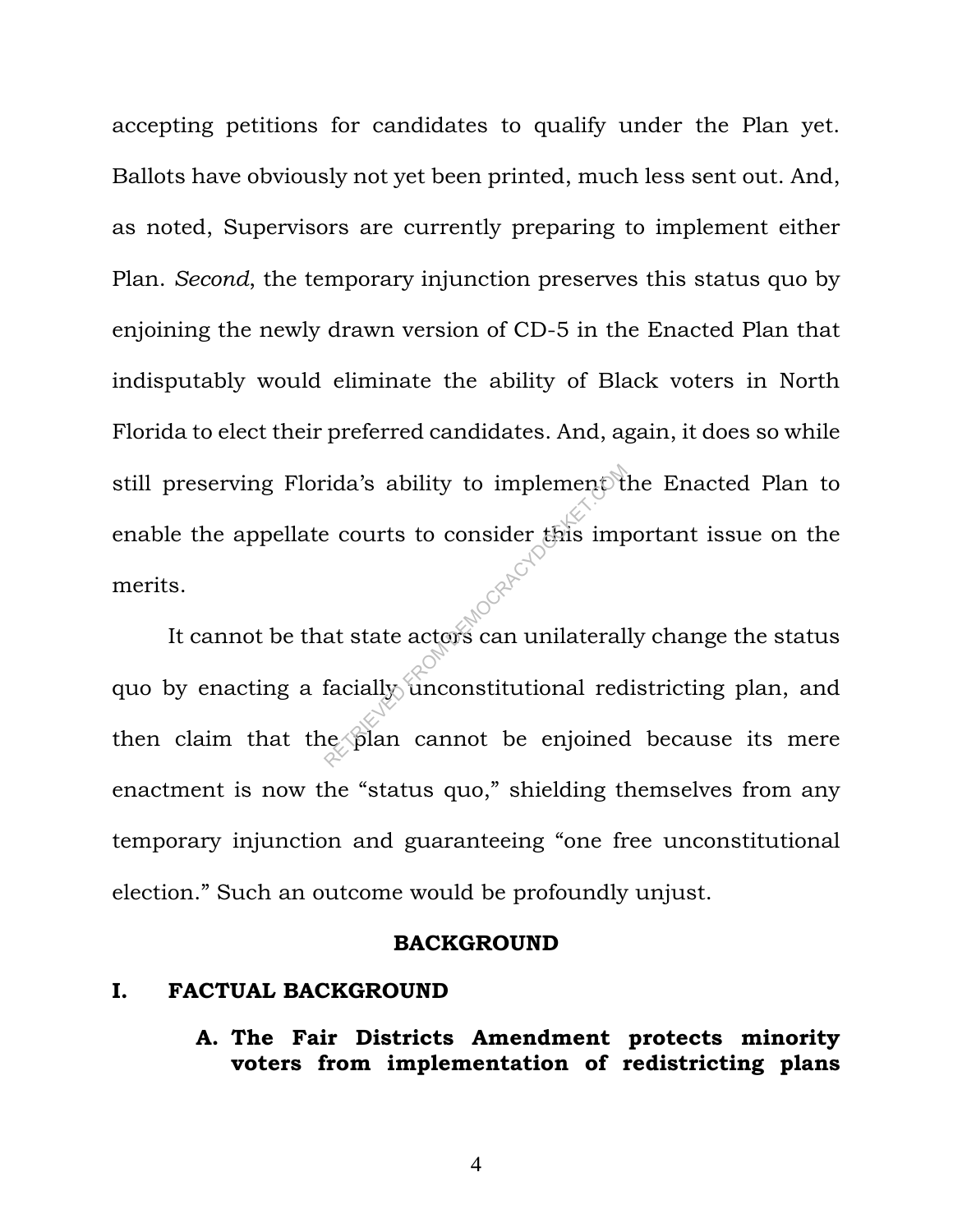### **that diminish their ability to elect their candidates of choice.**

A decade ago, Floridians voted by an overwhelming margin of 62.9% to 37.1% to enact the Fair Districts Amendment to the Florida Constitution. App. 18. The Amendment explicitly constrains the Legislature's once-in-a-decade exercise of its reapportionment power, as enumerated within two "tiers" in Article III, Sections 20 and 21 of the Florida Constitution.

Among the "Tier I" standards is a requirement that "districts shall not be drawn with the intent or result of denying or abridging the equal opportunity of racial or language minorities to participate in the political process or to *diminish their ability to elect representatives of their choice*." Fla. Const. Art. III, § 20(a) (emphasis added). er I" standards is a require with the intent of result of d<br>ty of racial or language mind<br>rocess or to *diminish the*<br>eirchoice." Fla. Const. Art. I

This "non-diminishment standard" prohibits the Legislature from "eliminat[ing] majority-minority districts or weaken[ing] other historically performing minority districts where doing so would actually diminish a minority group's ability to elect its preferred candidates." *In re S. J. Res. of Legis. Apportionment 1176*, 83 So. 3d 597, 625 (Fla. 2012). To evaluate a non-diminishment claim, courts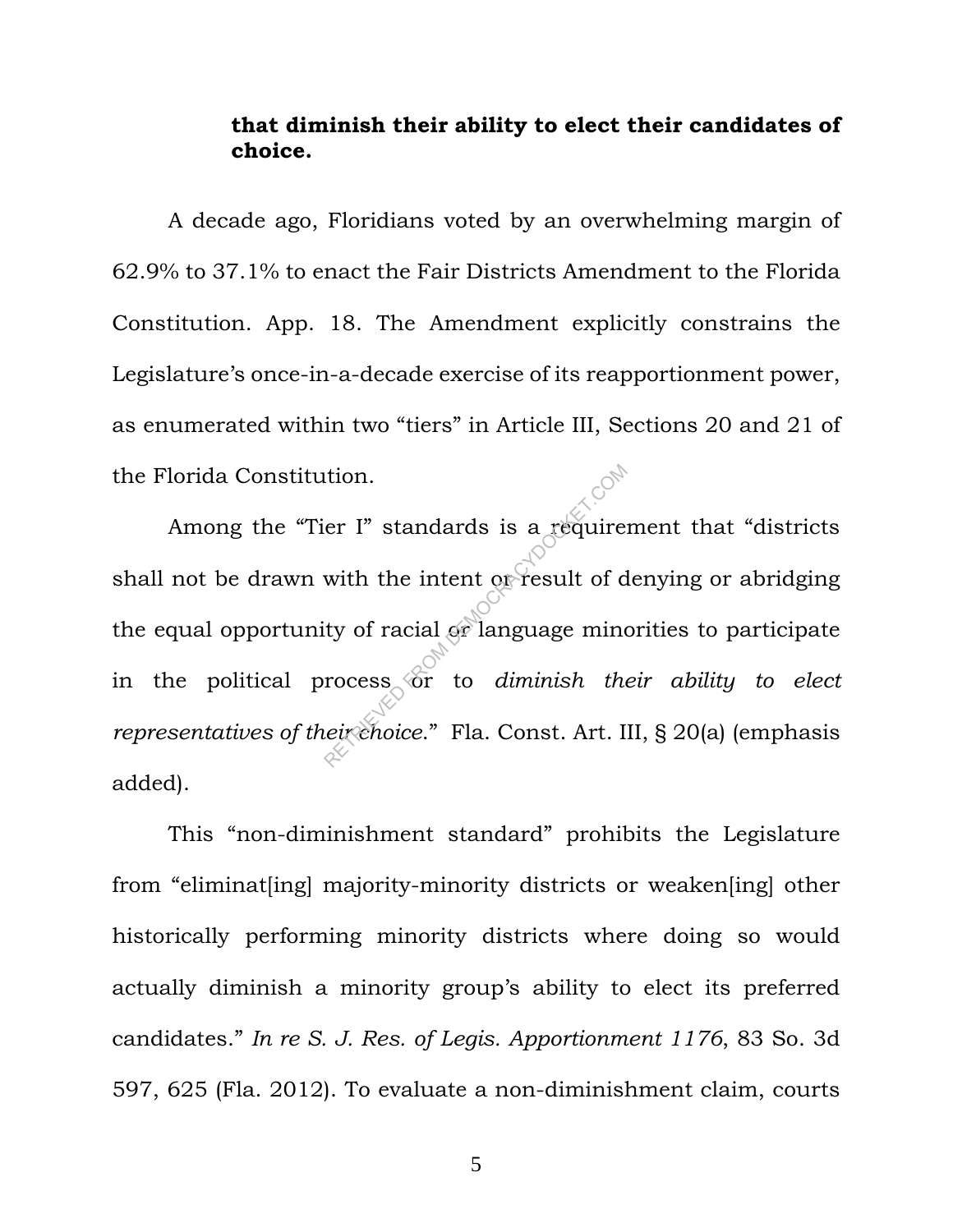must determine whether minority voting strength has diminished under the new plan when compared to the old plan. *Id.* at 624-25.

During this *current* redistricting cycle, both legislative chambers recognized that Tier I's non-diminishment standard remained in effect, and took efforts to ensure that the State House and Senate plans complied with Florida Supreme Court precedent on this front. In its brief asking the Florida Supreme Court to approve the newly enacted State House Plan, the Florida House explained how the plan "protects minority voting strength from diminishment, as required by the tier-one standards in article III, section 21" and "satisfies every requirement of federal law and the Florida Constitution." House Br. at 5-6.<sup>2</sup> The House explained that it satisfied the non-diminishment standard to protect against diminishment in 30 minority-performing districts by: Plan, the Florida House exporting strength from diminishies<br>
rds in article III. Section 21"<br>
ral law and the Florida Cons<br>
explained that it satisfied the<br>
against diminishment in 30

neither reduc[ing] the number of performing districts nor weaken[ing] the ability of minorities in those districts to elect representatives of their choice. Consistent with [Florida Supreme Court] precedents, the House conducted the necessary functional analysis to assure compliance and protected *all* performing districts from diminishment,

<sup>2</sup> Br. of the Fla. House of Reps., *In re S. J. Res. of Legis. Apportionment 100*, 334 So.3d 1282 (Fla. Feb. 19, 2022), https://redistricting.lls.edu/wp-content/uploads/FL-in-re-jr-legappt-20220219-house-brief.pdf.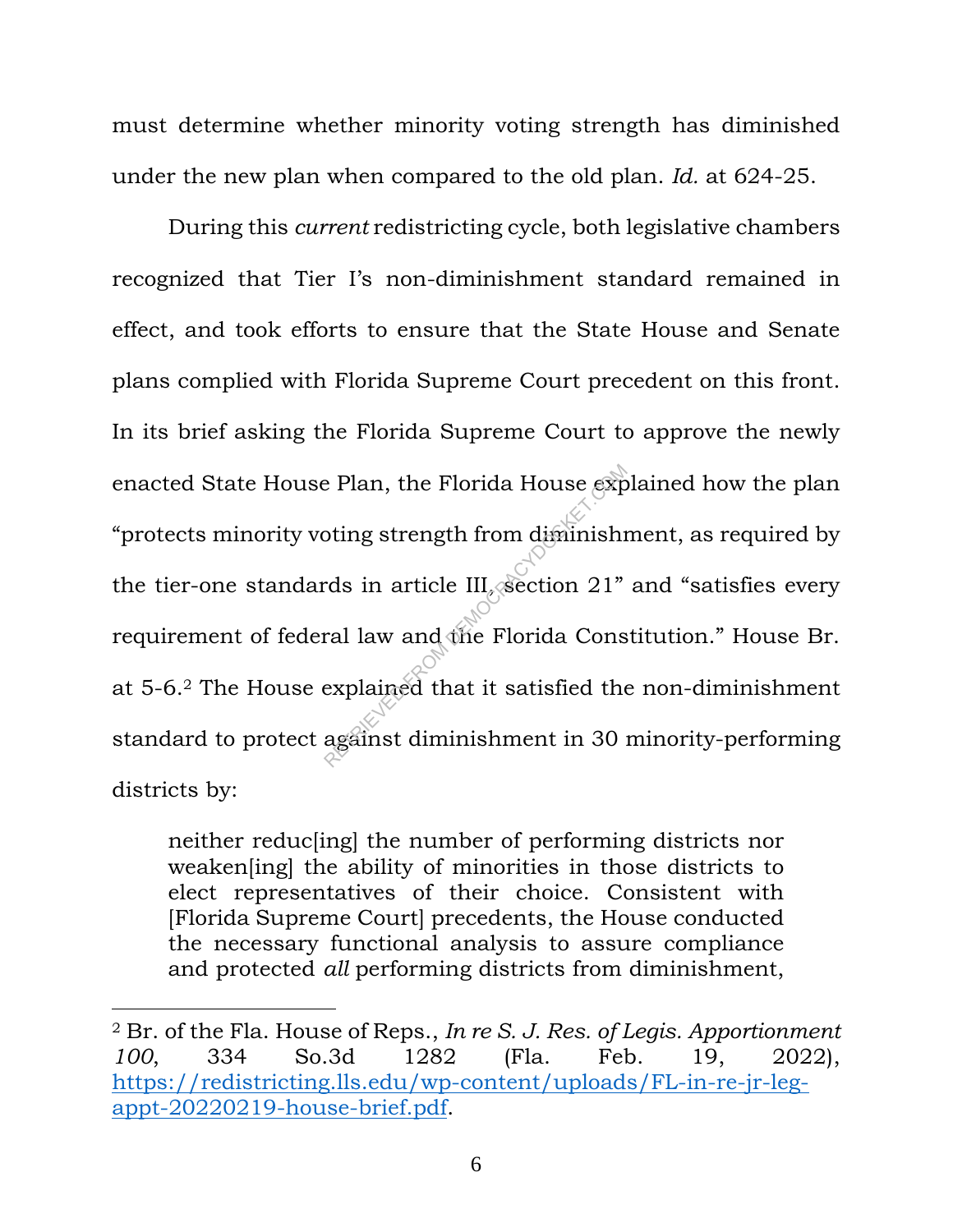even if minorities did not comprise a majority of the votingage population.

House Br. at 15. The House also explained that "[l]ogically, if a performing district loses substantial minority population, then the remaining minority voters' ability to elect their preferred candidates is diminished." House Br. at 21. The Florida Senate, too, emphasized how its newly enacted plan complied with the Florida Constitution's non-diminishment standard. It explained that it instructed "the Senate's professional staff to conduct a functional analysis [] to confirm that any map" complied with the non-diminishment provision and, in doing so, protected from diminishment five districts which performed for Black voters, and five which historically performed for Hispanic voters. Senate Br. at 20, 34-36.<sup>3</sup> The Senate concluded by noting that it "has also presumed—consistent with Supreme Court precedent as to the federal Voting Rights Act ("VRA")—that compliance with the Florida Constitution's analogous protections for racial and language minorities represents a al staff to conduct a funct<br>map" complied with the<br>ing so, protected from diminis<br>for Black voters, and five<br>mic voters. Senate Br. at 20,

<sup>3</sup> Br. of the Fla. Senate Supporting the Validity of the Apportionment, *In re S. J. Res. of Legis. Apportionment 100*, 334 So.3d 1282 (Fla. Feb. 19, 2022), https://redistricting.lls.edu/wp-content/uploads/FL-inre-jr-leg-appt-20220219-senate-brief.pdf.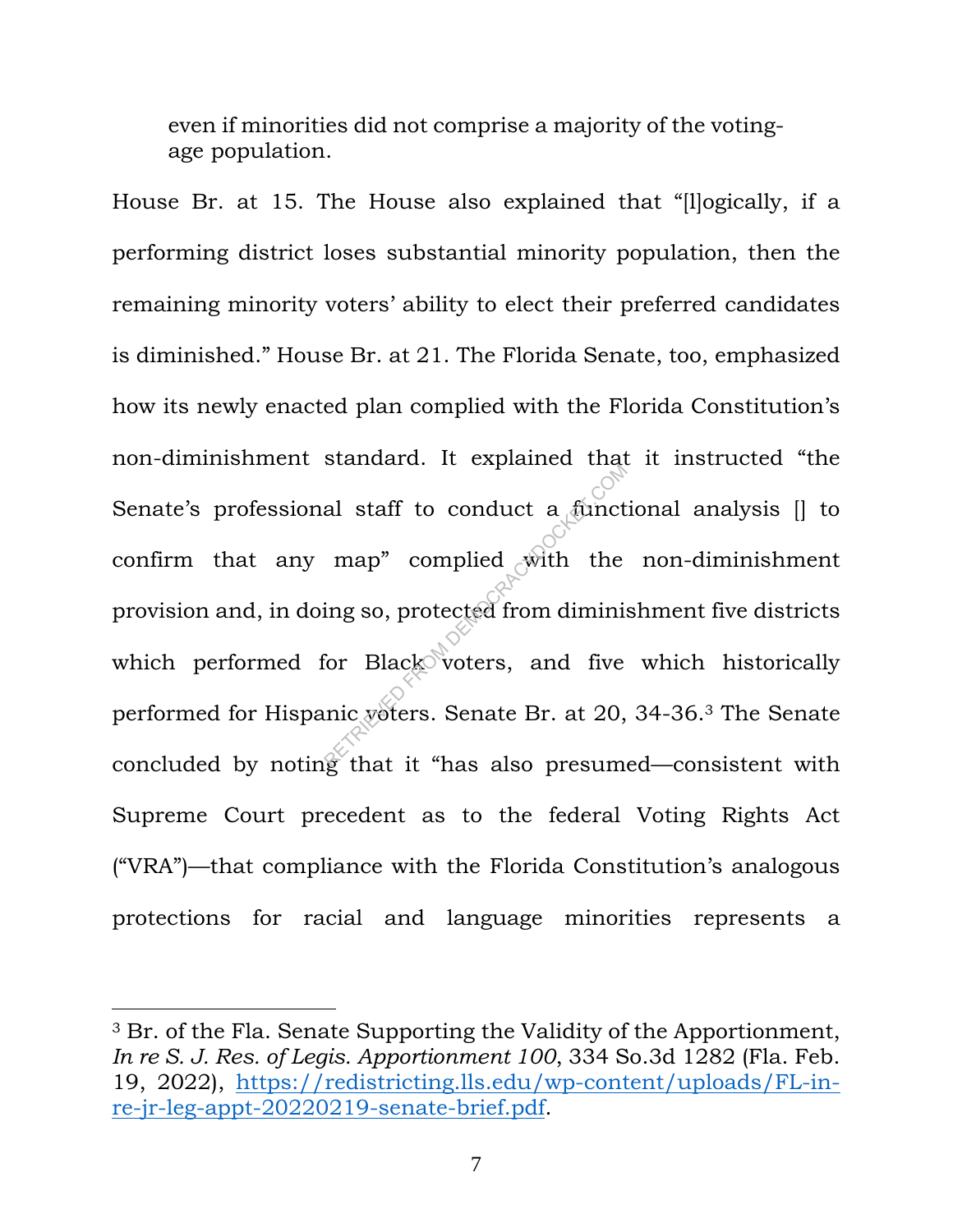'compelling interest' justifying the consideration of race." Senate Br. at 38.

The Florida Supreme Court considered these submissions and unanimously held the newly enacted Florida State House and Senate plans were facially valid. *See In re S. J. Res. of Legis. Apportionment 100*, 334 So. 3d 1282 (Fla. 2022). In so doing, the Court reiterated the Tier I non-diminishment standard, *id.* at 1286, approvingly cited the Legislature's functional analysis, *id.* at 1289, and concluded that such a functional analysis supported "the Legislature's representation that the 2022 plans do not diminish minority voters' ability to elect representatives of their choice." *Id.* at 1290. Nowhere in that opinion did the Florida Supreme Court question the continuing application of the non-diminishment standard. netional analysis, *id.* at 1289,<br>al analysis supported<br>the 2022 plans do not dimin<br>sentatives of their choice." In<br>id the Florida Supreme Com of the non-diminishment

## **B. Black voters in North Florida have had the ability to elect their congressional candidate of choice since at least 2015.**

CD-5 was created and adopted by the Florida Supreme Court after that Court invalidated the Legislature's 2012 congressional redistricting plan under the Fair Districts Amendment by finding that partisan intent tainted the entire redistricting process. *See LWV I*,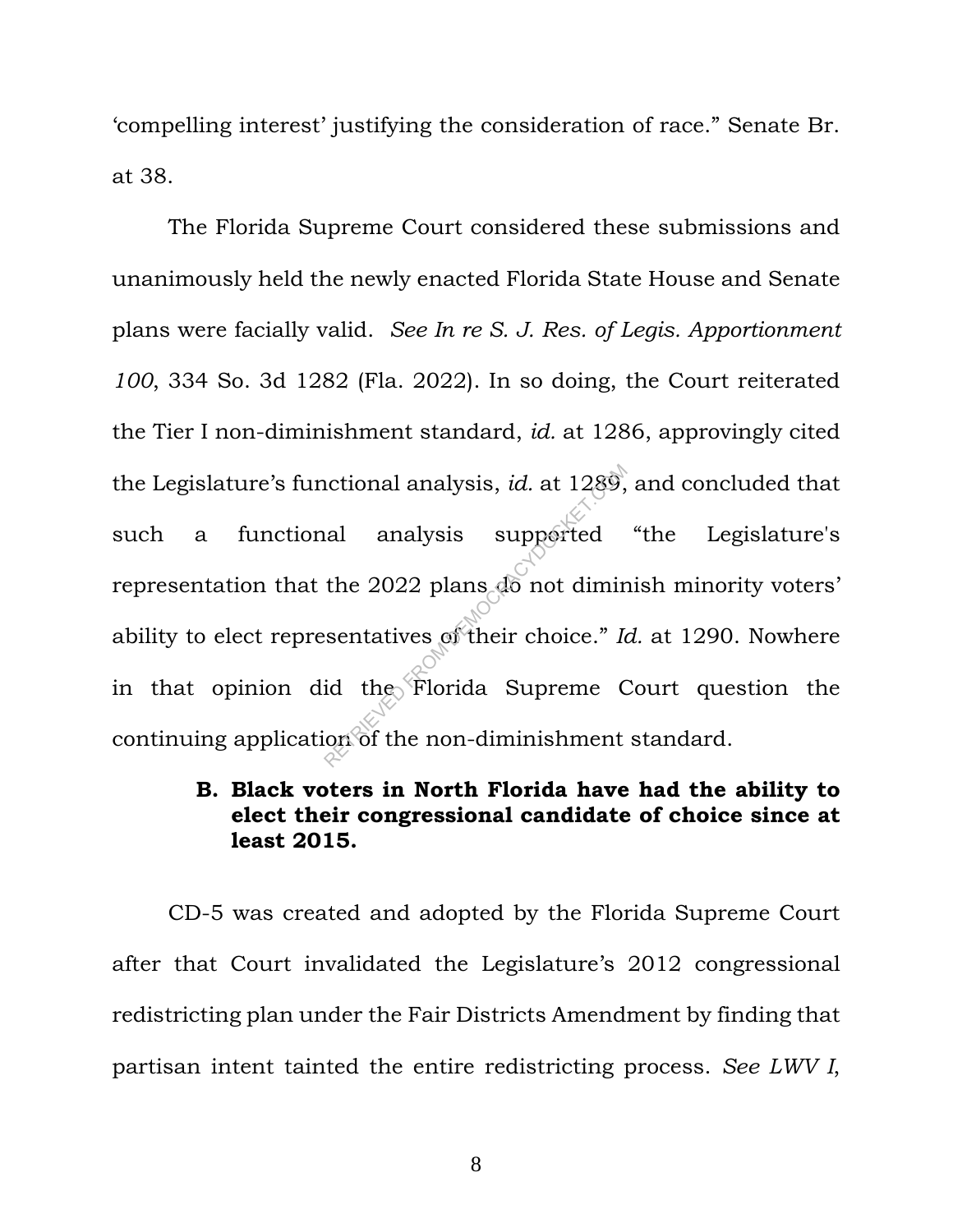172 So. 3d at 392-93 (Fla. 2015). In ordering a remedy, the Court provided specific guidance regarding numerous districts, including for CD-5. The Court rejected arguments that an East-West configuration of CD-5 "cause[d] the redistricting map to become significantly less compact." *Id.* at 405–06. In doing so, the Court acknowledged that an East-West configuration of CD-5 would result in a "longer" district "with a correspondingly greater perimeter and area," but explained that "length is just one factor to consider in evaluating compactness" alongside others, such as Florida's existing geography. *Id.* at 406.

When the Legislature failed to pass a remedial map, the Court ordered the adoption of a congressional plan, referred to here as the "Benchmark Plan," which was in place during the 2016, 2018, and 2020 congressional elections. At the time of its adoption, CD-5 had a Black voting age population of 45.12%. *Id.* at 404. As of the 2020 Census, the Benchmark Plan's version of CD-5 had a total Black population of 49.1%, a Black voting age population of 45.2%, and a minority voting age population of 59.8%. App. 90, 100. Benchmark CD-5 extended from Jacksonville to Tallahassee and included all of Baker, Gadsden, Hamilton, and Madison Counties, as well as Retaining that "length is just one of the space of the space of the space of the space of the space of the space of the space of the space of the space of the space of the space of the space of the space of the space of th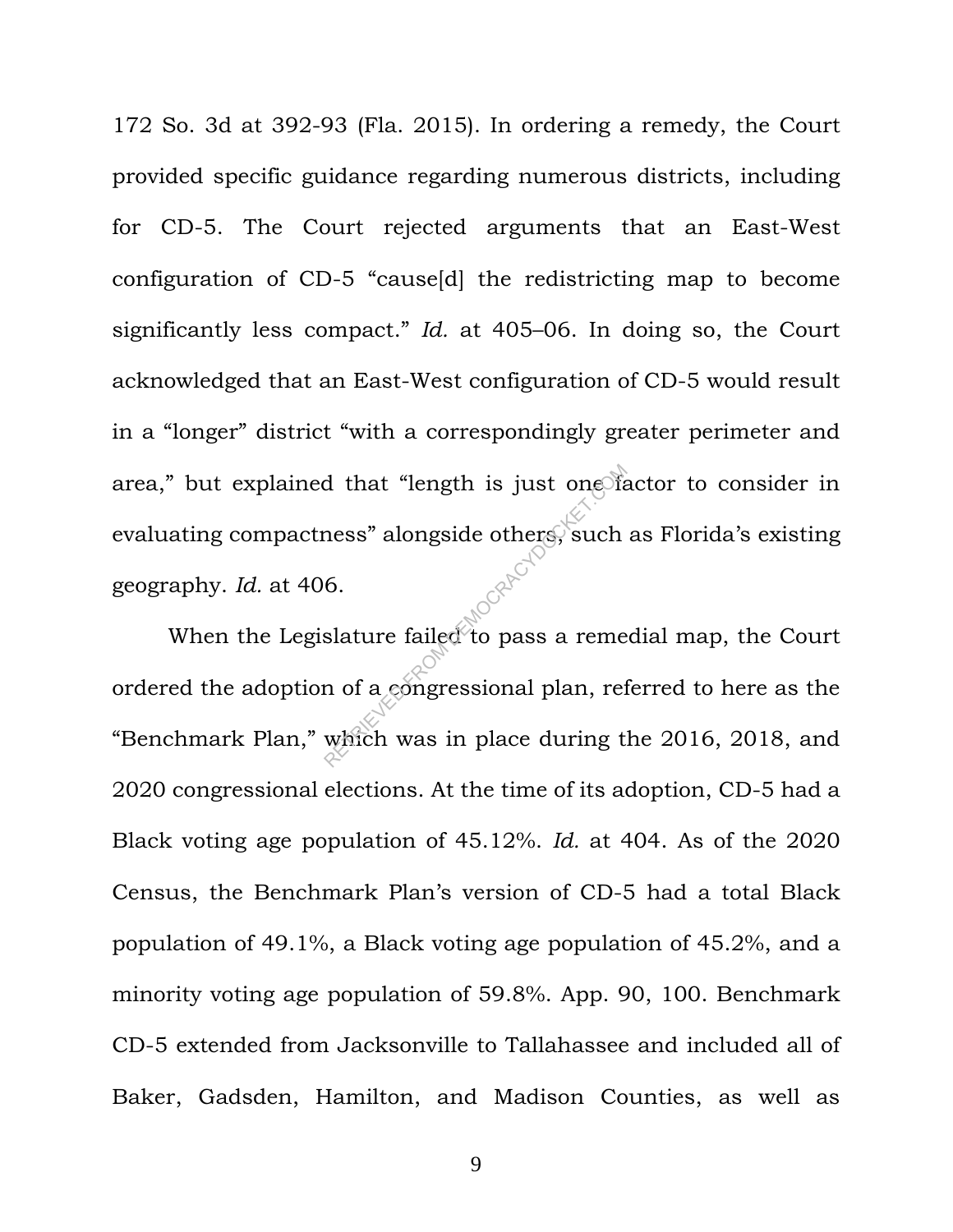portions of Columbia, Duval, Jefferson, and Leon Counties. While both Tallahassee and Jacksonville have substantial Black populations, Black voters also constituted a substantial portion of the lower-density counties that made up the rest of Benchmark CD-5. Gadsden County, for instance, is 55% Black, and Jefferson, Madison, and Hamilton Counties are all more than 30% Black. Supp. App. (Vol. 5) 552-53.

As Plaintiffs' expert demonstrated, as the trial court found, and as the Secretary does not dispute in this litigation, CD-5 was unquestionably a district that allowed Black voters to elect their candidate of choice. Under the Benchmark CD-5, voters elected Black Congressman Al Lawson in 2016, 2018, and 2020. App. 30. Expert demonstrated, as the transported in the listrict that allowed Black v<br>listrict that allowed Black v<br>e. Under the Benchmark C<br>Al Lawson in 2016, 2018, an<br>e. Legislature planned to

## **C. While the Legislature planned to protect CD-5 from diminishment, the Governor forced through a plan which eliminated a historically performing Black district.**

After release of the 2020 census data, the Florida Senate and House commenced the redistricting process by holding initial hearings in September 2021. From the beginning, both chambers stressed that the Legislature's redistricting effort would be guided by established law. Representative Tom Leek, Chair of the House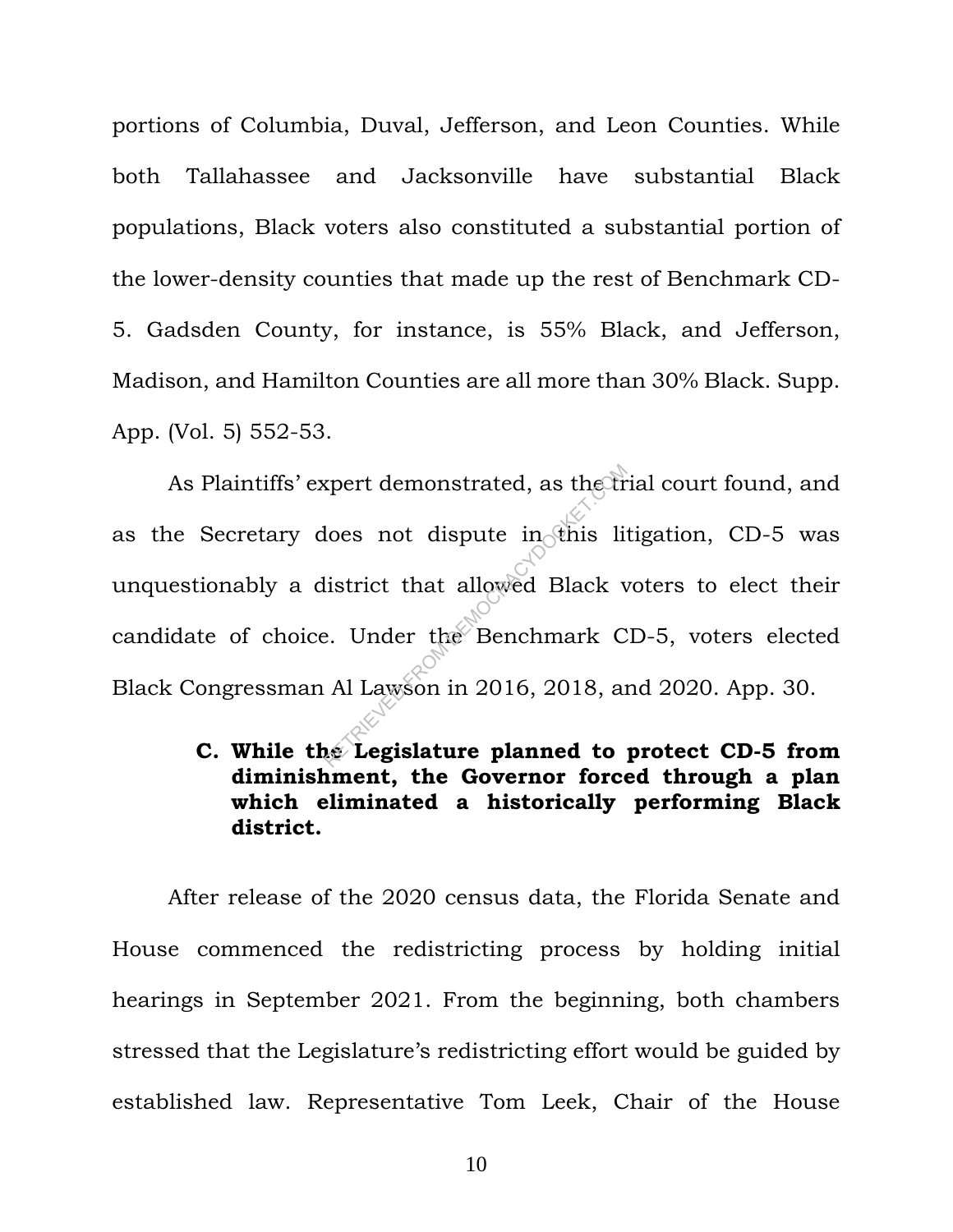Redistricting Committee, "promise[d]" his members that the House would "do this right" and "within the law." Supp. App. (Vol. 1) 6; *see also* Supp. App. (Vol. 1) 10. And both the Senate and the House instructed its members that the Florida Constitution's nondiminishment standard prohibits the Legislature from enacting a congressional plan that diminishes a minority group's existing ability to elect their candidate of choice. *See, e.g.*, Supp. App. (Vol. 1) 54 (recognizing that the Florida Constitution parallels federal retrogression standards); Supp. App.  $(Ve^{V})$  104 (same). And they explained that while the U.S. Supreme Court's decision in *Shelby County v. Holder*, 570 U.S. 529 (2013), "means the preclearance process established by Section 5 of the VRA was no longer in effect," that decision "does not affect the validity of the statewide diminishment standard in the Florida Constitution." Supp. App. (Vol. 5) 433. the Florida Constitution<br>ards); Supp. App. (Vel. 1) 10<br>e the U.S. Supreme Court's<br>570 U.S. 529 (2013), "mear<br>by Section 5 of the VRA was<br>es not affect the validity

Among the districts that both chambers determined were protected from diminishment was CD-5. To that end, the Legislature performed a "functional analysis" on each of its proposed plans to ensure that Black voters in CD-5 maintained the ability to elect their candidates of choice. *See, e.g.*, Supp. App. (Vol. 1) 115-16 (reporting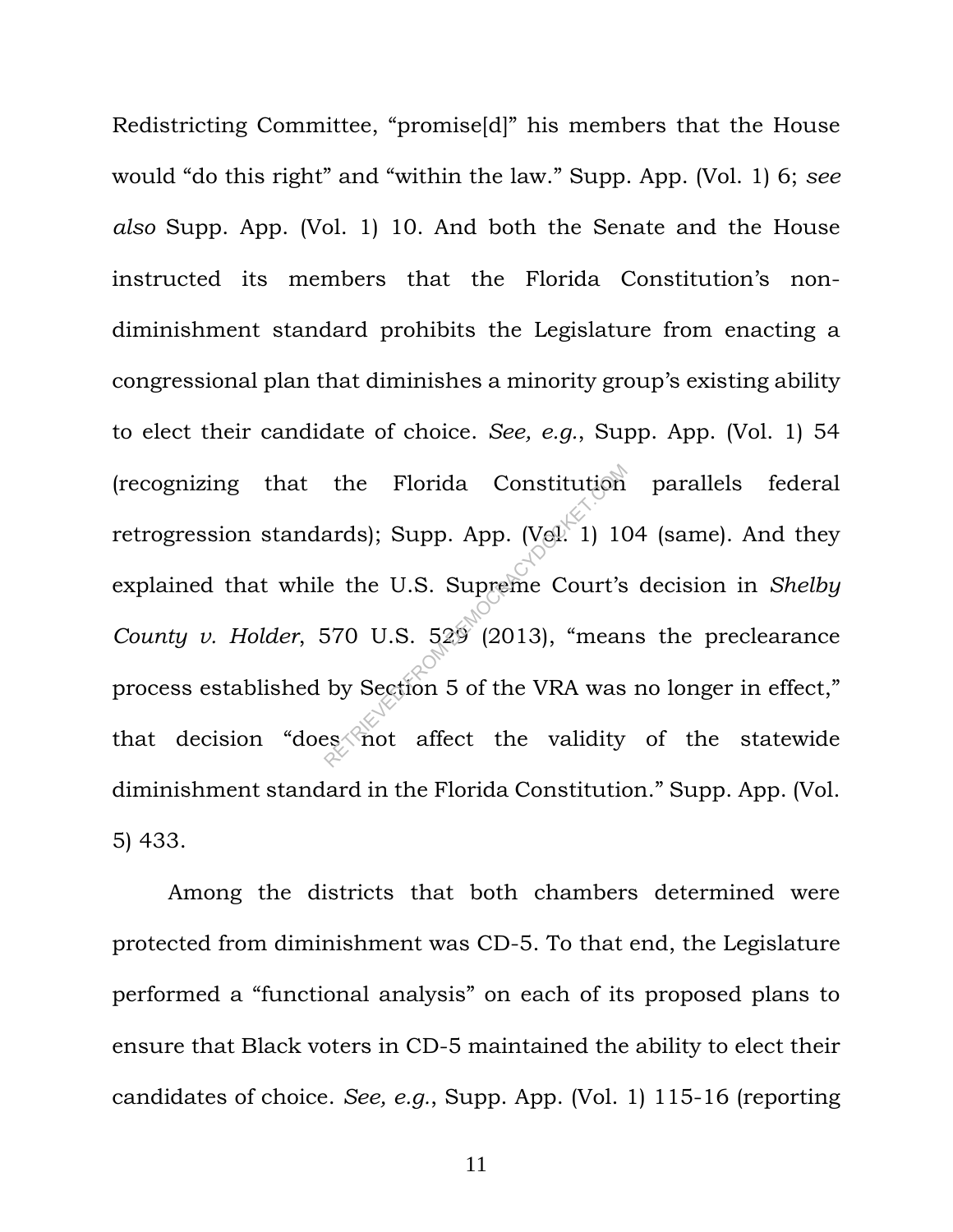that proposed Senate plans "[d]o not retrogress and maintain the ability . . . for racial and language minorities to participate in the political process and elect candidates of their choice"); Supp. App. (Vol. 2) 227–30, (Vol. 3) 236–39, 244–47, 253–56, 261–64 (performing functional analyses of CD-5 for proposed Senate plans). Nearly every congressional plan proposed by the House and Senate redistricting committees maintained the general configuration of CD-5 approved by the Florida Supreme Court and preserved Black voters' ability to elect their candidates of choice in North Florida. *See, e.g.*, Supp. App. (Vol. 1) 116, 119 (Vol. 4) 286, (Vol. 5) 427.

On March 4, 2022, the Legislature passed a redistricting plan that significantly modified CD-5, though the Legislature maintained that its plan would avoid diminishing Black voters' ability to elect candidates of their choice in the district. Recognizing the plan's vulnerability under the non-diminishment standard, however, the legislation included an alternative plan—H000C8015, the "Backup Map" or "Plan 8015"—that was intended to take effect if courts found that the primary plan diminished Black voting power in violation of the Florida Constitution. Supp. App. (Vol. 5) 442–60. The Backup orida Supreme Court and pre<br>candidates of choice in Nort<br>116, 119 (Vol. 4) 286, (Vol. 5)<br>2022, the Legislature passed<br>odified CD-5, though the Leg<br>avoid diminishing Black vo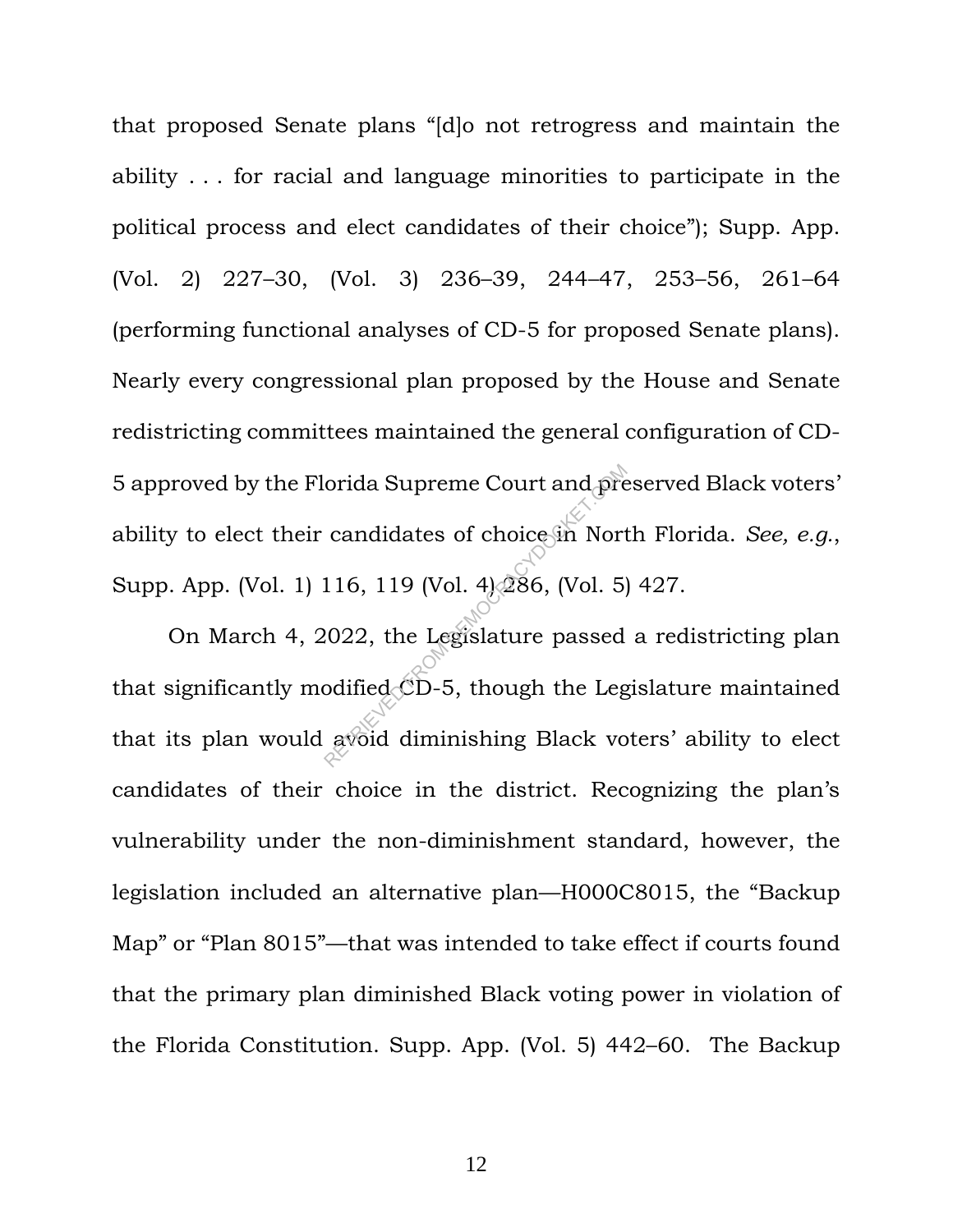Map retained the East-West configuration of CD-5 approved in *LWV I*.

Governor DeSantis vetoed the Legislature's Plan on March 29 and called a special legislative session. Supp. App. (Vol. 5) 462–65, 467–69. The Governor released a congressional plan on April 13 that eliminated any district resembling the Benchmark Plan's CD-5. When asked on the House floor whether the configuration of CD-4 or CD-5 in the Enacted Plan would continue to perform for Black candidates of choice, Representative Leek responded that it would not: "[O]ur [House] staff did a functional analysis and confirm[ed] it does not perform." Supp. App. (Vol. 5) 483. The Legislature nevertheless passed the Enacted Plan on April 21, 2022, and Governor DeSantis signed it into law the next day. Supp. App. (Vol. 5) 548–50. red Plan would continue to<br>
e, Representative Leek responsant<br>
staff did a functional analysi<br>
"Supp. App. (Vol. 5) 48<br>
d the Enacted Plan on Apsigned it into law the next da

The Enacted Plan splits Benchmark CD-5 into four new districts: new CD-2, CD-3, CD-4, and CD-5. The Enacted Plan disperses over 360,000 Black voters from the Benchmark CD-5 into each of these new districts. App. 90, 95. Black voters now make up only 22.7%, 15.3%, 30.8%, and 12.1% of the voters in those districts, respectively. App. 102. In none of those districts do Black voters have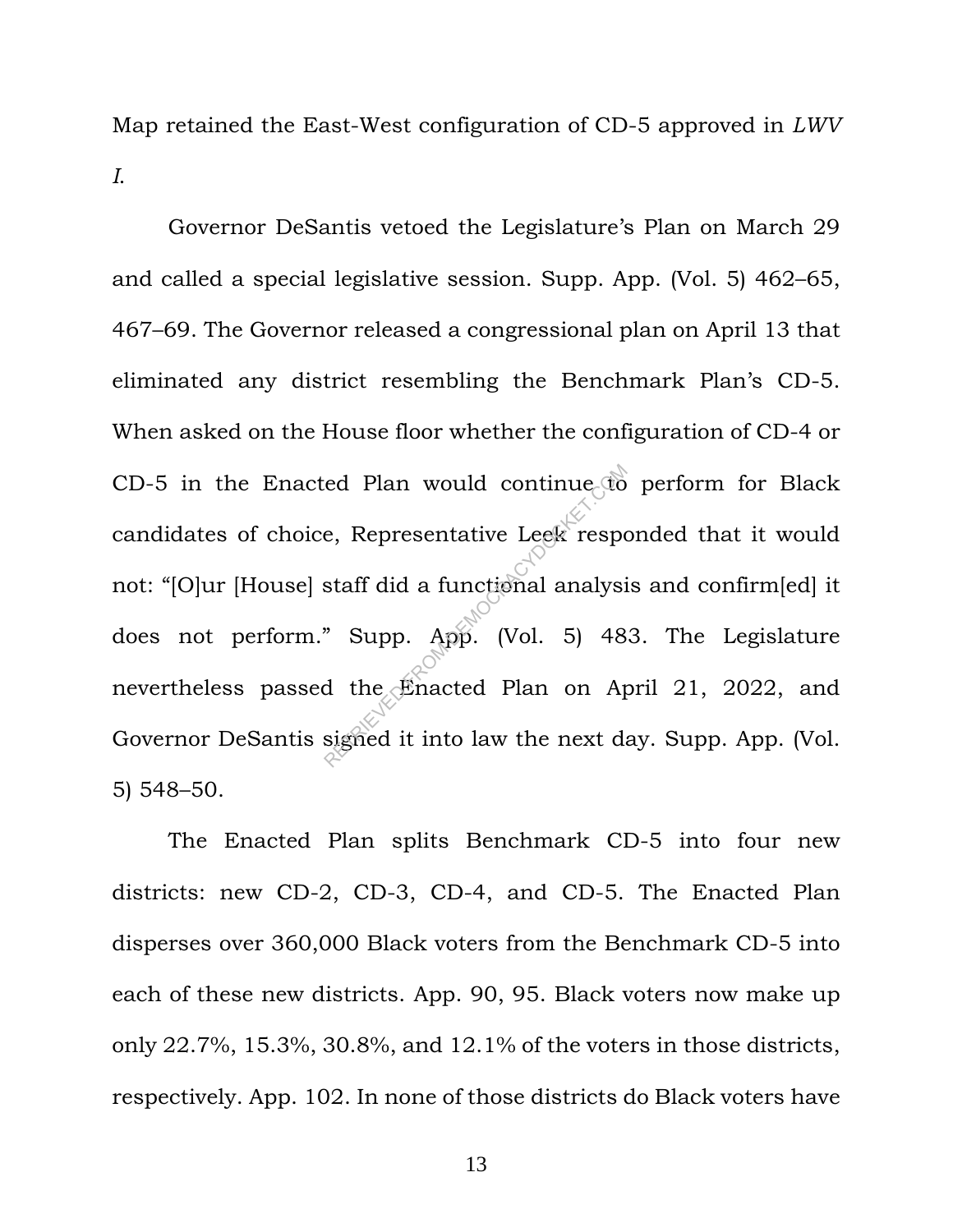the ability to elect their preferred congressional candidates. App. 94- 95.

#### **II. PROCEDURAL HISTORY**

### **A. Plaintiffs filed suit the same day the Enacted Plan was signed into law.**

On April 22, the same day that Governor DeSantis signed the Enacted Plan into law, Plaintiffs filed suit, alleging the plan violated the Florida Constitution. App. 7. Plaintiffs include Black Voters Matter, the League of Women Voters of Florida, Equal Ground Education Fund, and Florida Rising Together, along with many individual Florida voters, some of whom reside in Benchmark CD-5. App. 15-16. Plaintiffs' complaint alleged multiple violations of the Florida Constitution, including that the Enacted Plan  $(1)$  was intended to favor the Republican Party, (2) was intended to diminish Black voting strength, and (3) resulted in diminishment of Black voting strength, all of which are violations of the Tier I standards in Article III, Section 20 of the Florida Constitution. App. 38-40. Plaintiffs also alleged multiple Tier II violations in the Enacted Plan. App. 41. Plaintiffs named the Secretary of State, the Attorney Nation. App. 7. Plaintiffs<sup>on</sup><br>
e of Women Voters of Flor<br>
and Florida Risting Together<br>
beters, some of whom reside is<br>
ffs' complaint alleged multip<br>
micluding that the Ena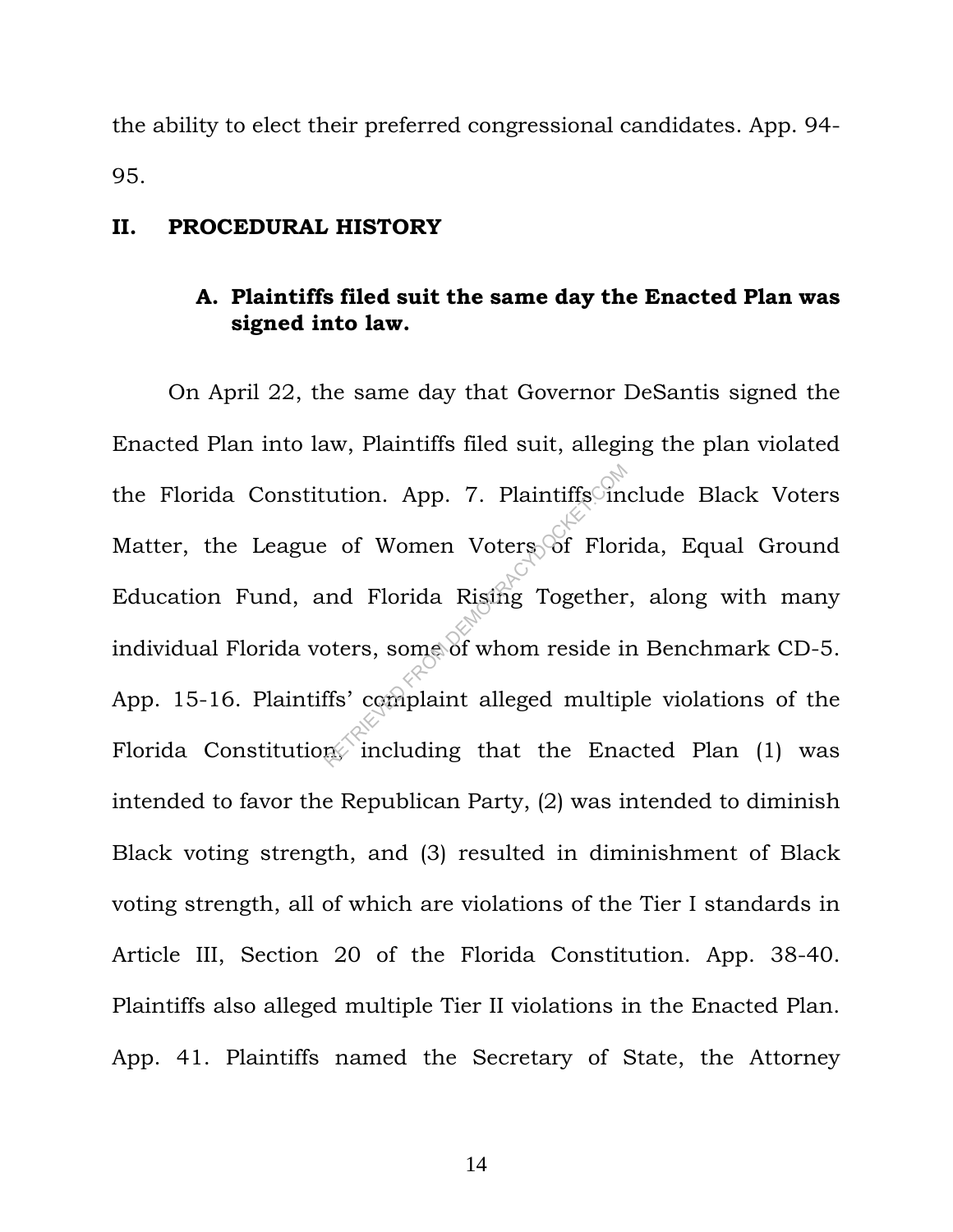General, the Florida House, the Florida Senate, and several individual members of the Florida House and Senate Redistricting Committees as Defendants. App. 17-18. 4

#### **B. Plaintiffs' temporary injunction motion was supported by extensive evidence.**

Plaintiffs sought a temporary injunction against the Enacted Plan exclusively on the basis that the DeSantis Plan results in diminishment of Black voters' ability to elect their candidate of choice in North Florida in violation of Article III, Section 20(a) of the Florida Constitution. App. 45. In their request for temporary injunctive relief, Plaintiffs asked the trial court to enjoin the Secretary of State from administering the 2022 primary and general elections under a plan which diminished Black voters' ability to elect their candidate of choice in North Florida. App. 47. Plaintiffs also asked the trial court to expedite proceedings so that a lawful congressional plan could be in place in time for the 2022 congressional elections. *Id*. RETRIEU CONTROLLING CONTROLLING CONTROLLING SECTION<br>
5. In their request for tempor<br>
trial court to enjoin the Sec<br>
022 primary and general ele<br>
31aek voters' ability to elect

Plaintiffs' motion was supported by extensive evidence, including an expert report from Dr. Stephen Ansolabehere of Harvard

<sup>4</sup> The trial court has since dismissed the Attorney General as a named defendant.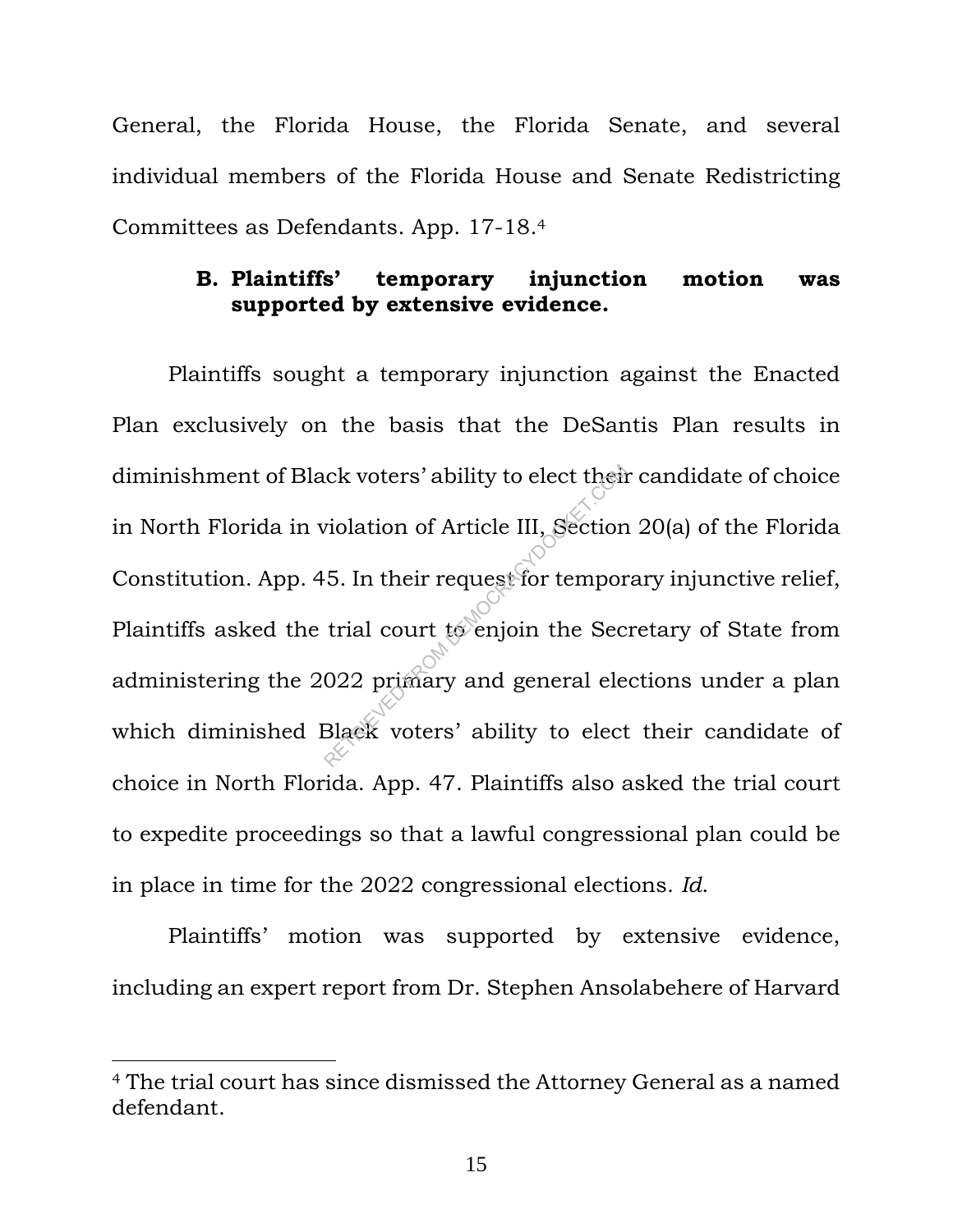University, who has deep experience in redistricting and in advising courts and commissions on redistricting plans. App. 76. In his first report, Dr. Ansolabehere conducted a functional analysis precisely as instructed by the Florida Supreme Court in *In re S. J. Res. of Legis. Apportionment 1176*, 83 So. 3d 597, 620 (Fla. 2012). Under the nondiminishment standard, "the Legislature cannot eliminate majorityminority districts or weaken other historically performing minority districts where doing so would actually diminish a minority group's ability to elect its preferred candidates.<sup>5</sup> Id. at 625. The nondiminishment standard accordingly calls for a comparative analysis: "The existing plan of a covered jurisdiction serves as the 'benchmark' against which the 'effect' of voting changes is measured." *Id.* at 624. And whether a minority group's voting power has been diminished is determined by a "functional analysis" of "whether a district is likely to perform for minority candidates of choice." *Id.* at 625. g so would actually diminish<br>preferred candidates." Id.<br>lard accordingly ealls for a co<br>f a covered jorisdiction serves<br>ffect' of voting changes is me<br>prity group's voting power has

Using this framework, Dr. Ansolabehere demonstrated that Black voters in North Florida were able to elect their candidate of choice ever since the Benchmark Plan was adopted in 2015. Dr. Ansolabehere found Black voters were the largest racial group of registered voters in Benchmark CD-5 and "account[ed] for 49.1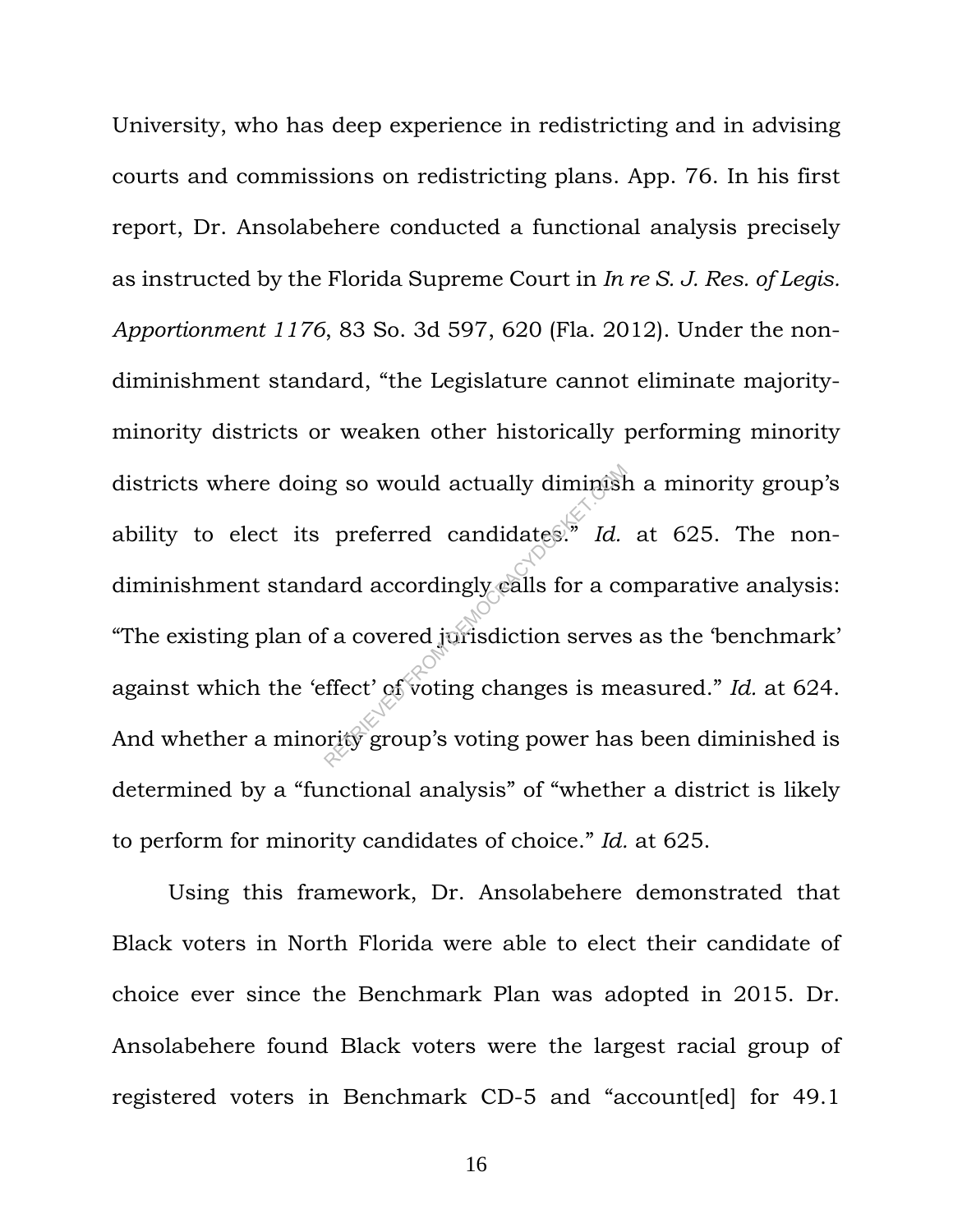percent of the total population and 77.7 percent of the minority population in this district." App. 90. Black voters were also the largest group of voters in each Democratic primary election since 2015 and cast a plurality of votes in the 2016 and 2018 general elections. App. 90-91. Given the extraordinary political cohesion of Black voters in Benchmark CD-5, App. 91, Dr. Ansolabehere concluded that Black voters had the ability to elect their preferred candidates in that district—and, indeed, elected Black Democrat Al Lawson to Congress in 2016, 2018, and 2020. App. 92. None of this evidence was contested below.

Dr. Ansolabehere conducted the same functional analysis on the Enacted Plan and found that the Enacted Plan would diminish Black voters' ability to elect their candidate of choice. He found that the Enacted Plan divides the area and populations that comprise Benchmark CD-5 across newly enacted CD-2, CD-3, CD-4, and CD-5. App. 93. White voters comprise a supermajority of the voting age population and a majority of registered voters in all four of these districts. App. 93 ¶ 44. Among the precincts included in the new district configurations, white voters cast the majority of votes in the 2016, 2018, and 2020 general elections and primary elections. *Id.* In district—and, indeed, elected<br>in 2016, 2018, and 2020. A<br>sted below.<br>ere conducted the same fur<br>nd found that the Enacted F<br>to elect their candidate of ch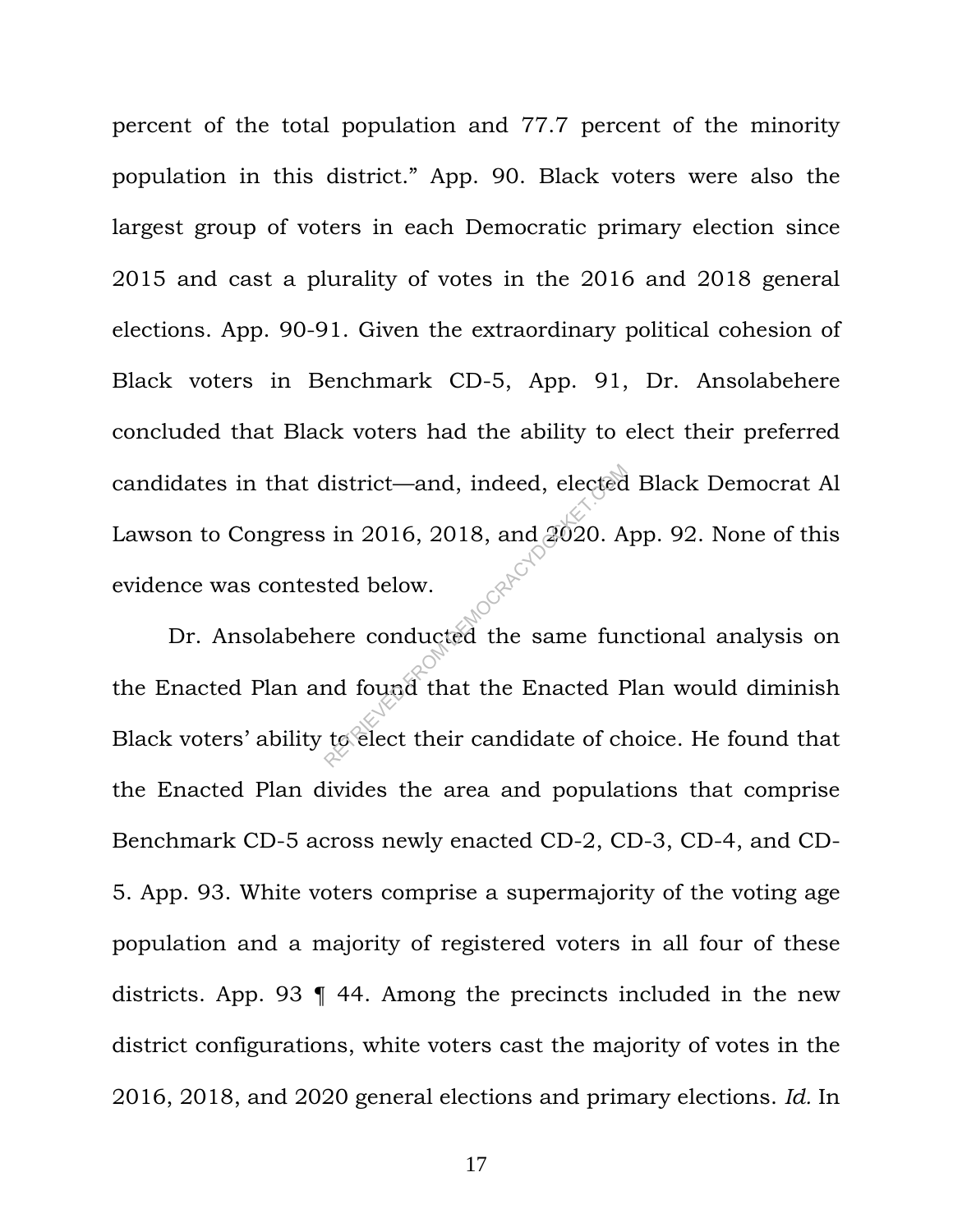all four of these districts, white voters cohesively voted for the candidates opposed to the Black-preferred candidates. *Id.* at 93-94 ¶ 48. In all four of these districts, the white-preferred candidates won the majority of votes cast in all eight of the general elections examined. *Id.* at 94. Accordingly, Dr. Ansolabehere found that under the Enacted Plan Black voters would not be able to elect their candidate of choice in North Florida. *Id.* at 95 ¶ 51. Again, none of this evidence was contested.

Plaintiffs also demonstrated that legislative leaders, conducting their own functional analysis of the Enacted Plan, corroborated Dr. Ansolabehere's conclusions. According to House Redistricting Chair Leek, legislative staff "did a functional analysis and confirm[ed] [that the new configuration of districts in North Floridal does not perform" for Black voters. Supp. App. (Vol. 5) 483 (Speaker 12 "will either district four or five perform for black candidates of choice."; Speaker 5: "Thank you, Mr. Speaker. No"). Indeed, at no point during the special session did legislative leaders assert that the Enacted Plan complied with the non-diminishment provision. Products and that legislative<br>
Retracted Plancted Plancts<br>
Retracted Plancts<br>
Recording to House<br>
Retractional analysis as<br>
Reflanctional analysis as

Plaintiffs' motion was also supported by an expert report from Dr. Sharon Austin, a political scientist and historian from the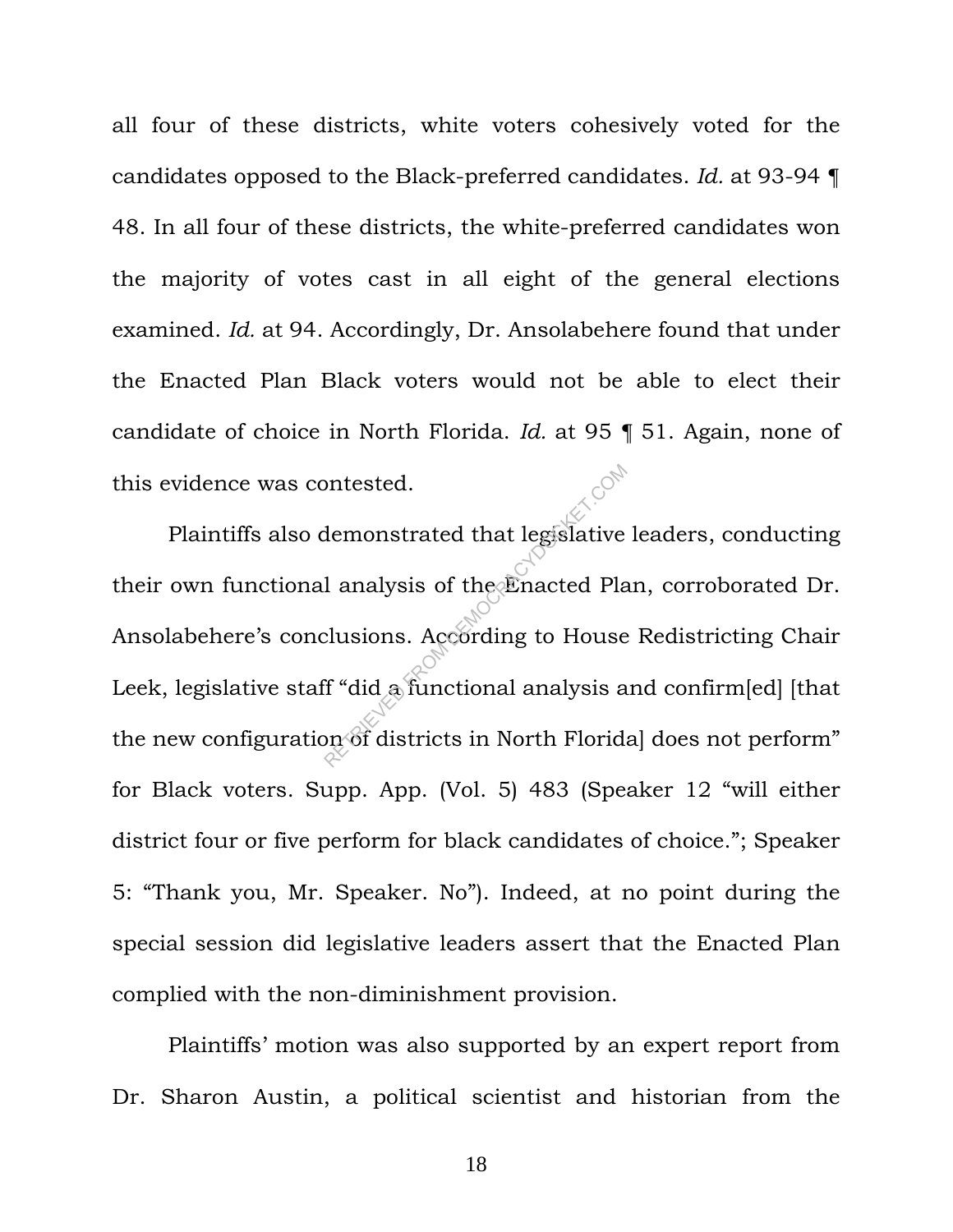University of Florida, who traced the history of the Black Floridians residing in the Benchmark CD-5 back to the state's long-history of slavery and racial discrimination. As Dr. Austin explained, many counties, cities, and towns that comprised Benchmark CD-5 were built around the cotton and tobacco trades of the state's past that relied on slavery and sharecropping during the 1800s and into the early decades of the 1900s. App. 142. Many of the Black Floridians in this part of North Florida, including many of the 360,000 who have been moved out of CD-5 under the Enacted Plan, are direct descendants of those who were forced to work on the cotton and tobacco plantations in this area. *Id.* And Black Floridians in North Florida, like Black voters throughout the state, have long had to confront discriminatory voting practices and schemes that eliminated their ability to elect representatives to Congress. *Id.* Florida, including many of the<br>of CD-5 under the Enacte<br>se who were forced to work<br>in this area. Id. And Black<br>voters throughout the state<br>tory voting practices and sche

Plaintiffs' motion was also supported by five current and former senior officials of supervisors of elections offices across the state who affirmed that their offices could implement a different congressional plan in time for the 2022 elections if the trial court found the Enacted Plan to be unconstitutional. Leon County Supervisor of Elections Mark Earley, one of the Supervisors who would be most affected by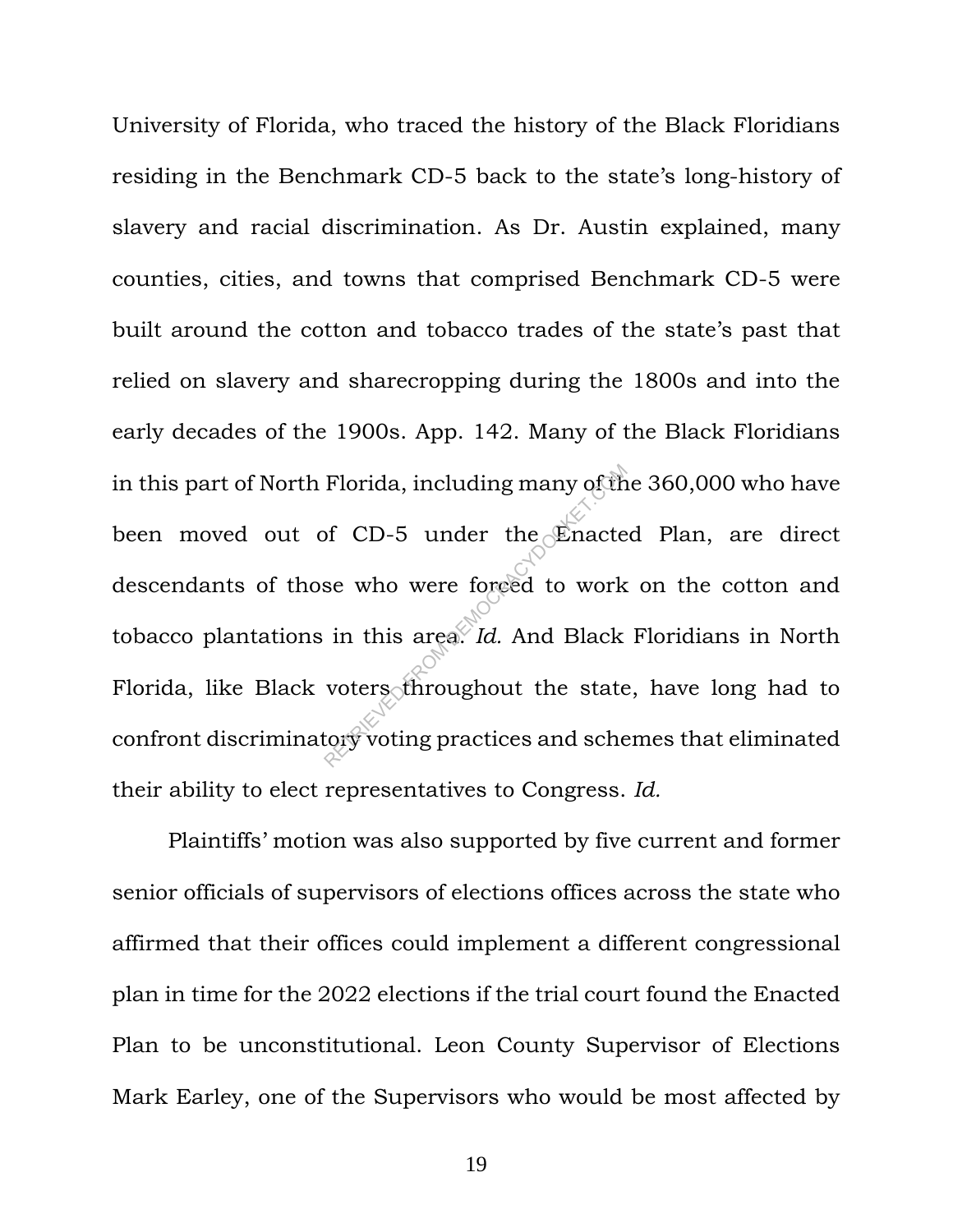redrawing CD-5, as well as his Deputy, Christopher Moore, both stated that their office could implement any remedial plan received by May 27, 2022. App. 196-68, 471-74. Counsel for the Supervisor of Elections of Orange County, who is responsible for a county with over 850,000 voters, swore to the same, App. 458-61. And the Polk County Supervisor of Elections Lori Edwards similarly testified by affidavit that her office could implement a remedial plan imposed by May 27. App. 467-69. Plaintiffs also submitted an affidavit by Representative Tracie Davis, former Deputy Supervisor of Elections for Duval County and 14-year veteran of the Duval County Supervisor's Office, who explained that the Duval Supervisor's Office is capable of managing districting schemes, is practiced in handling precinct splits in congressional plans, and should be able to implement a different remedial plan in time for the primary election as long as it is received by the end of May. App. 464-65. FROM DEMOKRACY CONSUMITED FROM DEMOKRACY SUPPORT OF THE VECTOR CONSUMING THE UPPORT OF THE UPPORT OF THE UPPORT OF THE UPPORT OF THE UPPORT OF THE UPPORT OF THE UPPORT OF THE UPPORT OF THE UPPORT OF THE UPPORT OF THE UPPOR

Finally, in his rebuttal report Plaintiffs' expert Dr. Ansolabehere demonstrated that it would be possible to keep a district which preserved Black voters' ability to elect their candidates of choice while making very few changes to the Enacted Map, preparing possible remedial plans for the Court. Indeed, Dr. Ansolabehere showed that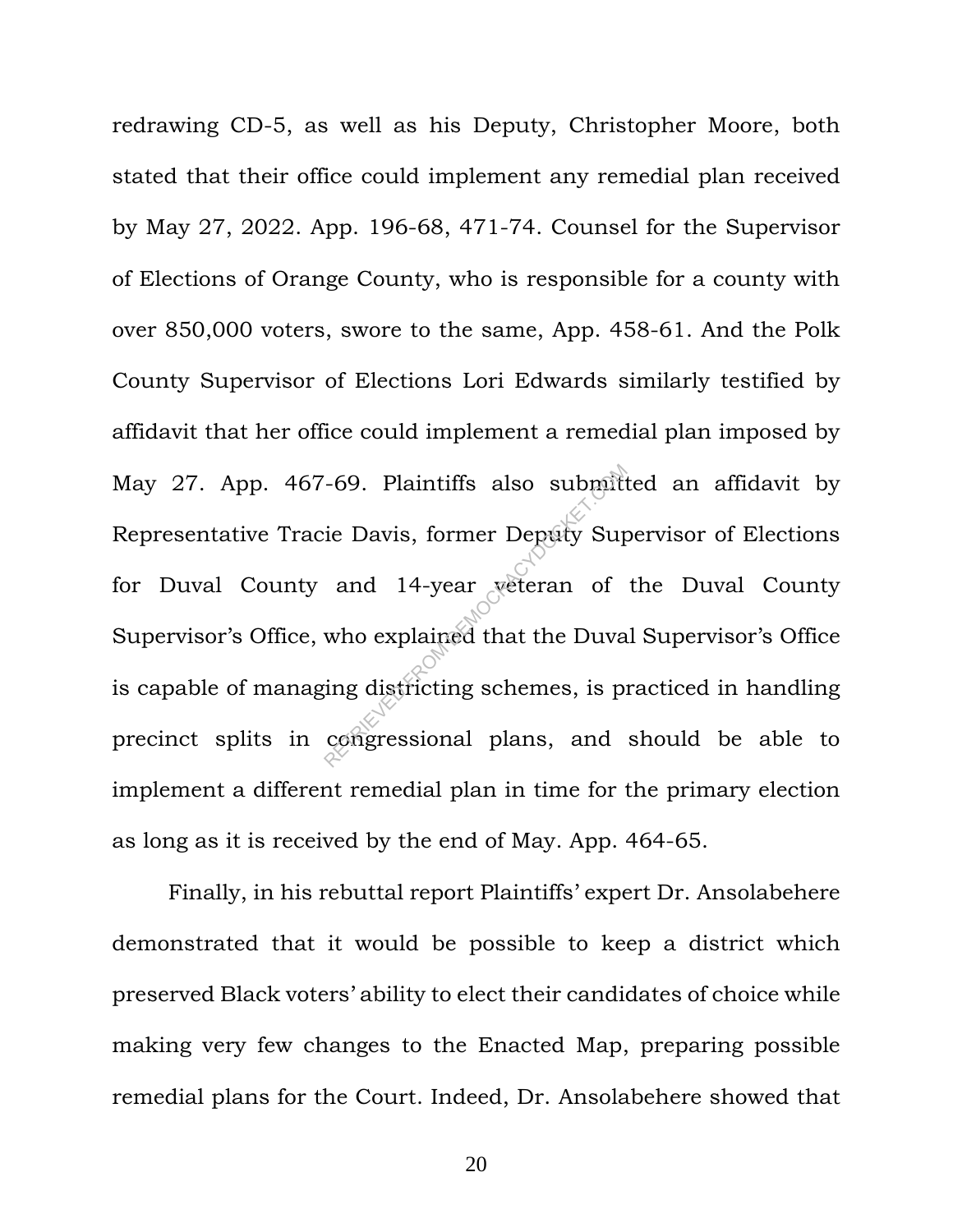the constitutional violation at issue could be remedied by simply inserting the Legislature's version of CD-5 from the Backup Map 8015 into the existing Enacted Map. *See* App. 429-30. This approach would adjust only five CDs from the Enacted Plan: CD-2, 3, 4, 5, and 6. App. 421. Dr. Ansolabehere also attempted to match the congressional lines with the new legislatively enacted State House districts wherever possible, thus reducing the number of new precincts that would be required under such a map. *See* App. 429.

## **C. The trial court considered all the evidence and held an evidentiary hearing on plaintiffs' motion.**

Upon Plaintiffs' motion for a temporary injunction, Judge J. Layne Smith swiftly scheduled a hearing, taking care to read over "2,000 pages of materials" from the parties, including multiple expert reports, sworn affidavits, and pleadings. App. 682; App. 483, 8:11. At the temporary injunction hearing, the trial court heard extensive live testimony from Plaintiffs' expert Dr. Ansolabehere. App. 505-39. Dr. Ansolabehere explained his functional analysis of the Benchmark and Enacted Plans, how the Enacted Plan diminishes Black voters' ability to elect their candidate of choice in North Florida, and how such diminishment could be remedied by inserting into the Enacted d be required under such and<br> **1 court considered all the**<br> **intiary hearing on plaintiffs**<br>
is' motion for a temporary in<br>
v scheduled a hearing, takin<br>
erials from the parties, incluents<br>
avits, and pleadings. App. 6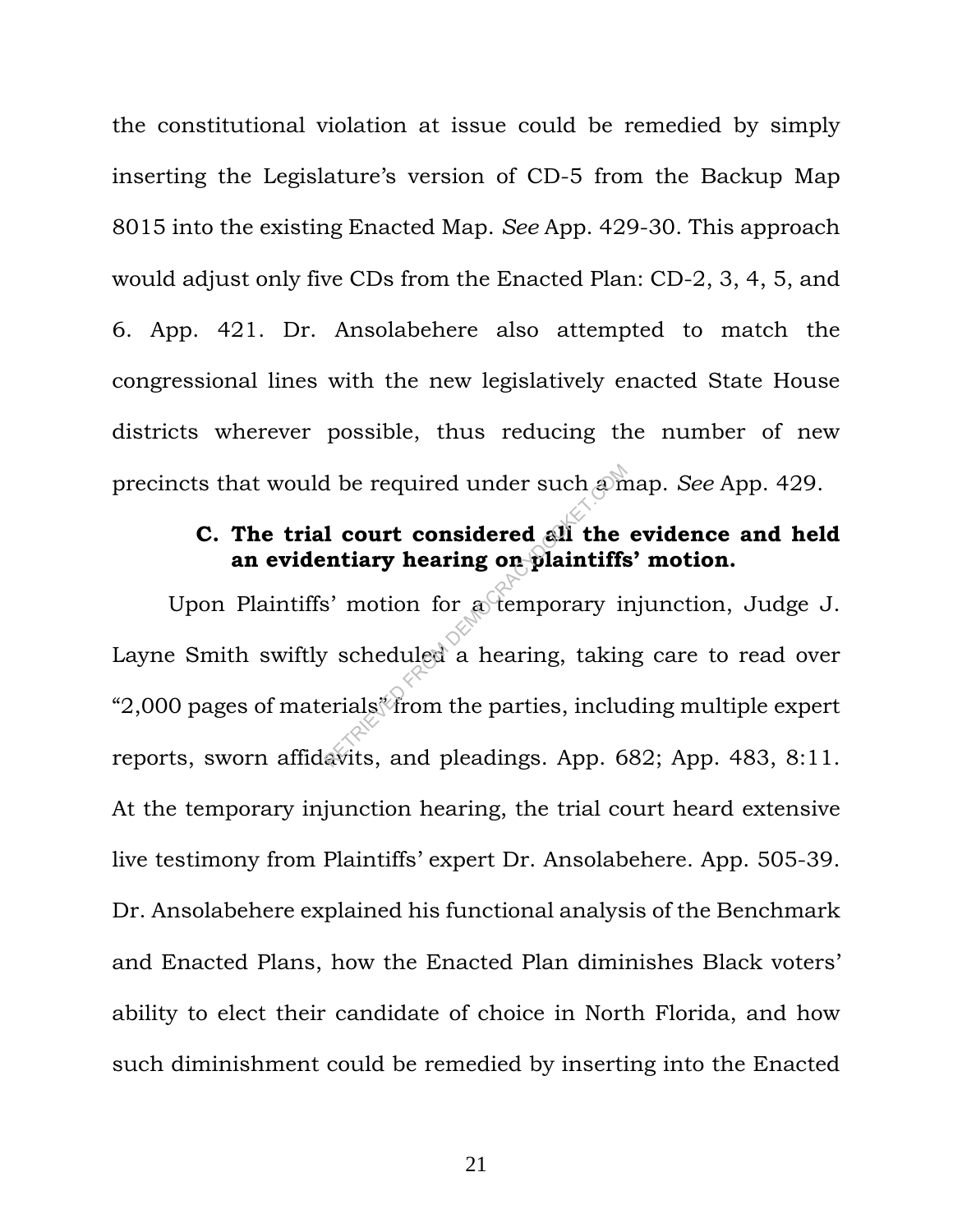Plan the plan that the Legislature had originally passed as their "Backup Map." *Id*.

Even though the trial court explained to the parties that it would "give [them] the time [they] need [to present their evidence]," and that no one should "walk away thinking they couldn't be heard today," App. 555, the Secretary declined to call any witnesses, including the Secretary's own two experts, App. 554. Neither the Attorney General, nor the House, nor the Senate, nor any of the individual legislators offered any other witnesses or spoke in defense of the Enacted Map.

# **D. After considering all evidence, the trial court granted Plaintiffs' motion and ordered the state to use a plan that preserved Black voters' ability to elect their candidate of choice in North Florida.** the Senate, nor any of the in<br>thesses or spoke in defense of<br>**nsidering all evidence, the**<br>**s' motion and ordered the**<br>**served Black voters' abil<br>te of choice in North Florid**<br>ing the evidence, the trial componstrated the

After considering the evidence, the trial court concluded that Plaintiffs had "demonstrated the Enacted Plan will result in diminishment of Black voters' ability to elect their candidate of choice." App. 688. Upon review of Dr. Ansolabehere's functional analysis and live testimony, the trial court found his conclusions credible, App. 689, and "buttressed by analysis from the Florida Legislature's redistricting staff, which conducted its own functional analysis and found that Black voters would not have the ability to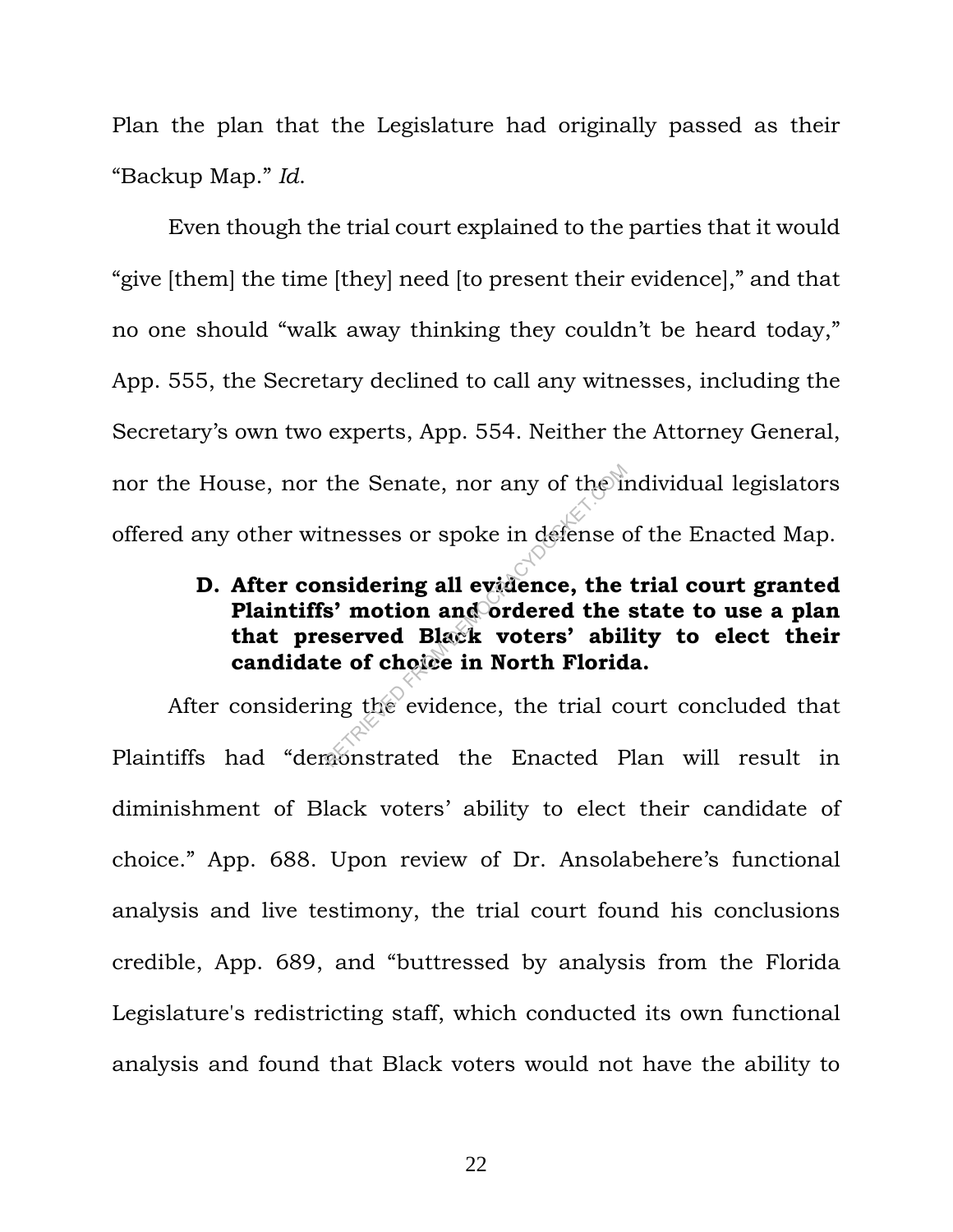elect their preferred candidates to Congress under the Enacted Map in this area," App. 691. Importantly, the trial court found that the Secretary "offer[ed] no credible contrary evidence; her experts neither performed a functional analysis nor contested Dr. Ansolabehere's findings." App. 691.

Next, the trial court held that the Secretary failed to establish that the non-diminishment standard violates the Equal Protection Clause of the United States Constitution. App. 692. Specifically, the trial court found after examining the legislative record that race did not predominate in the Legislature's configuration of CD-5 in Plan 8015 because several race-neutral factors supported the Legislature's proposal. App. 692. Reflective Constitution. Applement of the Legislature's configuration of the Legislature's configuration of the Legislature's configuration.<br>al. Apple 692.<br>Court found that, "[e]ven if

Next, the trial court found that, "[e]ven if the Secretary could show that racial considerations predominated in the drawing of Plan 8015's CD-5, the record indicates that the Legislature's configuration of CD-5 is narrowly tailored to advance compelling state interests." App. 693. The trial court concluded that "compliance with the Fair Districts Amendment's non-diminishment provision is a compelling state interest," as was addressing "voting-related racial discrimination and a lack of representation in North Florida." App.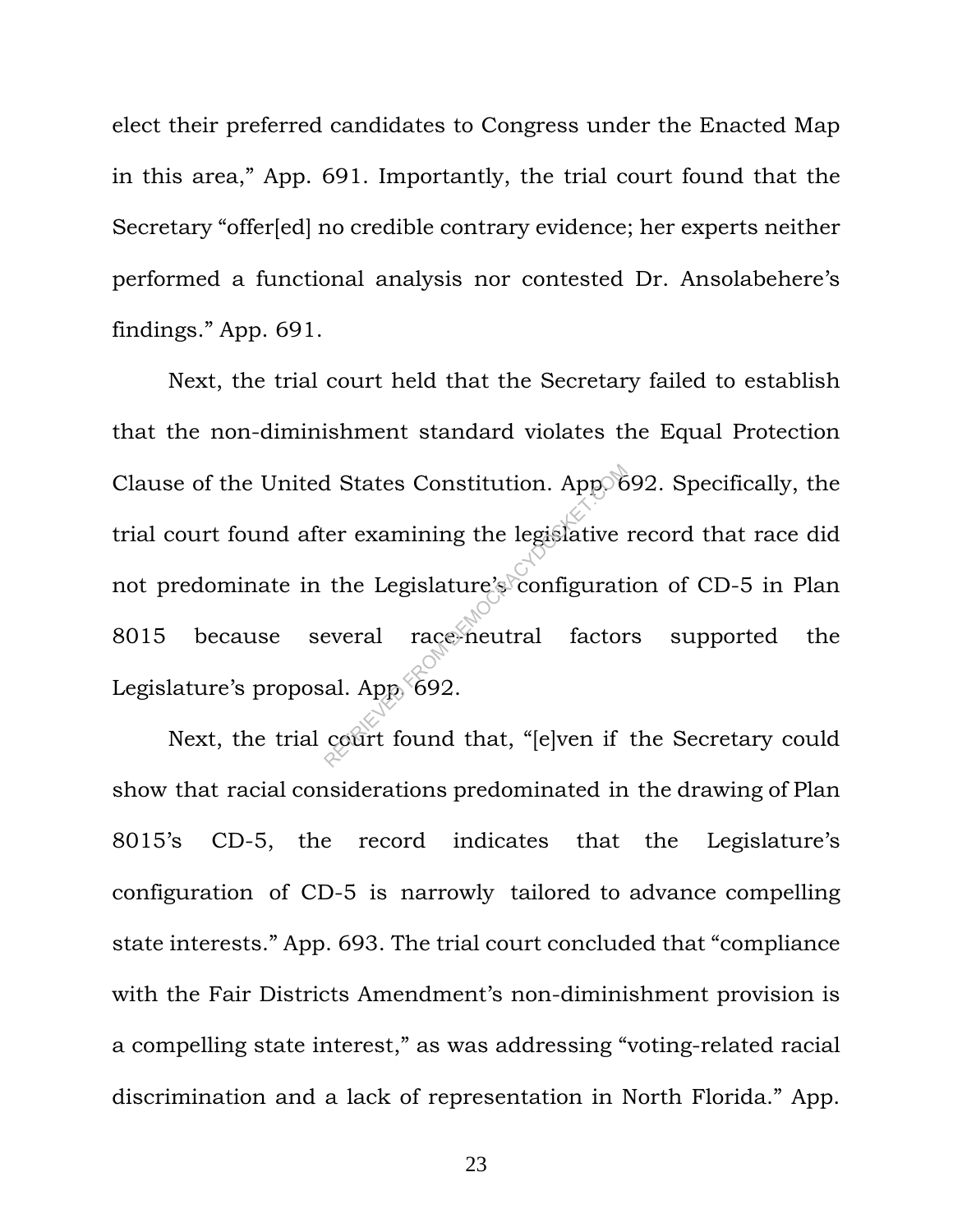693-94. And it found that Plan 8015's CD-5 was narrowly tailored to address those compelling state interests. The trial court explained that "the Legislature, which conducted a functional analysis on their redistricting plans, 'had good reasons to believe that' Plan 8015's configuration of CD-5 'was necessary . . . to avoid diminishing the ability of black voters to elect their preferred candidates,'" App. 694 (quoting *Bethune-Hill v. Va. State Bd. of Elections,* 137 S. Ct. 788, 791 (2017), and that CD-5 was in a reasonable range of compactness. As the trial court summarized, "the record demonstrates that Plan 8015's CD-5 is more compact than other congressional districts in the United States from the last redistricting cycle that withstood federal racial gerrymandering claims, such as Texas's 35th Congressional District." App. 695. The trial court also found that "Plan 8015's CD-5 has a higher Polsby-Popper compactness score, indicating a higher degree of compactness, than 65 congressional districts in the United States." App. 695. -5 was in a reasonable range<br>
nmarized, "the record democracy<br>
recompact than other congregion<br>
from the last redistricting c<br>
rymandering claims, such<br>
rict. App. 695. The trial co

The trial court found that "absent injunctive relief, no other remedy exists under Florida law to remedy the harm Plaintiffs will suffer if the 2022 primary and general elections proceed under an unconstitutional districting plan," App. 695, and determined that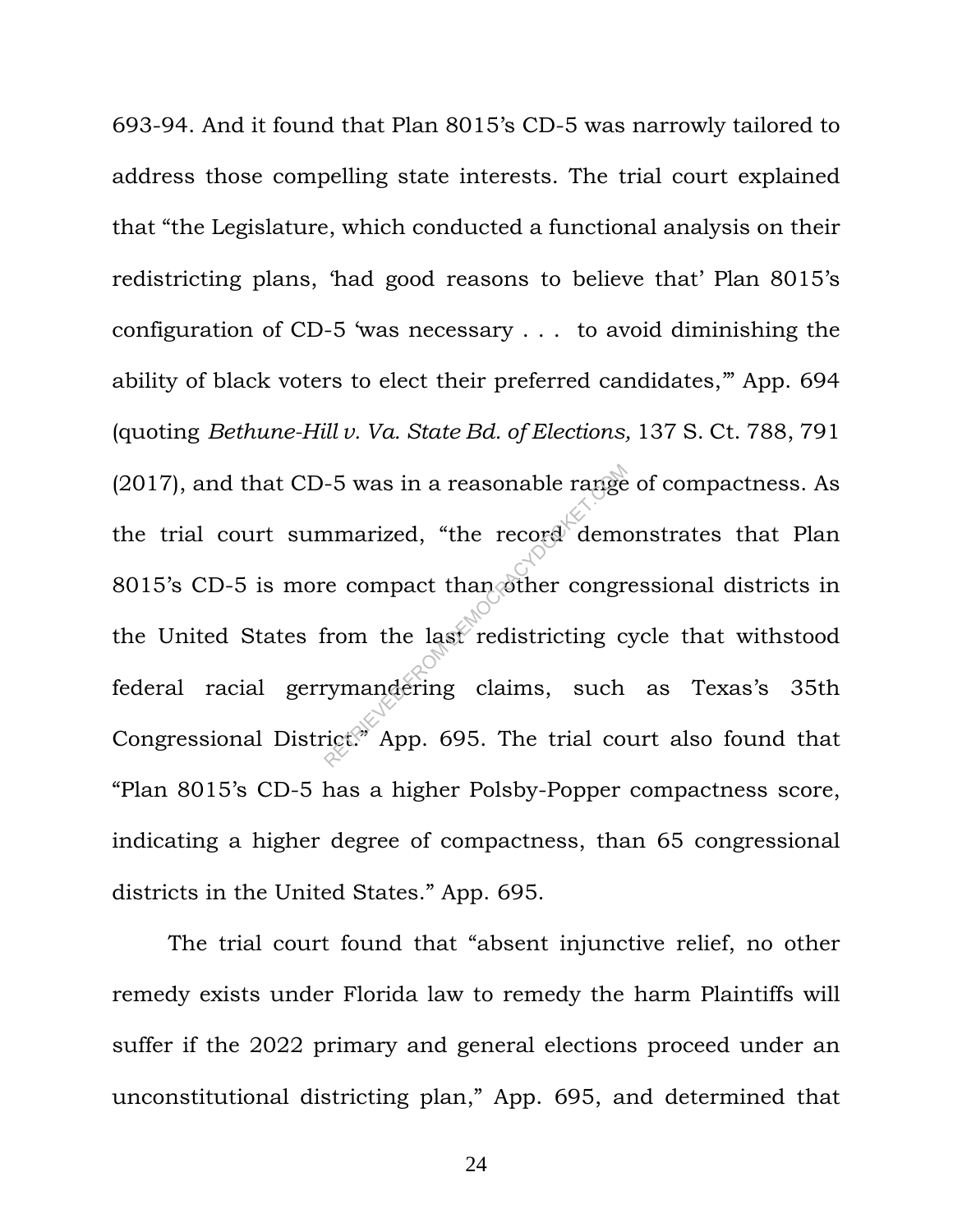granting Plaintiffs' motion would serve the public interest. App. 697. It further rejected the Secretary's argument that it was too late to grant Plaintiffs relief, finding the Secretary's legal authorities inapposite and noting "Florida's primary, one of the latest in the nation, is set for August 23, nearly four months away." App. 698. The trial court also found that a plan that preserved Black voters' ability to elect their candidate of choice in North Florida would be practicable for Florida's supervisors to implement, as it would "affect just a handful of counties and can be implemented quickly and without significant administrative difficulties." App. 699. Indeed, the remedial map was drawn with the specific goal of reducing burdens on election administrators "by following the boundaries of the recently enacted Florida State House map to the greatest extent possible and by minimizing the number of additional precinct splits." App. 700. As the trial court concluded, "[t]he remedial plan the Court adopts requires narrow changes to a plan already passed by the Legislature, prior to being vetoed. It is not in the public's interest to deny the Plaintiffs' relief." *Id*. da's supervisors to implement<br>counties and can be implement<br>dministrative difficulties." Ap<br>drawn with the specific goal distrators "by following the<br>orida State House map to

> **E. After holding an additional hearing, the trial court lifted the automatic stay to preserve Black voters' ability to elect their candidate of choice.**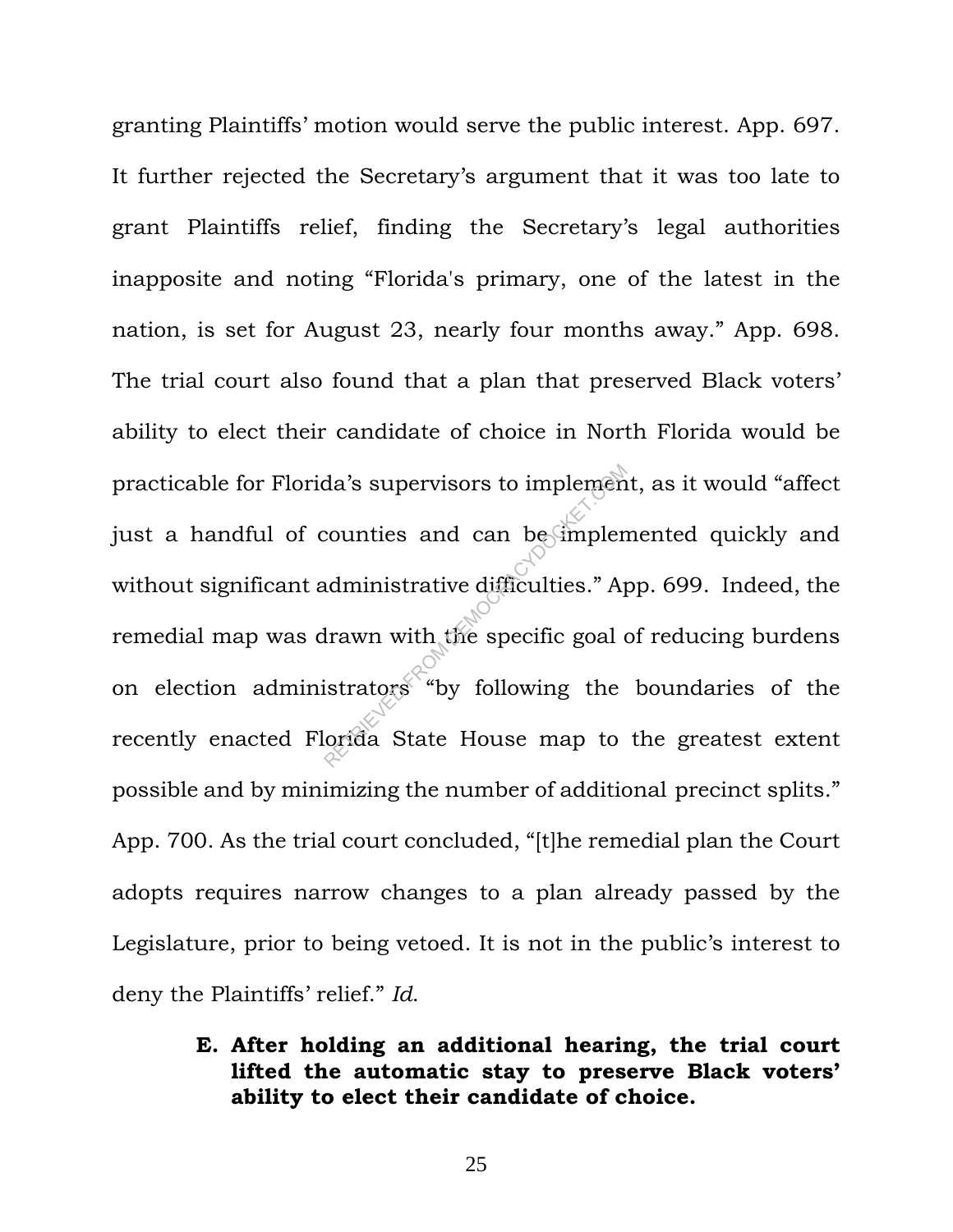The Secretary subsequently filed a Notice of Appeal, triggering an automatic stay under Florida Rule of Appellate Procedure 9.310(b)(2). Plaintiffs filed an emergency motion to vacate the automatic stay the following day. App. 728. While the trial court was available to hear Plaintiffs' motion that same day, the Secretary requested three additional days to file an opposition and prepare for the hearing, which the trial court granted.

The trial court ultimately granted Plaintiffs' motion following a hearing on May 16, 2022. The court explained that keeping the automatic stay in place would ensure that "Plaintiffs and other voters in Florida . . . will lack any remedy whatsoever if the Appellate process strings out long enough." Supp. App. (Vol. 5) 601–02 at 45:24–46:2. Vacatur of the automatic stay would allow employees of "the supervisors of elections and supervisors themselves [to] game plan for both contingencies," ensuring that Florida could administer whichever plan emerges from this appeal. Supp App. (Vol. 5) 602 at 46:4-7. Pursuant to the court's instruction, on May 17, the Secretary instructed Florida's supervisors of elections "to the extent that it is possible, to proceed on two fronts and plan to implement both maps." Supp. App. (Vol. 5) 637. Since that instruction, Florida's supervisors ultimately granted Plaintiffs<br>
i, 2022. The court explaine<br>
ace would ensure that "Plaint<br>
k any remedy whatsoever if the<br>
ugh." Supp. App. (Vol. 5) 60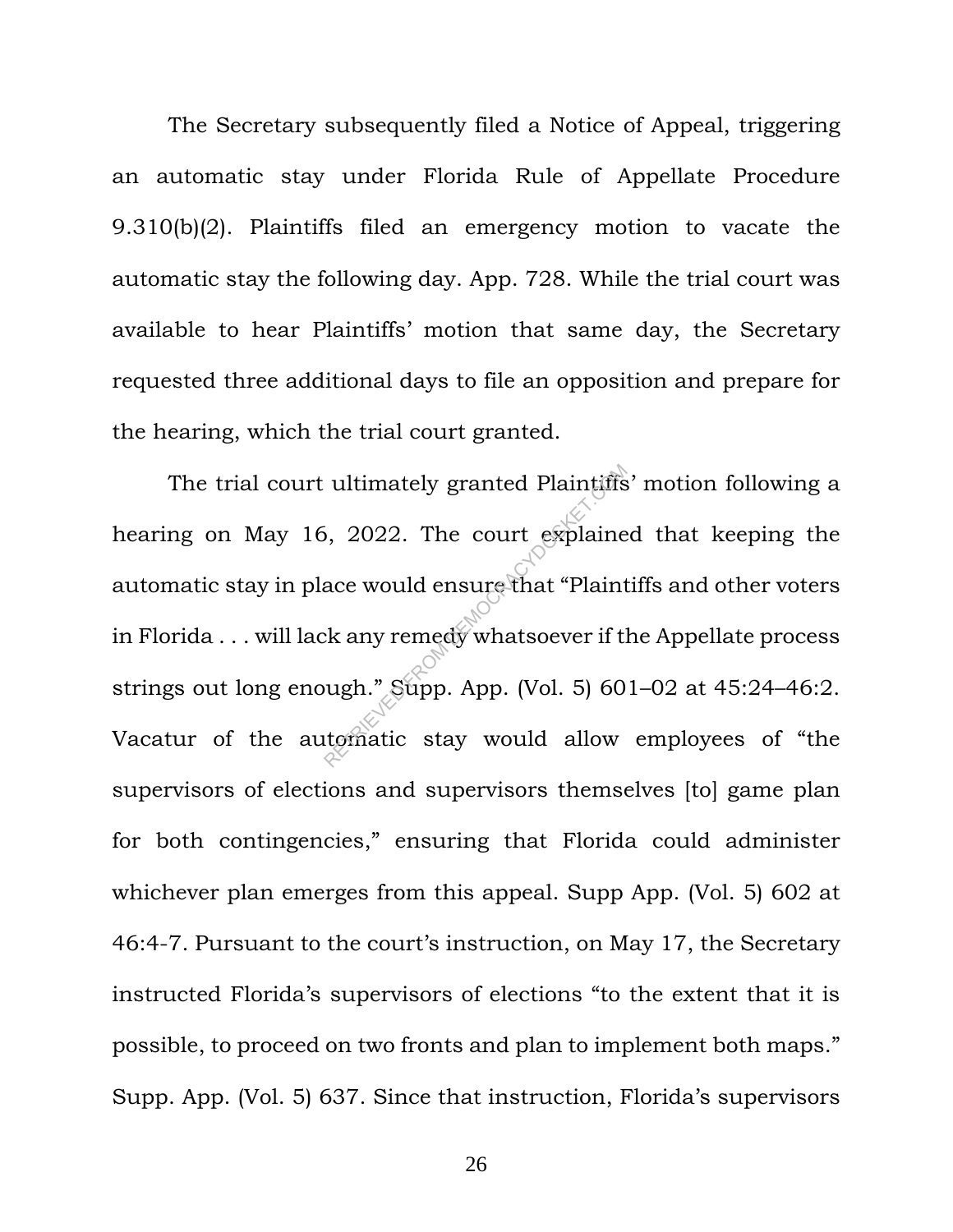have begun implementing the remedial plan. As St. Johns' Supervisor Vicky Oakes explained, implementation of the remedial plan has not been too complicated: "Fortunately for us, even under the remedial plan, it happens to follow a lot of our new district lines in terms of precincts."<sup>5</sup> Similarly, "Duval is still preparing new precincts for approval by the Jacksonville City Council, and chief elections officer Robert Phillips said that the office was preparing for either map."<sup>6</sup>

## **STANDARD OF REVIEW**

Under Florida Rule of Appellate Procedure 9.310(b)(2), "[t]he timely filing of a notice shall automatically operate as a stay pending review . . . when the state, [or] any public officer in an official capacity. . . seeks review." *Id.* § 9.310(b)(2). Nevertheless, the maintenance of that stay is not a given: Rule 9.310(b)(2) provides that "[o]n motion, the lower tribunal or the court may extend a stay, impose any lawful conditions, or vacate the stay." *Id.* The trial court **STANDARD OF REVIEW**<br>Rule of Appellate Procedurice shall automatically opera<br>the state, [or] any public computers

<sup>5</sup> Andrew Pantazi, Florida redistricting lawsuit: State preparing for both court-ordered and DeSantis signed maps (May 19, 2022), available at: https://jaxtrib.org/2022/05/18/florida-redistrictinglawsuit-state-preparing-for-both-court-ordered-and-desantissigned-maps/. <sup>6</sup> *Id.*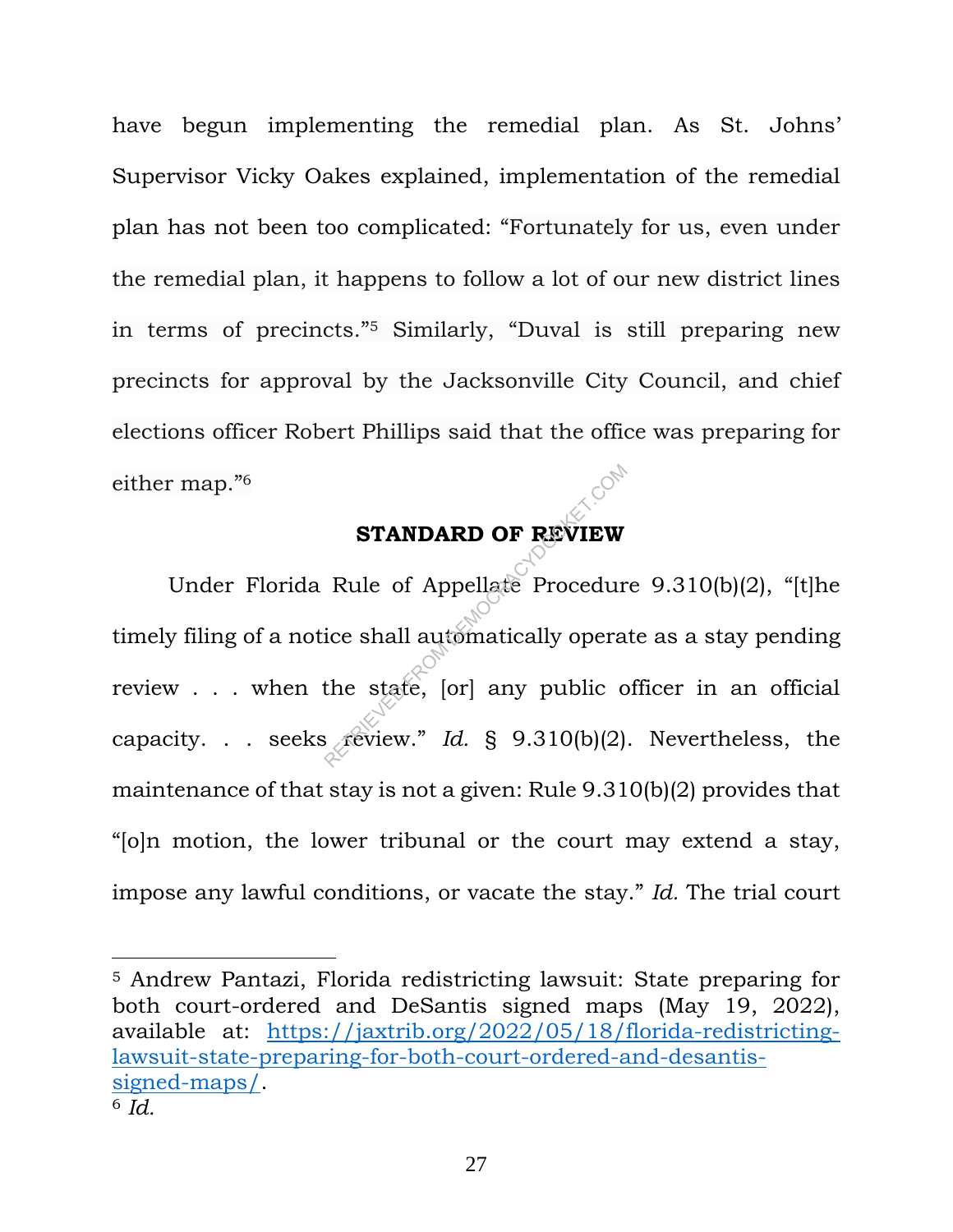enjoys "broad discretion" in determining whether to vacate the automatic stay and must take into account the government's likelihood of success on appeal and the likelihood of irreparable harm if the automatic stay remains in effect. *City of Sarasota v. AFSCME Council '79*, 563 So. 2d 830, 830 (Fla. 1st DCA 1990); *see also Mitchell v. State*, 911 So. 2d 1211, 1219 (Fla. 2005).

This Court reviews a trial court's decision to vacate an automatic stay for abuse of discretion. *See Fla. Dep't of Health v. People United for Medical Marijuana*, 250 So. 3d 825, 829 (Fla. 1st DCA 2018). In applying this standard, this Court "should apply the 'reasonableness' test to determine whether the trial judge abused his discretion. If reasonable men could differ as to the propriety of the action taken by the trial court, then the action is not unreasonable and there can be no finding of an abuse of discretion." *Odom v. R.J. Reynolds Tobacco Co.*, 254 So. 3d 268, 275 (Fla. 2018) (quoting *Canakaris v. Canakaris*, 382 So. 2d 1197, 1203 (Fla. 1980)). At bottom, "[t]he discretionary ruling of the trial judge should be disturbed only when his decision fails to satisfy this test of reasonableness." *Id.*; *see also Smith v. Sears, Roebuck & Co*., 681 So. 2d 871, 871 (Fla. 1st DCA 1996) (explaining "[i]t is the function of the abuse of discretion. See Fide<br>
edical Marijuana, 259 So. 3d<br>
ying this standard, this Count<br>
t to determine whether the truable men could differ as to<br>
trial court, then the action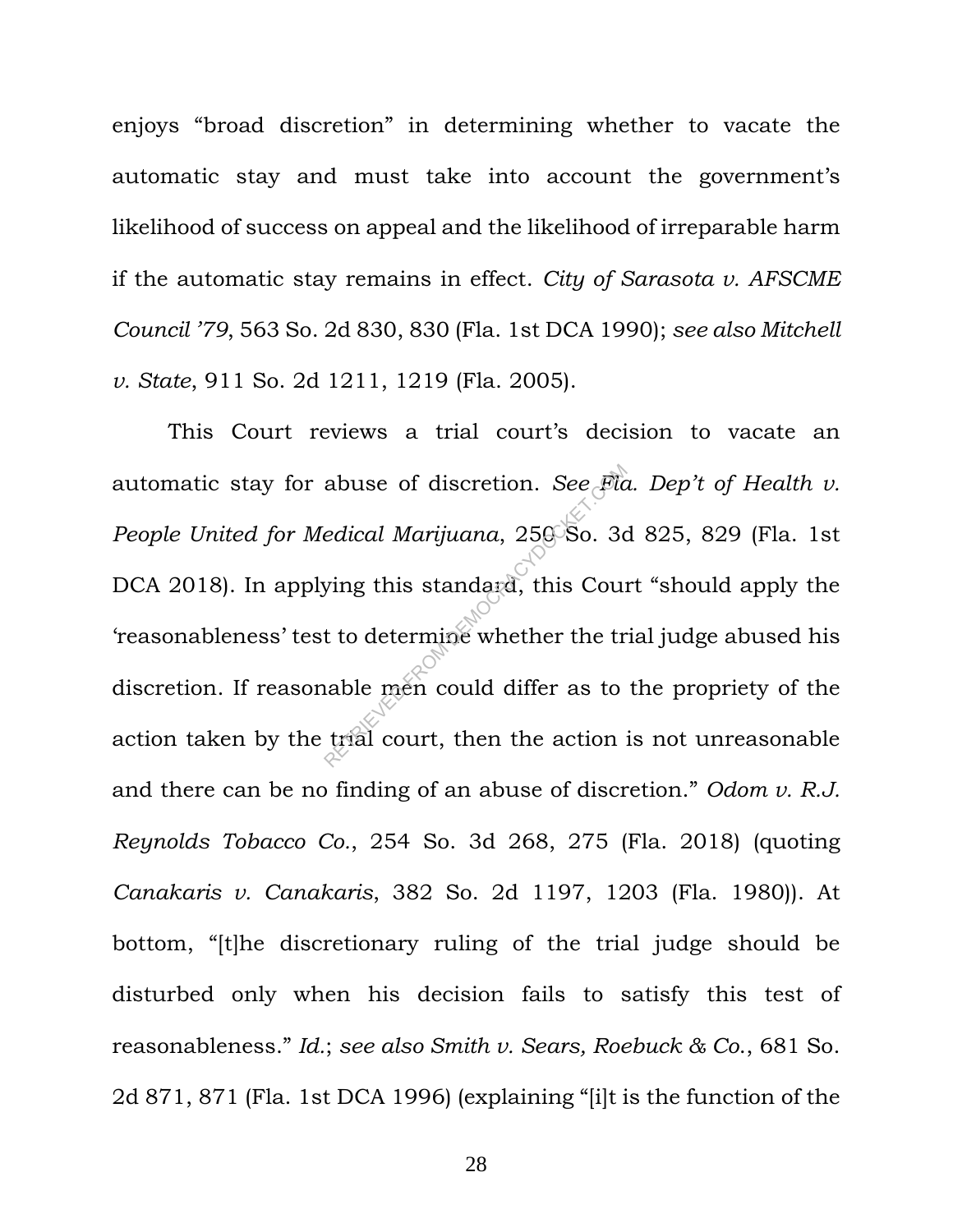trial court, not the appellate court . . . to evaluate and weigh the . . . evidence" and render such findings).

#### **ARGUMENT**

**I. The trial court's injunction preserves the status quo by ensuring Black voters in North Florida continue to have the opportunity to elect their candidate of choice while the Governor's novel legal theory is litigated.** 

In its May 18 Order, this Court instructed Appellees to (1) identify the status quo in this case, and (2) address whether the temporary injunction preserved the status quo. Plaintiffs do so here before addressing the merits of the Secretary's motion.

The status quo in this case—the "last actual, peaceable, noncontested condition which preceded the pending controversy"—is a map under which Black voters in North Florida have the ability to elect their candidate of choice. *Bowling v. Nat'l Convoy & Trucking Co*., 135 So. 541, 544 (Fla. 1931). In every general election since 2016, Florida voters have voted under a congressional plan in which Black voters were able to elect their candidate of choice in CD-5. App. 92 ¶ 39. And indeed, even before 2016, Black voters in North Florida had the ability to elect their candidate of choice in the district that preceded the Benchmark CD-5*. LWV I*, 172 So. 3d at 403-04. In preserved the status guo.<br>
Return of the Secretary's m<br>
Return of the Secretary's m<br>
Return of the pend<br>
Black voters in North Florid<br>
Return of choice. Bowling v. Nat'll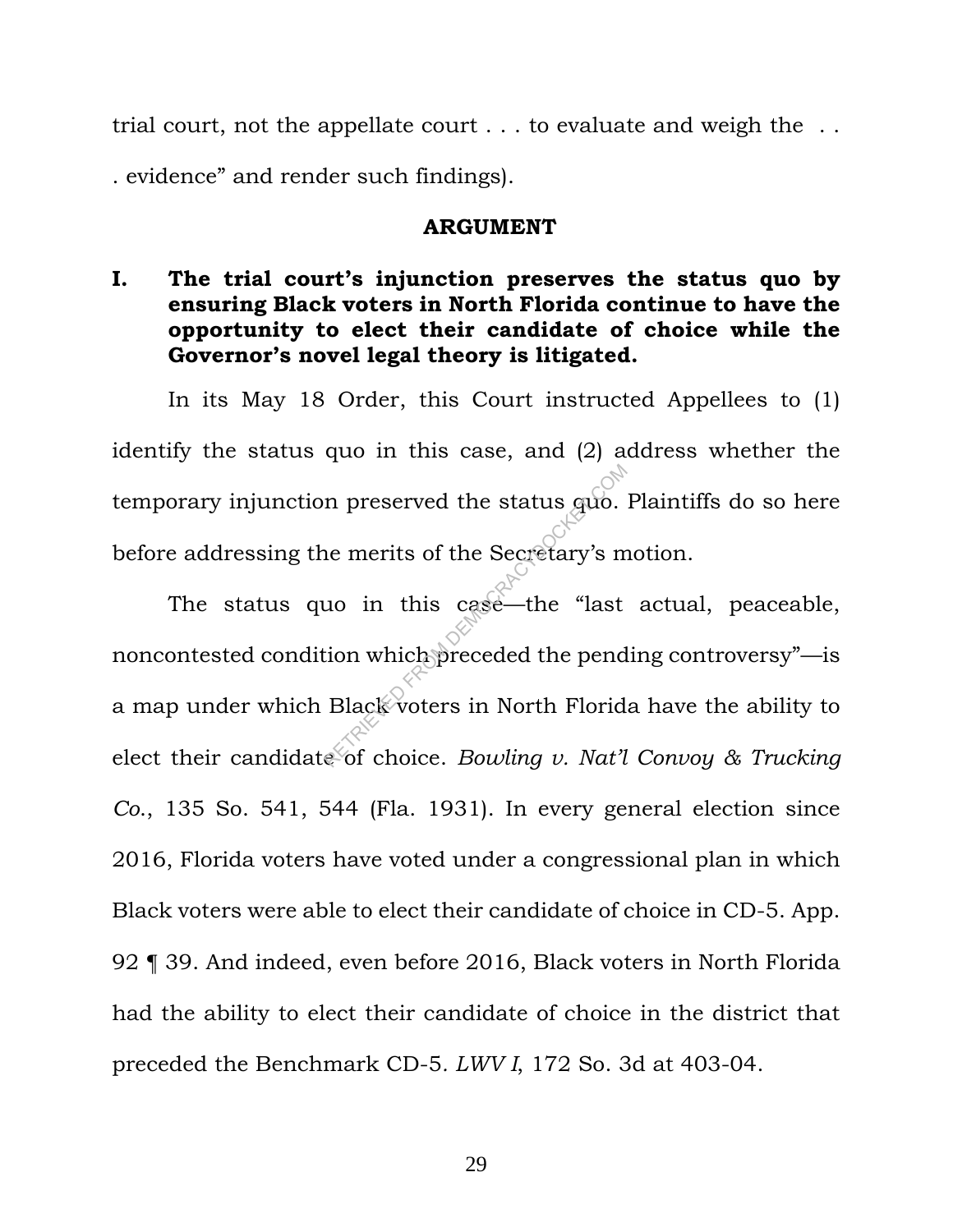Florida voters were not the only ones who had come to rely on that status quo. Throughout the redistricting process, both the Senate and the House recognized the non-diminishment standard as the governing law and their concomitant obligation to uphold that standard in developing a new congressional plan. *See supra* pp. 6-7. The Florida Supreme Court not only established the law of the land in 2015 in applying the non-diminishment provision to CD-5 in *LWV I* it refused to indulge the Governor's effort to alter that settled precedent earlier this year, *Advisory Op. to Gov.*, 333 So. 3d 1106, 1108 (Fla. Feb. 10, 2022), and demonstrated its commitment to upholding and enforcing the governing law in approving the Senate and House maps under the Florida Constitution's facial review procedure, *See In re S. J. Res. of Legis. Apportionment 100*, 334 So. 3d at 190-91. In fact, even the Secretary did not contest that Florida law as it currently stands prohibits the dismantling of CD-5. Mot. 7. ulge the Governor's effort tis year, Advisory Op<sub>o</sub>to Gov,<br>2022), and demonstrated<br>rcing the governing law in a<br>under the Florida Constitu

The Governor's signature of the Enacted Plan attempted to upend that status quo. After the Florida Supreme Court declined the Governor's request to issue an advisory opinion authorizing the destruction of CD-5, the Governor unilaterally concluded that the Fair Districts Amendment was unconstitutional, drew his own map,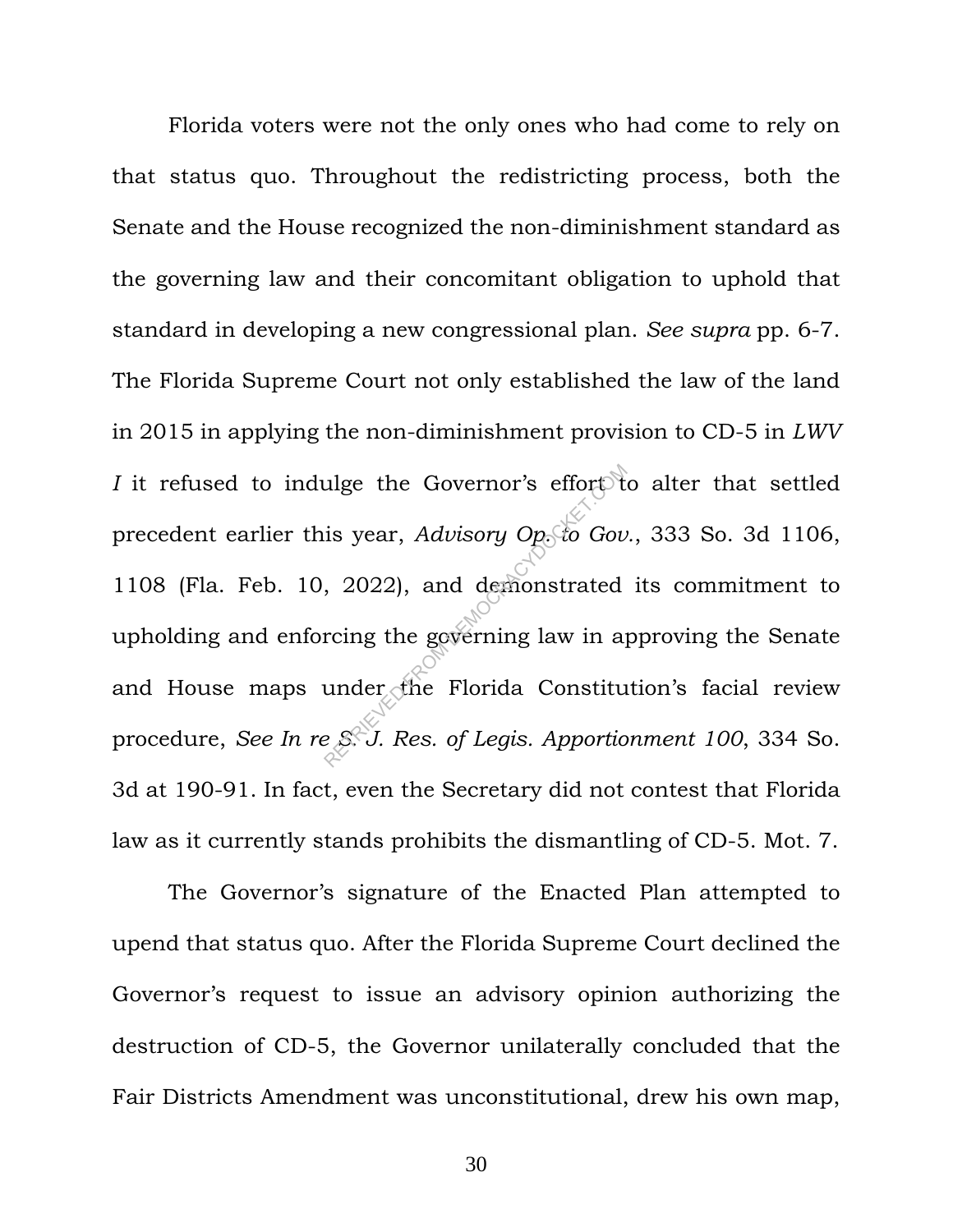and forced it through the Legislature under a legal theory that even supporters of his plan admitted was a novel one. *See* Supp. App. (Vol. 5) 478–79, 482–83 (transcript of April 20, 2022 Florida Senate special session proceedings). Indeed, the Governor's theory relies upon the Florida Supreme Court breaking new ground and finding its own state constitution *unconstitutional*. The State's enactment of this plan disrupted the "last actual, peaceable, noncontested condition which preceded the pending controversy," *Bowling*, 135 So. at 544, and caused the controversy that led to the temporary injunction.

Contrary to the Secretary's suggestion, the enactment of a new congressional plan obliterating CD-5—under which no election has taken place—is hardly sufficient to change the status quo in the context of a temporary injunction, particularly where that literal change in circumstances itself prompts the pending controversy. In *Lieberman v. Marshall*, 236 So. 2d 120 (Fla. 1970), for example, the Florida Supreme Court affirmed a temporary injunction that had been issued to restore the peace at a university "after the [student] occupation and rally already had begun." *Id.* at 124 (citing *Bowling*, 135 So. at 544). As the Court explained, "the pending controversy which appellee sought to avoid was the defiant and disruptive rsy that led to the temporary<br>e Secretary's suggestion, the<br>obliterating CD-5—under where the<br>dly sufficient to change the<br>rary injunction, particularly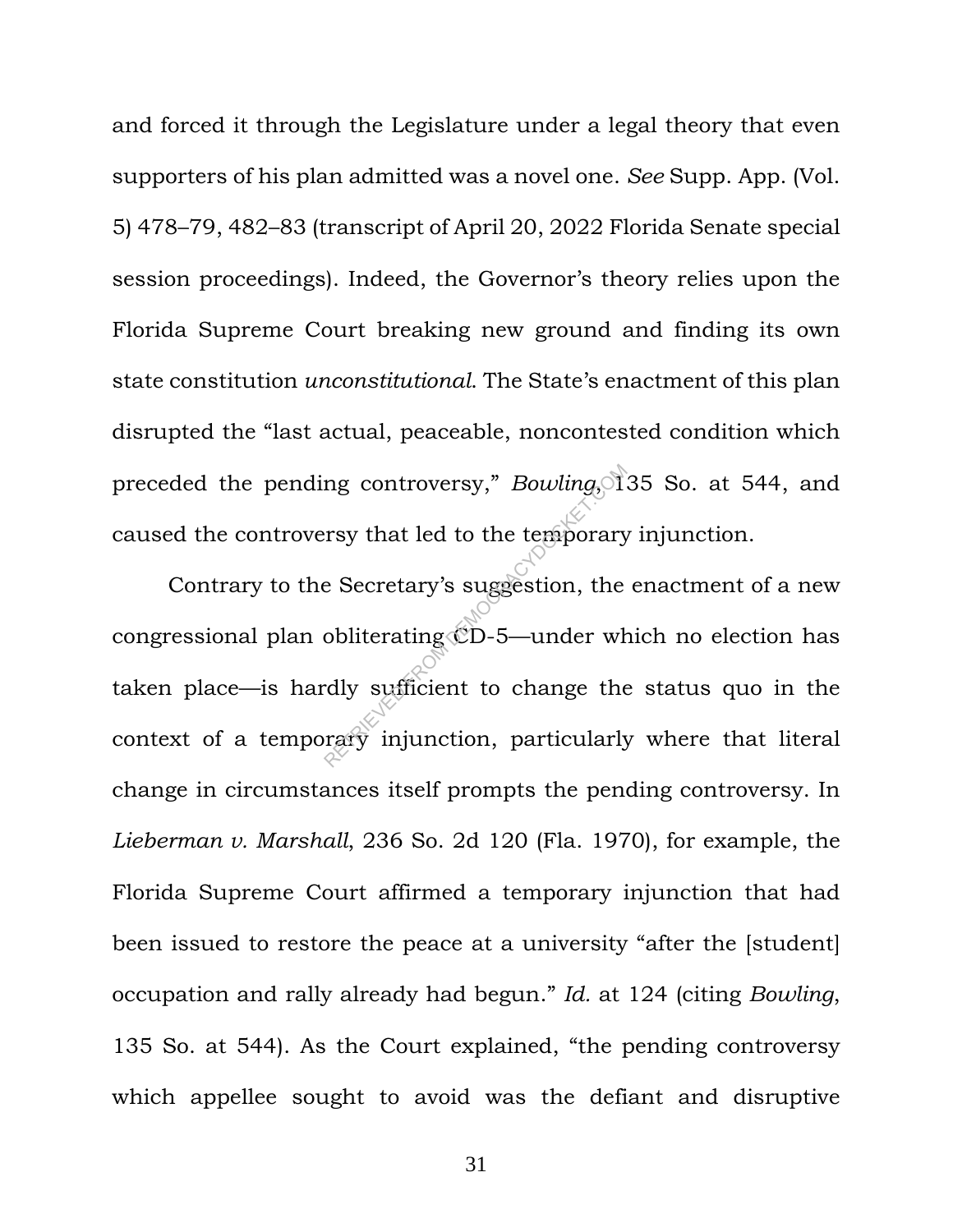occupation of the Florida Room, and the status quo sought to be preserved was, as it should have been, the last, peaceable, uncontested condition preceding such confrontation and occupation." *Id.* at 126.

More recently, the Third District Court of Appeal confirmed that a temporary injunction was appropriate to preserve landowners' *preexisting rights* that had been purportedly eliminated by new legislation repealing those rights, thus affirming the district court's temporary injunction restraining the city from enforcing the new ordinance, which had already taken effect. *See City of Miami Beach v. Clevelander Ocean, L.P.,* No. 3D21-1345, 2022 WL 610218 (Fla. 3d DCA 2022). Similarly here, it is not the injunction that has altered the status quo—it is the new legislation itself. And because that new legislation disrupted the "last actual, peaceable, noncontested condition which preceded the pending controversy," *Bowling*, 135 So. at 544, the injunction is needed to preserve Plaintiffs' preexisting rights. The sum of the set of the set of the set of the set of the added taken effect. See the *n*, *L.P.*, No. 31921-1345, 2022<br>Iy here it is not the injunction itself. Are new legislation itself. Are new legislation itself.

The Florida Supreme Court's decision in *Bowling*, which this Court cited in its order directing a response to the instant motion, also makes clear that it would be manifestly unjust to permit a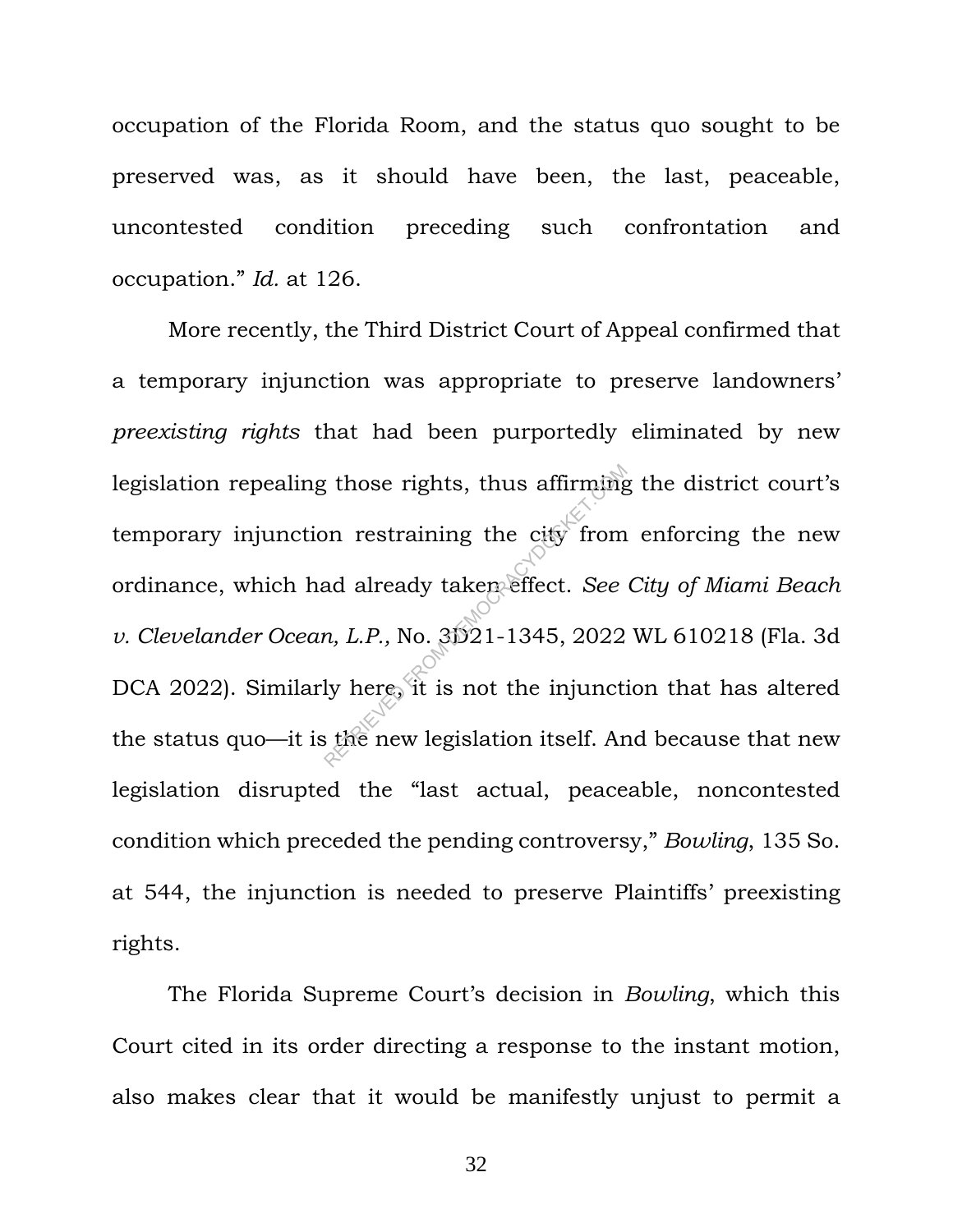defendant to escape a temporary injunction where an actor otherwise uses the change in circumstances to attempt to shield themselves from judicial scrutiny:

[T]he status quo which will be preserved by preliminary injunction is meant the last actual, peaceable, noncontested condition which preceded the pending controversy, and *equity will not permit a wrongdoer to shelter himself behind a suddenly and secretly changed status, although he succeeded in making the change before the hand of the chancellor has actually reached him.*

*Bowling*, 135 So. at 544 (emphasis added). This is precisely what the Governor did in strongarming the Enacted Plan into law. The trial court's temporary injunction, by contrast, preserves a congressional plan where Black voters in North Florida can elect their candidate of choice, just as they have been doing for the past 30 years, while this litigation proceeds. 544 (emphasis added). This is<br>ongarming the Enacted Plar<br>ijunction, by contrast, preser<br>oters in North Florida can ele<br>have been doing for the past

As the trial court explained in vacating the automatic stay, "if the answer is nobody can ever do anything about the first election following a decennial census, even if it turns out later on something's unconstitutional, that isn't a very good message to the people." Supp. App. (Vol. 5) 597 at 41:6-11. Appellees would go even further than the trial court: If a court cannot do anything about a facially unconstitutional redistricting plan before that plan takes effect, it not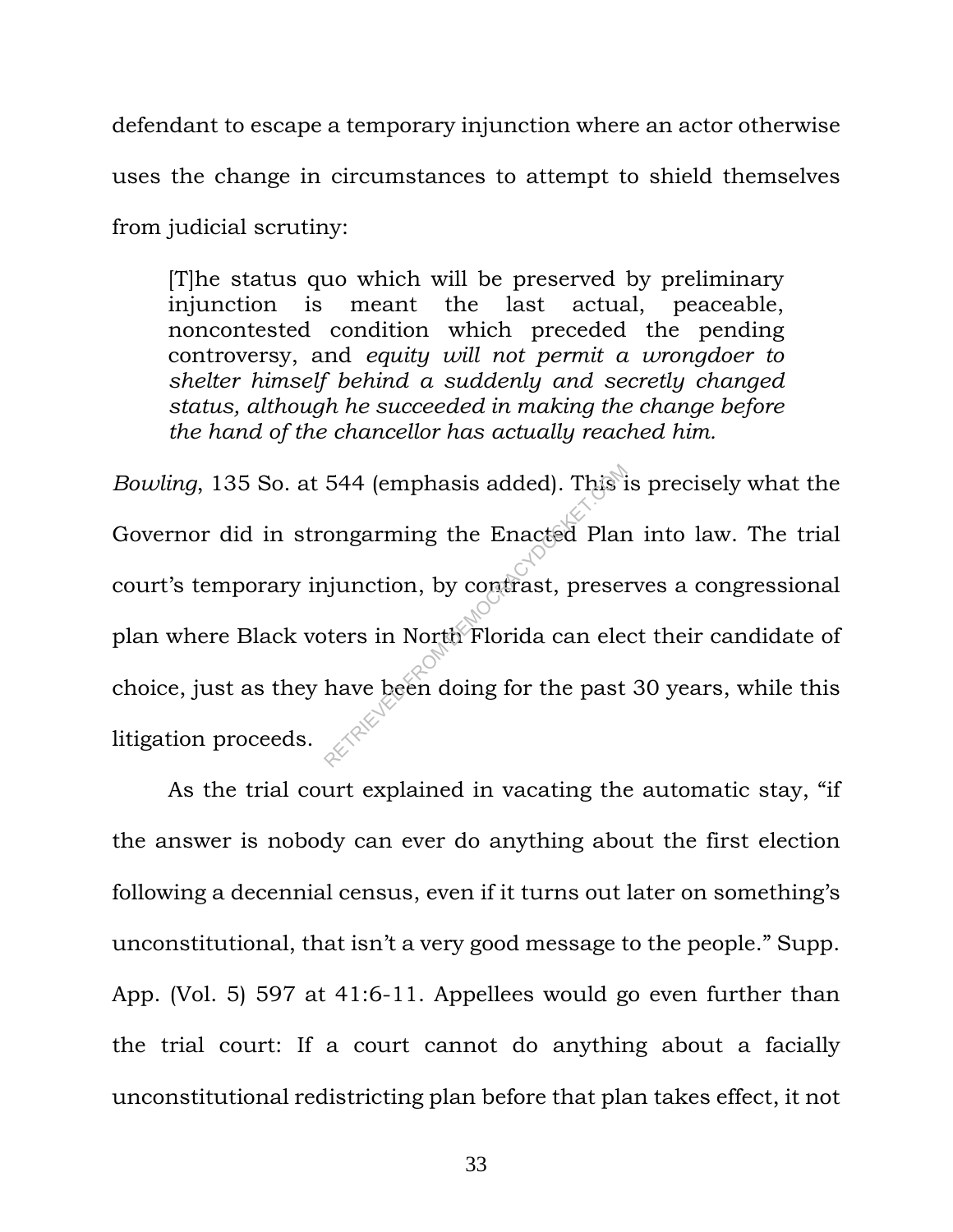only undermines public trust in our elections, but also *incentivizes*  state actors to ignore constitutional limitations when doing so would bolster their election chances. But the Florida Supreme Court has made clear that "[i]t is [the judiciary's] duty, given to it by the citizens of Florida, to enforce adherence to the constitutional requirements and to declare a redistricting plan that does not comply with those standards constitutionally invalid." *In re S. J. Res. of Legis. Apportionment 1176*, 83 So. 3d 597, 607 (Fla. 2012). There is no "one free unconstitutional election" exception to this duty.

## **II. The trial court did not abuse its discretion in determining that compelling circumstances warrant vacatur of the automatic stay.**

The trial court's decision to vacate the automatic stay unquestionably satisfies the "reasonableness test" and thus comes nowhere close to a reversible abuse of discretion. The Secretary has a fleeting chance of success on appeal because his position is foreclosed by controlling precedent of the Florida Supreme Court. And even if that were not so, the decision to vacate the automatic stay is eminently reasonable because it allows Florida's supervisors of elections to prepare to implement both the Enacted Plan and the remedial Plan—ensuring that the State can administer the upcoming RETRIET SONS So. 3d 597, 607 (Fla. 20)<br>
al election" exception to this out **did not abuse its discret:**<br> **ing circumstances warrar**<br> **y.**<br>
urt's decision to vacate the "reasonableness te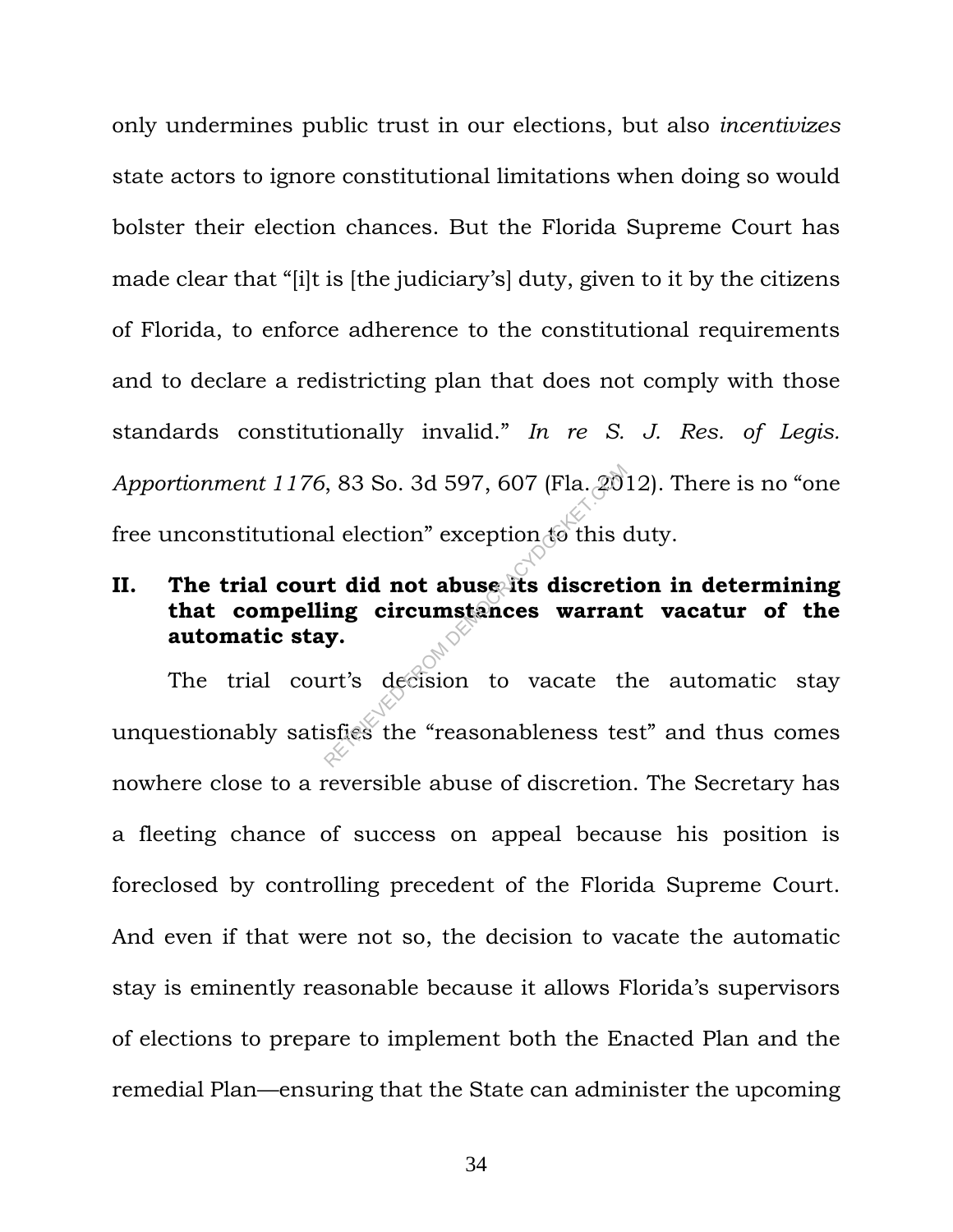2022 election under whichever plan emerges from this appellate process. Vacatur of the automatic stay therefore guards against the irreparable injury to Florida voters that would result if the State is forced to administer the upcoming election under a map deemed unconstitutional by this Court (or the Florida Supreme Court) due to insufficient time to implement a remedy.

## **A. The Secretary is unlikely to succeed on appeal, given binding legal precedent and the trial court's wellsupported factual findings.**

The Secretary's arguments on the merits of this appeal are foreclosed by settled law and by the trial court's well-supported factual findings. ed factual findings.<br>
So arguments on the merits<br>
d law and by the trial countings.<br>
Enacted Plan violate<br>
titution.<br>
does not dispute—at *any* p

# **1. The Enacted Plan violates the Florida Constitution.**

The Secretary does not dispute—at *any* point in his 53-page brief—that the Enacted Plan violates the Florida Constitution's nondiminishment standard by eliminating the ability of Black voters in North Florida to elect candidates of their choice. Nor could he. The Florida Supreme Court has held that, under the Fair Districts Amendment, "the Legislature cannot eliminate majority-minority districts or weaken other historically performing minority districts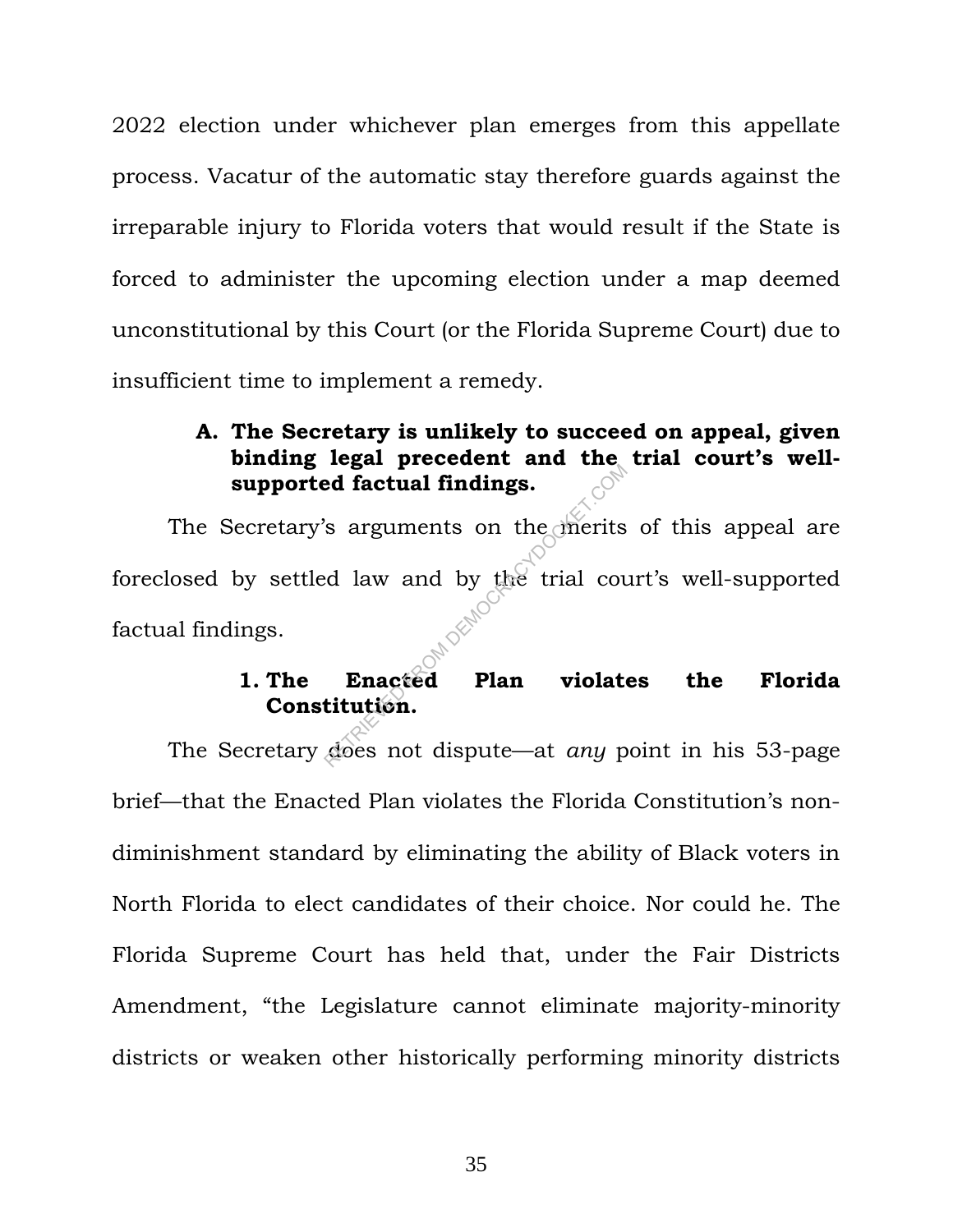where doing so would actually diminish a minority group's ability to elect its preferred candidates." *In re S. J. Res. of Legis. Apportionment 1176*, 83 So. 3d at 625. The protection of racial and language minorities is a Tier I standard, "meaning that the voters placed this constitutional imperative as a top priority to which the Legislature must conform during the redistricting process." *Id.* at 615. The Florida Supreme Court held during the last redistricting cycle that an "East-West" version of CD-5 was consistent with the Fair Districts Amendment's non-diminishment standard. *League of Women Voters of Fla. v. Detzner*, 179 So. 3d 258, 272 (Fla. 2015) (*LWV II")*.

The t"ial "ourt's determination th"t the Enacted Plan violated the non-diminishment standard was based not only on legal conclusions, but on factual determinations that cannot be disturbed absent a showing of clear abuse of discretion. *See Gold Coast Chem. Corp. v. Goldberg*, 668 So. 2d 326, 327 (Fla. 4th DCA 1996)*.* The Secretary has not, and cannot, demonstrate that he is likely to establish that either the trial court's legal or factual findings were in error. iminishment standard. League<br>
19 So. 3d 258, 272 (Fla. 2015<br>
18 determination th<sup>"</sup>t the Ern ent standard was based<br>
factual determinations that

### **2. The Secretary has failed to show that application of Florida's non-diminishment standard violates the U.S. Constitution.**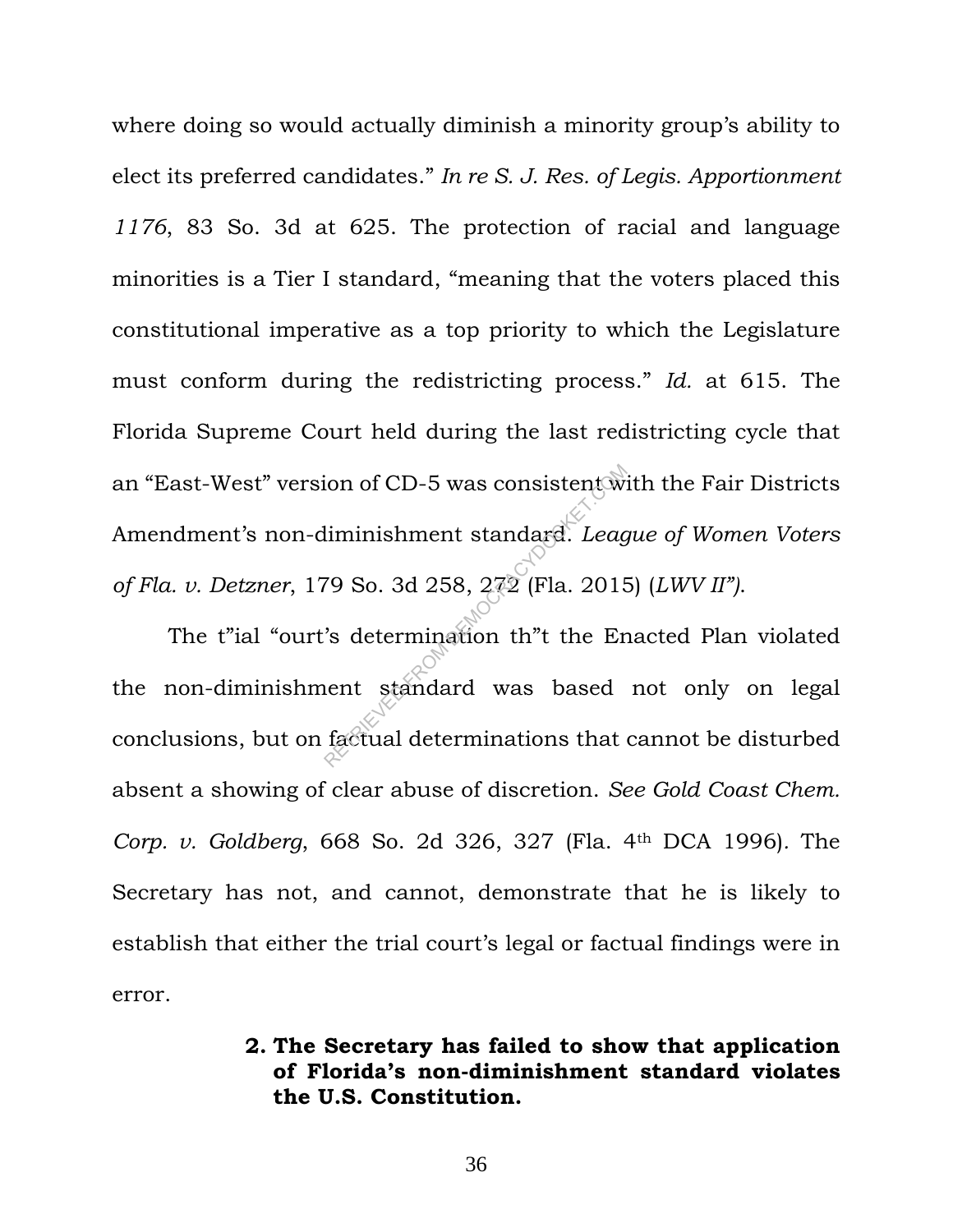The Secretary makes the remarkable claim that "any attempt" to comply with the Fair Districts Amendment's non-diminishment provision in North Florida will violate the Fourteenth Amendment of the U.S. Constitution. Mot. at 27. This argument lacks legal basis and perverts the meaning and operation of state and federal protections against racial discrimination.

Despite having the opportunity to do so, no state or federal court has ever suggested that the Fair Districts Amendment's nondiminishment provision violates the Fourteenth Amendment. The U.S. Supreme Court did not raise any such concern when it cited the Fair Districts Amendment as an exemplar of "[p]rovisions in state statutes and state constitutions [that] can provide standards and guidance for state courts to apply" to ensure that "complaints about districting" are not "condemn[ed] . . . to echo into a void." *Rucho v. Common Cause*, 139 S. Ct. 2484, 2507 (2019). Nor did the Florida Supreme Court find any conflict between the Fourteenth Amendment and the Fair Districts Amendment's non-diminishment provision when it ordered the imposition of the Benchmark CD-5 in 2015, which, notably, was issued *after* the U.S. Supreme Court held unconstitutional Section 4(b) of the VRA, *see LWV II*, 179 So. 3d 258; Rested that the Fair Districts<br>
ision violates the Fourteent<br>
conceduent as an exemplar of "<br>
constitutions [that] can pro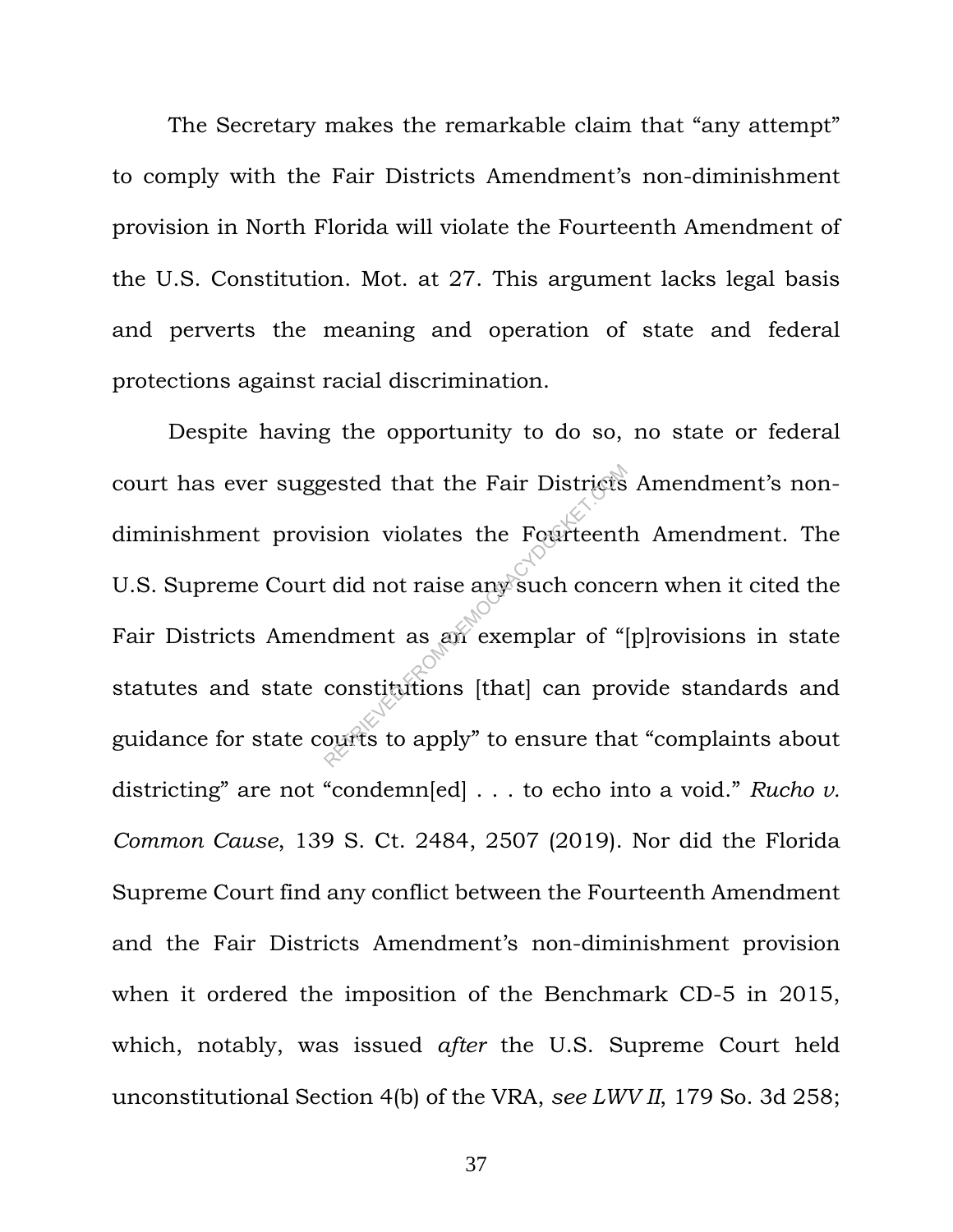when it approved state legislative districts that were drawn to comply with the Fair Districts Amendment's non-diminishment provision a few months ago, *see In re S. J. Res. of Legis. Apportionment 100*, 334 So. 3d 1282 (Fla. 2022); or when Governor DeSantis asked for an advisory opinion on this very question, *see Advisory Op. to Gov.*, 333 So. 3d 1106 (Fla. Feb. 10, 2022). This Court should decline the Secretary's novel and unsupported attempt to eviscerate standards duly enacted by the people of Florida to remedy past voting-related discrimination and to prevent against future such discrimination.

Electoral districting violates the Fourteenth Amendment only if "(1) race is the 'dominant and controlling' or 'predominant' consideration in deciding to 'place a significant number of voters within or without a particular district,' and (2) the use of race is not 'narrowly tailored to serve a compelling state interest.'" *Ala. Legis. Black Caucus v. Alabama*, 575 U.S. 254, 160-61 (2015) (quoting *Miller v. Johnson*, 515 U.S. 900, 913, 916 (1995) and *Shaw v. Hunt*, 517 U.S. 899, 902 (1996)). Prope of Florida to remedy<br>to prevent against future successing violates the Fourteenth<br>dominant and controlling<br>ciding to place a significan<br>particular district,' and (2) the

A trial court's "assessment of a districting plan . . . warrants significant deference on appeal." *Cooper v. Harris*, 137 S. Ct. 1455, 1464 (2017). The trial court's "findings of fact – most notably, as to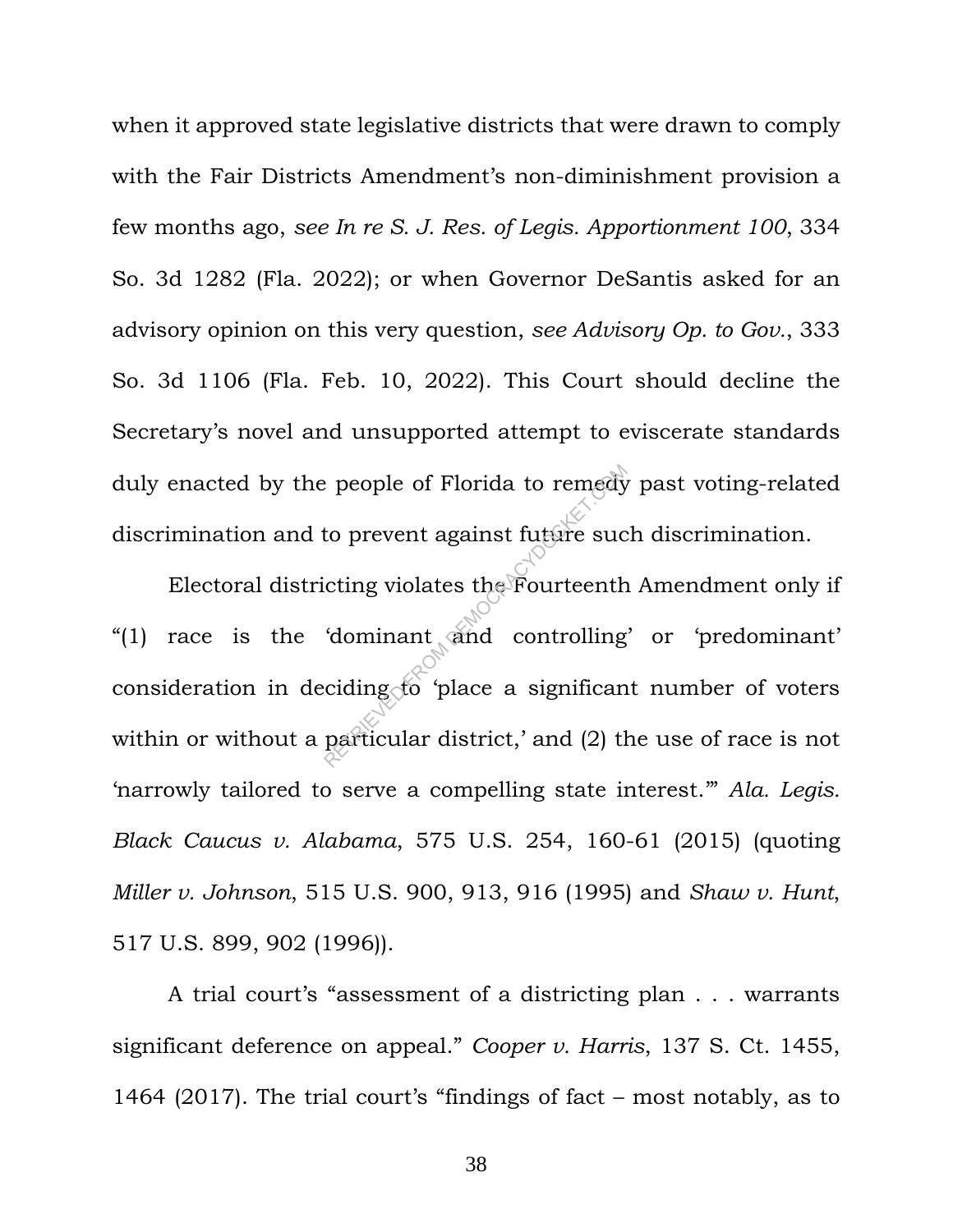whether racial considerations predominated in drawing district lines- -- are subject to review only for clear error." *Id.* at 1465 (citations omitted). "Under that standard, [an appellate court] may not reverse just because [it] 'would have decided the matter differently.'" *Id.* (citing *Anderson v. Bessemer City*, 470 U.S. 564, 573 (1985)). "A finding that is 'plausible' in light of the full record – even if another is equally or more so—must govern." *Id.* (quoting *Anderson*, 470 U.S. at 574). Tripoorker.com

#### **a. Predominance**

The Secretary argued below that remedying a violation of the Fair Districts Amendment's non-diminishment provision by adopting a district closely based on the Benchmark Map's CD-5, such as Plan 8015's CD-5, would violate the Fourteenth Amendment. But the trial court correctly found that the Secretary did "not establish[] that race was the predominant factor, rather than one of several factors, in the drawing of 8015's CD-5." App. 691. This Court should uphold this finding, which is more than "'plausible' in light of the full record." *Cooper*, 137 S. Ct. at 1465 (quoting *Anderson*, 470 U.S. at 574).

As an initial matter, the Secretary unquestionably bore the burden of proving before the trial court that race-based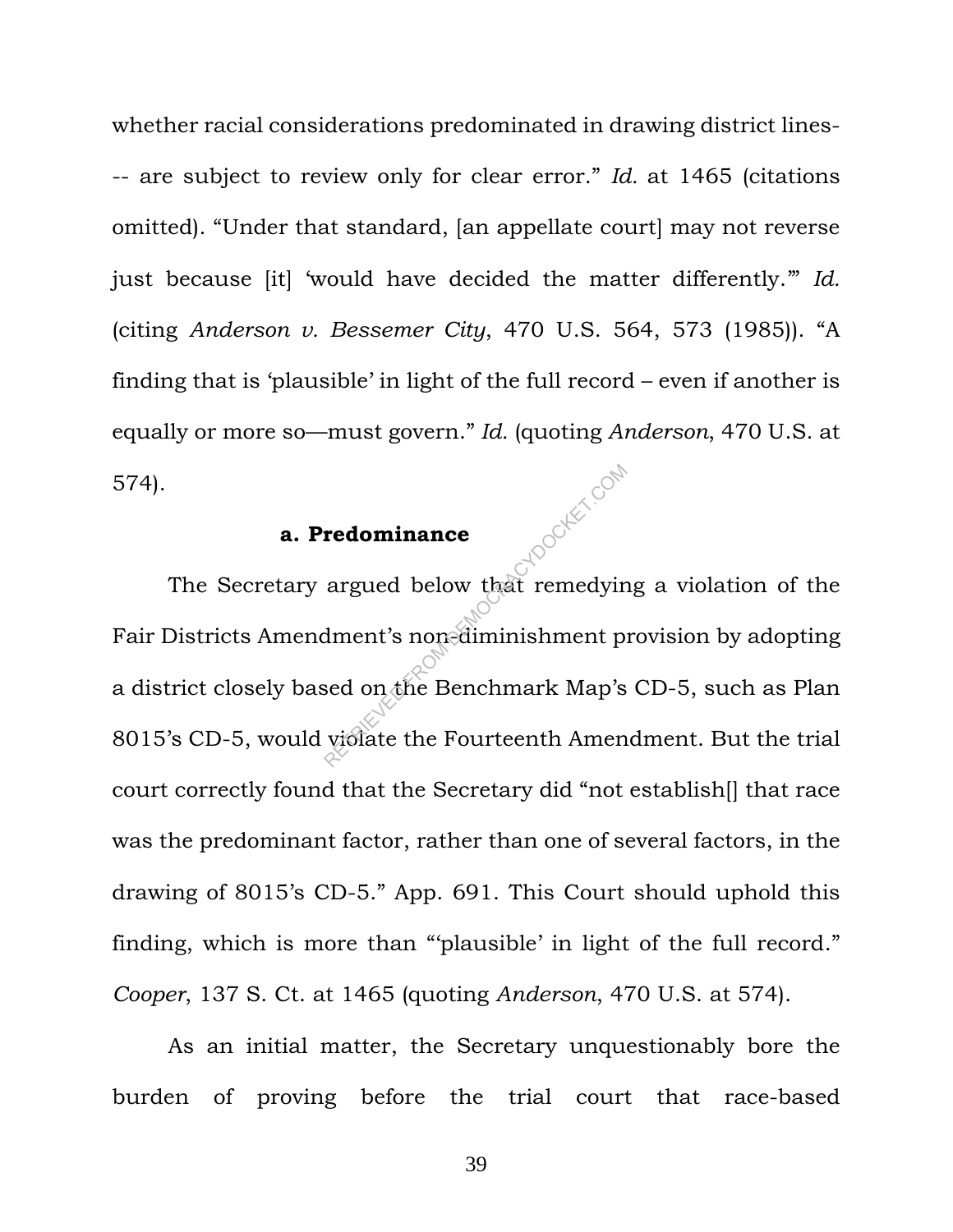considerations predominated in the drawing of Plan 8015's CD-5. This requirement was not "added" by the trial court, as the Secretary claims, *see* Mot. at 21, but rather is clearly established by U.S. Supreme Court precedent, *see Bethune-Hill*, 137 S. Ct. at 797 (explaining that the party "alleging racial gerrymandering bears the burden" to prove predominance). The U.S. Supreme Court has warned that courts must "exercise extraordinary caution in adjudicating claims that a State has drawn district lines on the basis of race," given the "presumption of good faith that must be accorded legislative enactments" and the "distinction between being aware of racial considerations and being motivated by them." *Miller*, 515 U.S. at 916. that a State has drawn distributed presumption of good faith that<br>its" and the "distinction between"<br>and being motivated by the

As the trial court correctly concluded, the Secretary did not establish that race was the predominant factor in the Legislature's drawing of Plan 8015's CD-5. *See* App. 692. That's because "the Legislature drew 8015 to comply with the Florida Supreme Court's prior rulings regarding CD-5," App. 692 (citing *League of Women Voters of Fla. v. Detzner*, 179 So. 3d 258, 272 (Fla. 2015)), and as the U.S. Supreme Court has held, a desire to avoid litigation is specifically one of the race-neutral reasons that may motivate a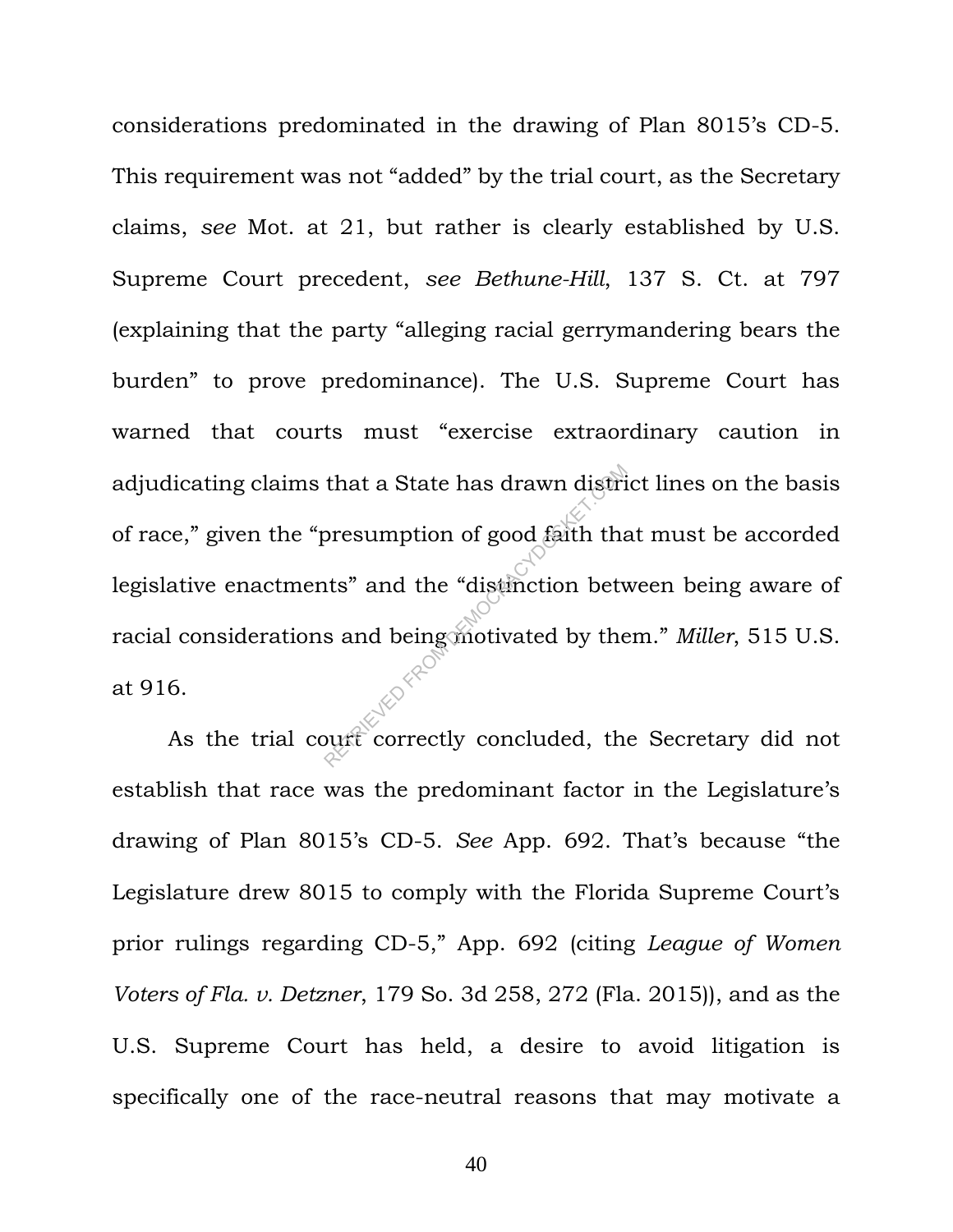legislature to adopt a plan. *See Abbott v. Perez*, 138 S. Ct. 2305, 2327 (2018) (finding race did not predominate where the Legislature chose a plan which would "bring the litigation about the State's redistricting plans to an end as expeditiously as possible").

The Legislature's effort to avoid litigation by hewing closely to Benchmark CD-5 is overwhelmingly supported by the record. Dr. Ansolabehere testified that "Plan 8015's CD-5 closely followed the newly enacted State House legislative district lines," which "is another reason that could have informed the Legislature's decision to draw a plan like Plan 8015." App. 693. The Secretary himself concedes that "Plan 8015's Congressional District 5 largely mirrored the existing Congressional District 5, as revised by the [Florida] Supreme Court] in 2015." Mot. at 8. And the Legislature made only minimal changes between the Benchmark CD-5 and Plan 8015's CD-5, altering just those lines necessary to account for population changes, consistent with the "legitimate state objective" of "preserving the cores of prior districts." *Karcher v. Daggett*, 462 U.S. 725, 740 (1983); *see also Tennant v. Jefferson Cty. Comm'n*, 567 U.S. 758, 764 (2012) ("The desire to minimize population shifts between districts is clearly a valid, neutral state policy."). This Court must te House legislative district<br>could have informed the Lee<br>Plan 8015." App. 693. Th<br>8015's Congressional District<br>essional District 5, as revised 2015." Mot. at 8. And the Lee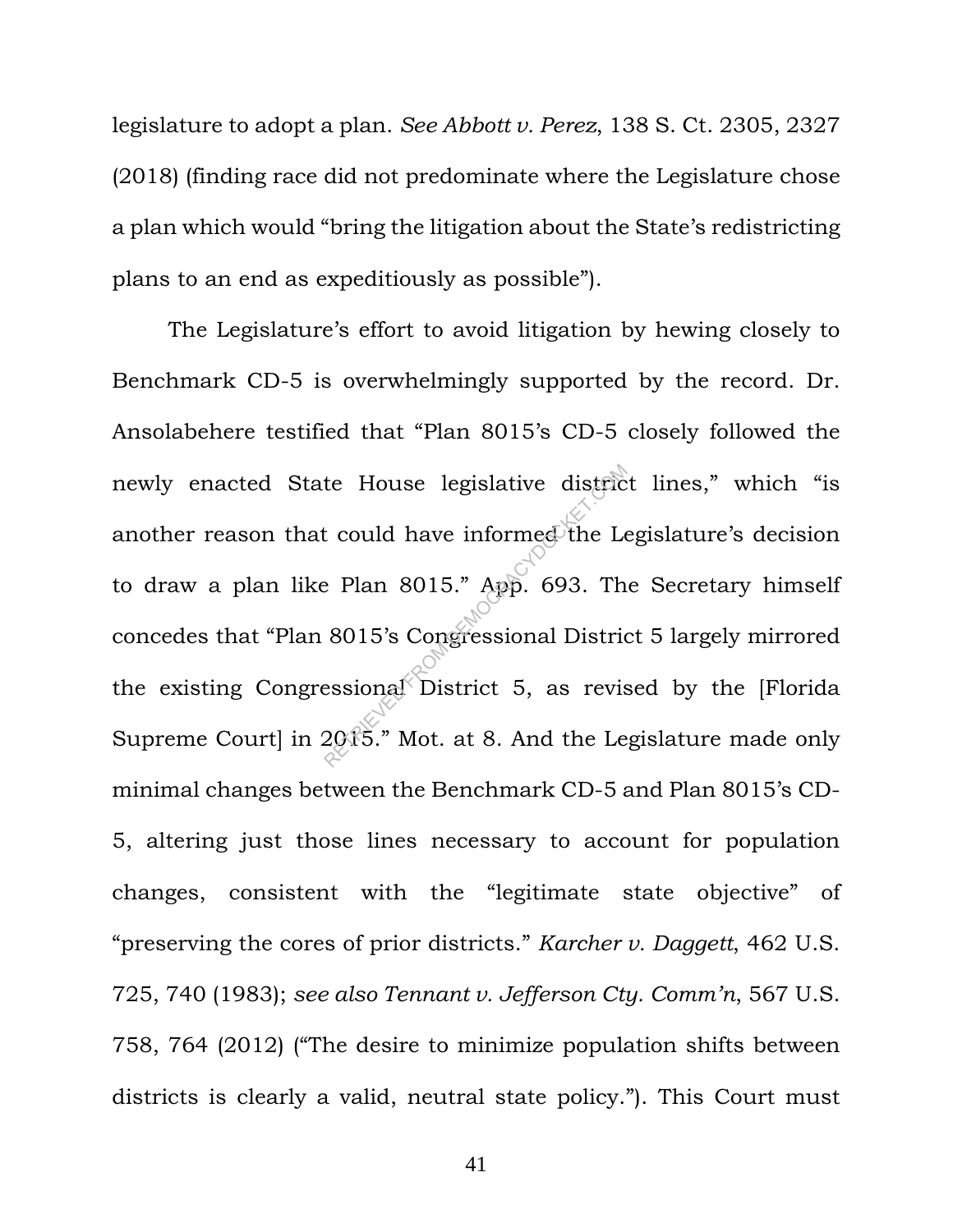defer to the trial court's factual finding that racial considerations did not predominate in the Legislature's drawing of Plan 8015's CD-5.

The Secretary's counterarguments have no merit. First, the Secretary claims that the tiered structure of the Fair Districts Amendment proves that race predominated in the Legislature's drawing of Plan 8015. *See* Mot. at 28-29. But the Fair Districts Amendment lists multiple factors within each tier. *Compare* Article III, Section 20(a), *with id.* § 20(b). Furthermore, the Amendment explicitly provides that no consideration necessarily prevails over another within a tier. *See id.* § 20(c) ("The order in which the standards within [Tier 1] and [Tier 2] are set forth shall not be read to establish any priority of one standard over the other within that [tier]."). As the trial court found, the Legislature sought to comply with the Fair Districts Amendment in enacting Plan 8015's CD-5. App. 692. The Secretary has provided no indication that the Legislature's efforts to comply with the non-diminishment provision dominated over the other factors listed in Tier 1 such as the contiguity requirement or the prohibition on drawing a plan or district with the intent to favor or disfavor a political party or incumbent. with id. § 20(b). Furthermont<br>that no consideration neces<br>ier. See id. § 20(c) ("The original property of one standard over the<br>court found, the Legislature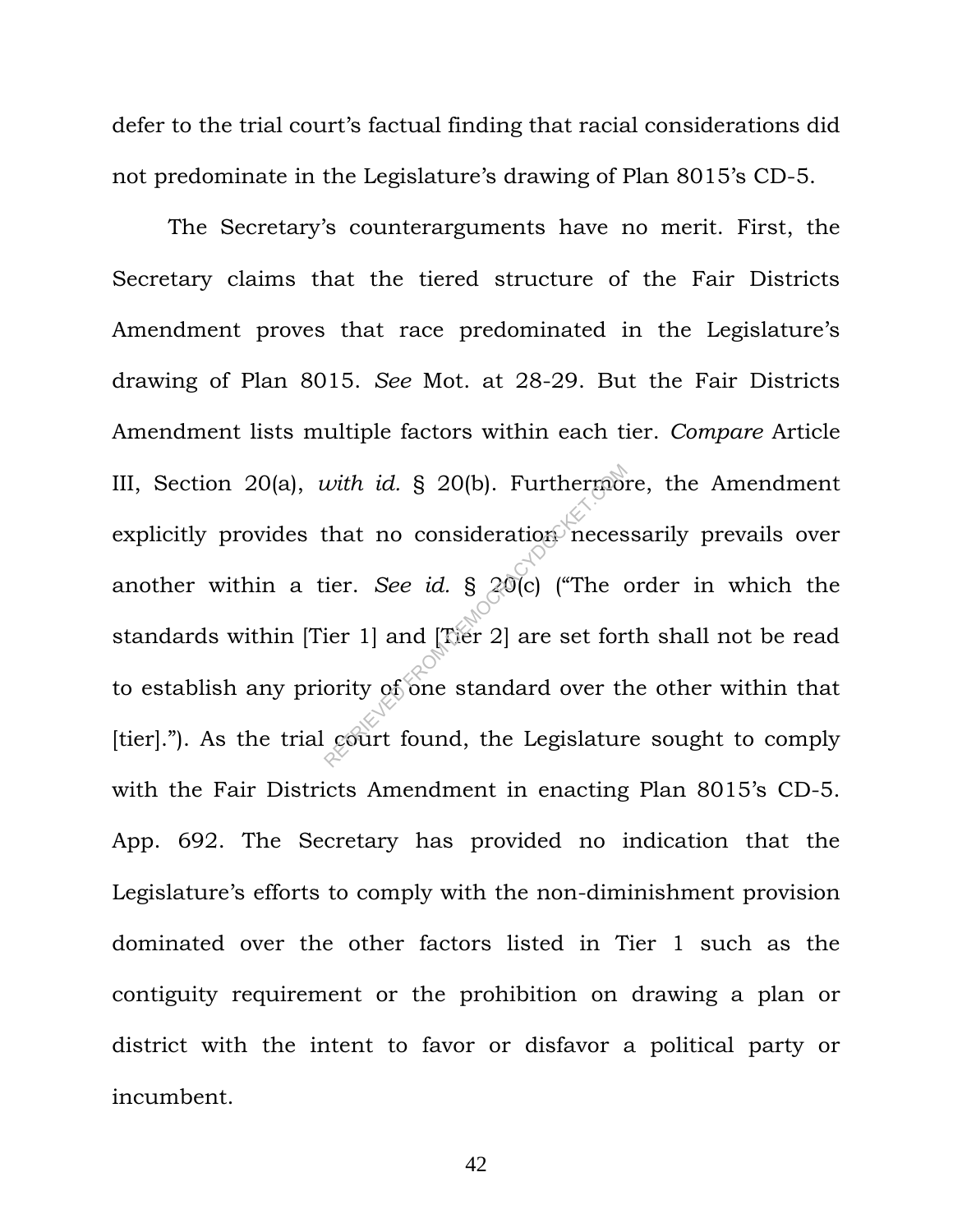Second, the Secretary claims that the Florida Supreme Court "created [CD-5] by prioritizing race." Mot. at 35 (emphasis omitted). To the contrary, the Florida Supreme Court created CD-5 to address the Legislature's violations of the Fair Districts Amendment's provisions related to partisan intent. *See League of Women Voters of Fla. v. Detzner*, 179 So. 3d 258, 271-273 (Fla. 2015). The Secretary has not established that racial considerations predominated in the drawing of the district.

#### **b. Compelling Interests**

The trial court's factual finding that race did not predominate in the drawing of Plan 8015's CD-5 is sufficient to reject the Secretary's Fourteenth Amendment argument. But this Court may do so on the additional ground that the Legislature's configuration of Plan 8015's CD-5 was narrowly tailored to advance compelling state interests. App. 692-695. The trial court explained that "compliance with the Fair Districts Amendment's non-diminishment provision" and "addressing the history of voting-related racial discrimination and . . . lack of representation in North Florida" constitute compelling state interests. App. 693-694. The trial court acted well within its discretion in reaching that conclusion. From **pelling Interests**<br>
Stactual finding that race of<br>
Plan 8015 CD-5 is sufficiently<br>
the Amendment argument.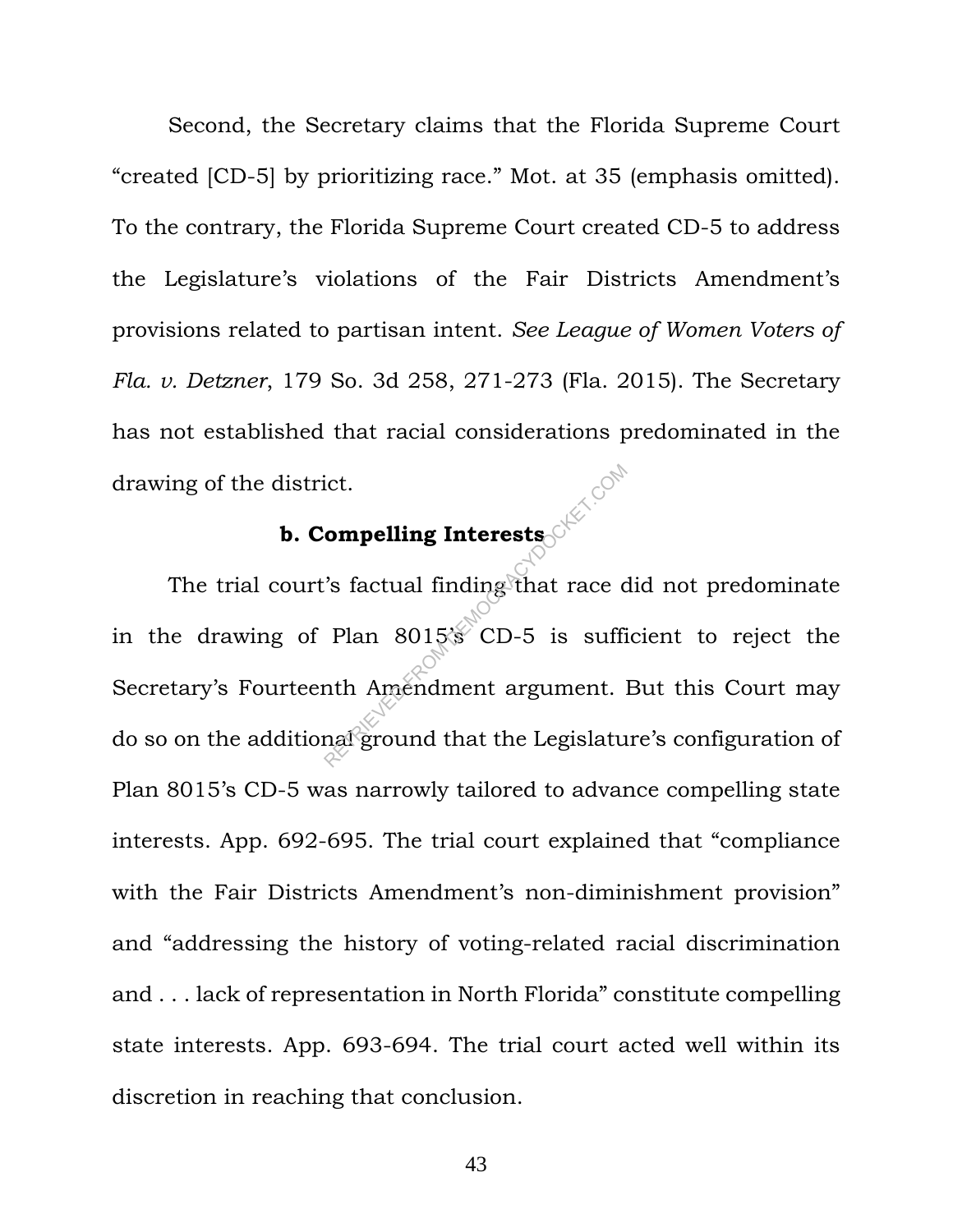Compliance with the Fair Districts Amendment's nondiminishment provision constitutes a compelling state interest. App. 693. Like Section 5 of the federal VRA, the Fair Districts Amendment's non-diminishment provision "aims at safeguarding the voting strength of minority groups against . . . retrogression." *In re S. J. Res. of Legis. Apportionment 1176*, 83 So. 3d at 620; *see also id.* at 619 (explaining that the Fair Districts Amendment's nondiminishment provision is independent from the VRA but "follow[s] almost verbatim the requirements embodied in the [Federal] Voting Rights Act").

Like other provisions of the Fair Districts Amendment, the nondiminishment provision was adopted to prevent the intentional and effective discrimination against minority voters in the state. *See id.* at 620. Florida voters who overwhelmingly supported the amendment believed that such provisions were necessary to ensure the state's redistricting processes remain free from the dilution of minority electoral power. *See id.* As the Supreme Court has long presumed with respect to compliance with the VRA's mirror provision, such considerations constitute a compelling state interest. *See, e.g., Wis. Legis. v. Wis. Elections Comm'n*, 142 S. Ct. 1245, 1249 (2022) ("We Exequirements embodied in<br>
Retrievents embodied in<br>
Retrievent<br>
Retrievent<br>
Retrievent<br>
Retrievent<br>
Retrievent<br>
Retrievent<br>
Retrievent<br>
Retrievent<br>
Retrievent<br>
Retrievent<br>
Retrievent<br>
Retrievent<br>
Retrievent<br>
Retrievent<br>
Re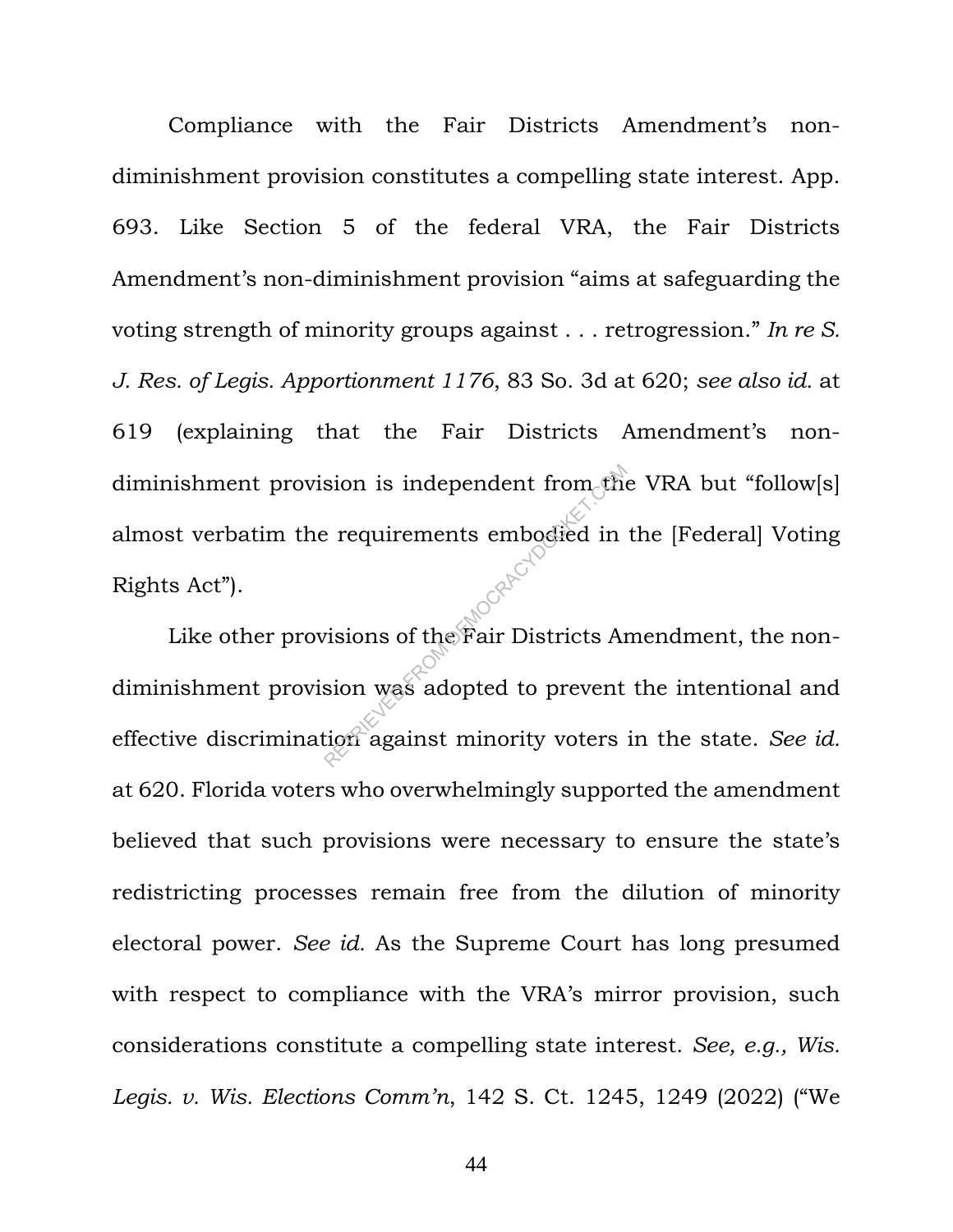have assumed that complying with the VRA is a compelling interest."); *Abbott*, 138 S. Ct. at 2315; *Bethune-Hill*, 137 S. Ct. at 801 ("[T]he Court assumes, without deciding, that the State's interest in complying with the Voting Rights Act was compelling."). The trial court correctly followed suit, concluding that "[g]iven the substantive similarity between Section 5 of the VRA and the Fair Districts Amendment's non-diminishment provision, compliance with the latter likewise constitutes a compelling state interest." App. 693.

Remedying the history of voting-related discrimination in North Florida also constitutes a compelling interest sufficient to justify application of the non-diminishment provision in North Florida. The trial court credited Plaintiffs' evidence that, "for much of Florida's history, Black voters in the state have been unable to participate equally in the electoral process, with Black residents of North Florida experiencing particularly severe burdens in access to the franchise." App. 694. It described the State's "centuries-long policy of disenfranchisement that made it impossible for Black voters to even register to vote." *Id.* (citing App. 148-150). As a result, "[b]etween 1876 and 1992, Florida did not elect a single Black candidate to Congress." App. 685 (citing App. 149). The trial court highlighted that itutes a compelling state interest<br>
utes a compelling interest<br>
on-diminishment provision in<br>
Plaintiffs' evidence that, "fore said the state have been un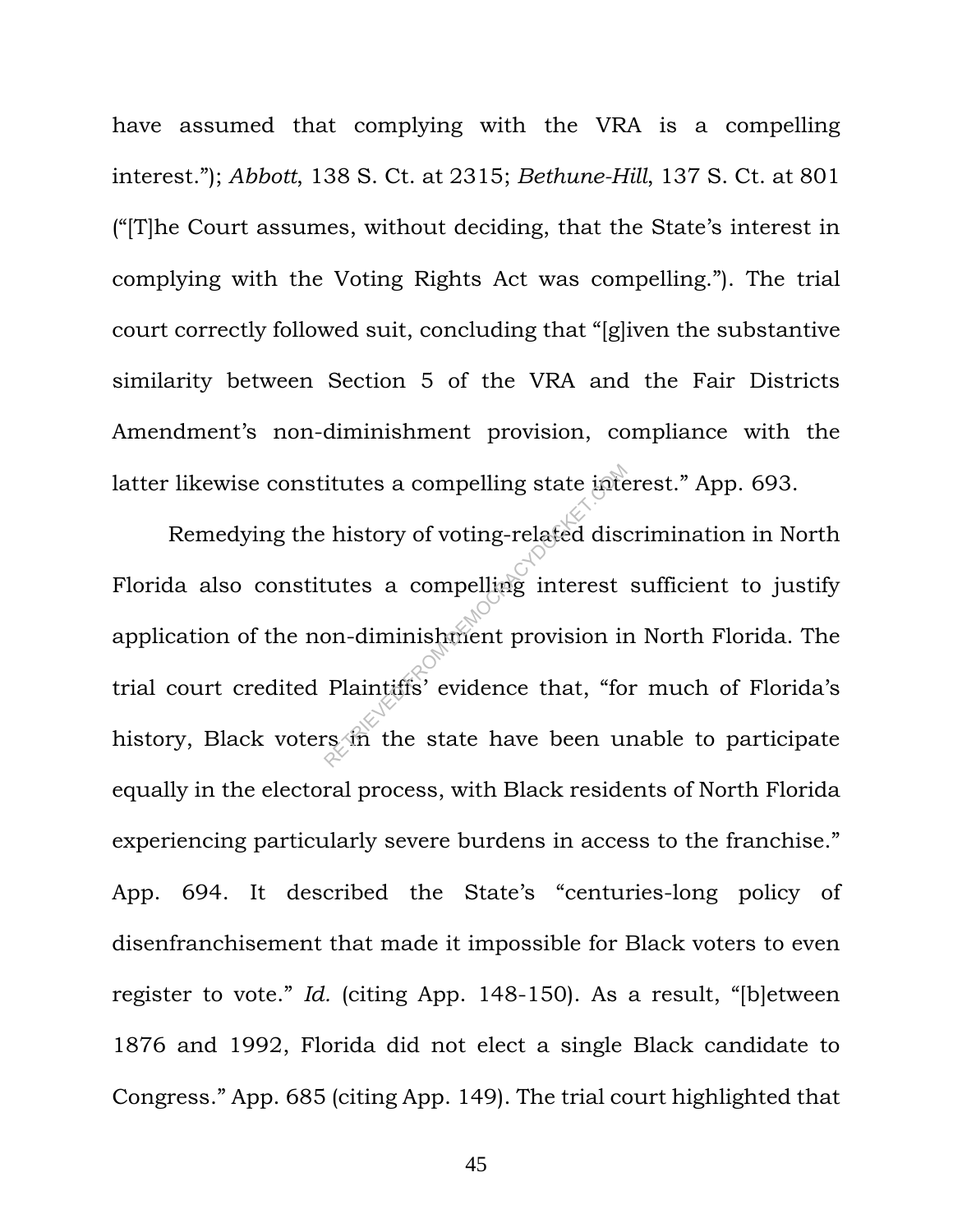the "lack of political representation was the result of redistricting practices that split the state's Black population into districts where their voters would be drowned out by overwhelming White majorities." App. 694 (citing App. 152). In other words, Florida's redistricting practices specifically led to the diminishment of minority voters' ability to elect their representatives of choice.

As to North Florida specifically, the trial court found that "Benchmark CD-5 united historic Black communities in North Florida that pre-date the Civil War and arose from the slave and sharecropping communities that worked the state's cotton and tobacco plantations." App. 685 (citing App. 147). Voting-related racial discrimination was particularly pronounced in North Florida: for example, according to the federal Civil Rights Commission, of the 10,930 Black adults living in Gadsden County in 1958, only *seven* were registered to vote." *Id.* (citing App. 150). Political discrimination and oppression were felt in every county with a large Black population in North Florida. *Id.* (citing App. 151). united historic Black com<br>te the Civil War and arose<br>munities that worked the<br>"App. 685 (citing App. 147).<br>particularly pronounced in<br>to the federal Civil Rights

These factual determinations, which cannot be disturbed absent a showing of clear abuse of discretion, *see Gold Coast Chem. Corp.*, 668 So. 2d at 327, provide a "strong basis in evidence" to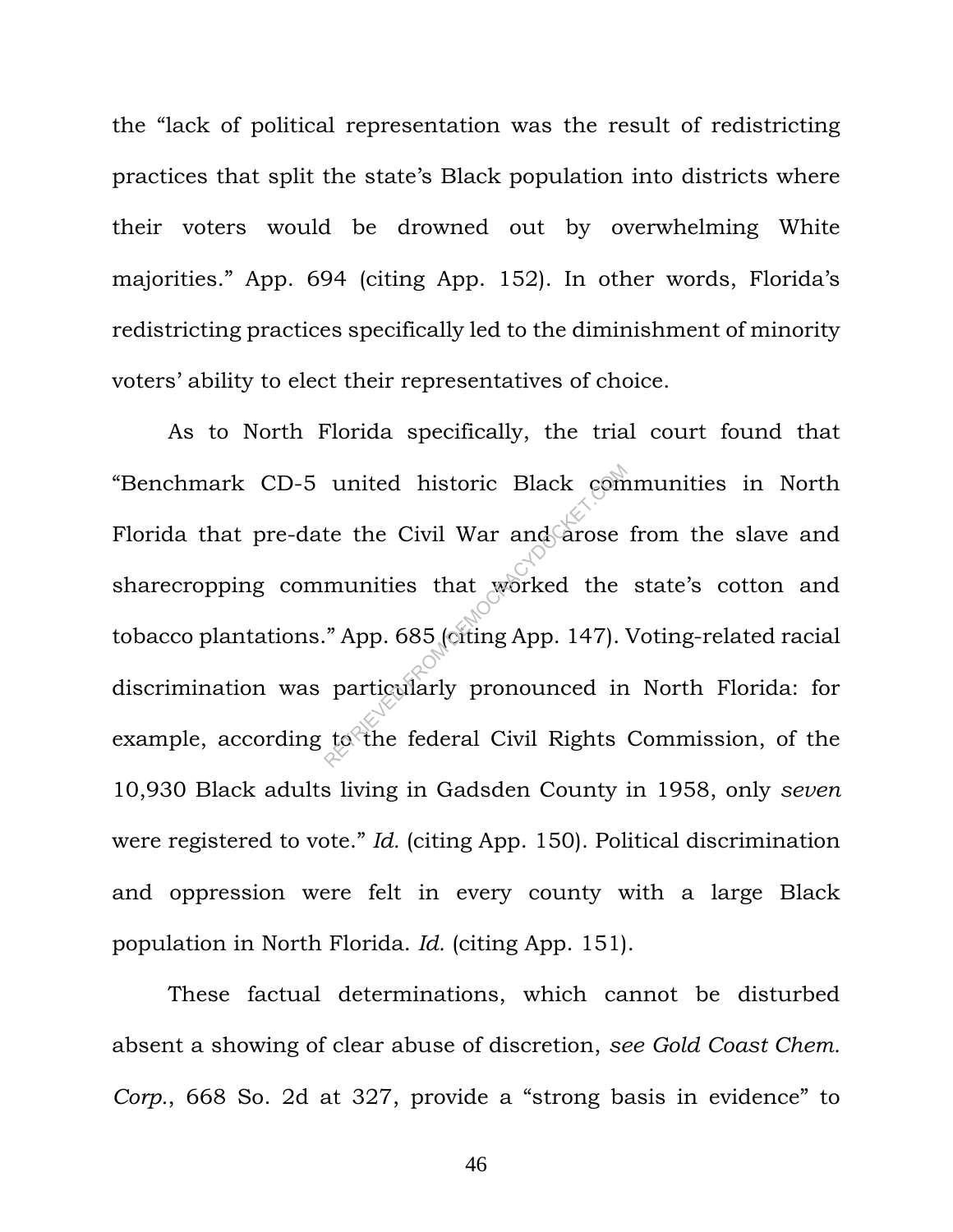conclude that application of the Fair Districts Amendment's nondiminishment provision is necessary to address "identified discrimination" that resulted in a lack of political representation for racial minorities in North Florida. *See Shaw*, 517 U.S. at 909-910 (explaining that a state "may take remedial action when [it] possess[es] evidence of past or present discrimination"). Accordingly, the Secretary is wrong to claim that the record is insufficient to find that the non-diminishment provision is justified by compelling interests. *See* Mot. at 41-42.

The Secretary's arguments to the contrary lack merit. First, the Secretary argues that this Court "must wait for the U.S. Supreme Court" to decide *Merrill v. Milligan*, a pending case regarding the VRA, before adjudicating this appeal. *See* Mot. at 37. Setting aside the fact that *Merrill* implicates Section 2 of the VRA, rather than Section 5, this Court is bound by the Supreme Court's existing precedent that presumes VRA compliance is a compelling state interest and may not accept the Secretary's invitation to speculate about what the Supreme Court might decide in the future. *See Agostini v. Felton*, 521 U.S. 203 (1997) ("Lower courts should follow the case which directly controls, leaving to this Court the prerogative of overruling its own The Summer of the Contrary<br>
Retail 41-42.<br>
Summer and this Count "must wait for the Contrary last this Count" "must wait for the Contrary last this appeal. See Mot. at 37. S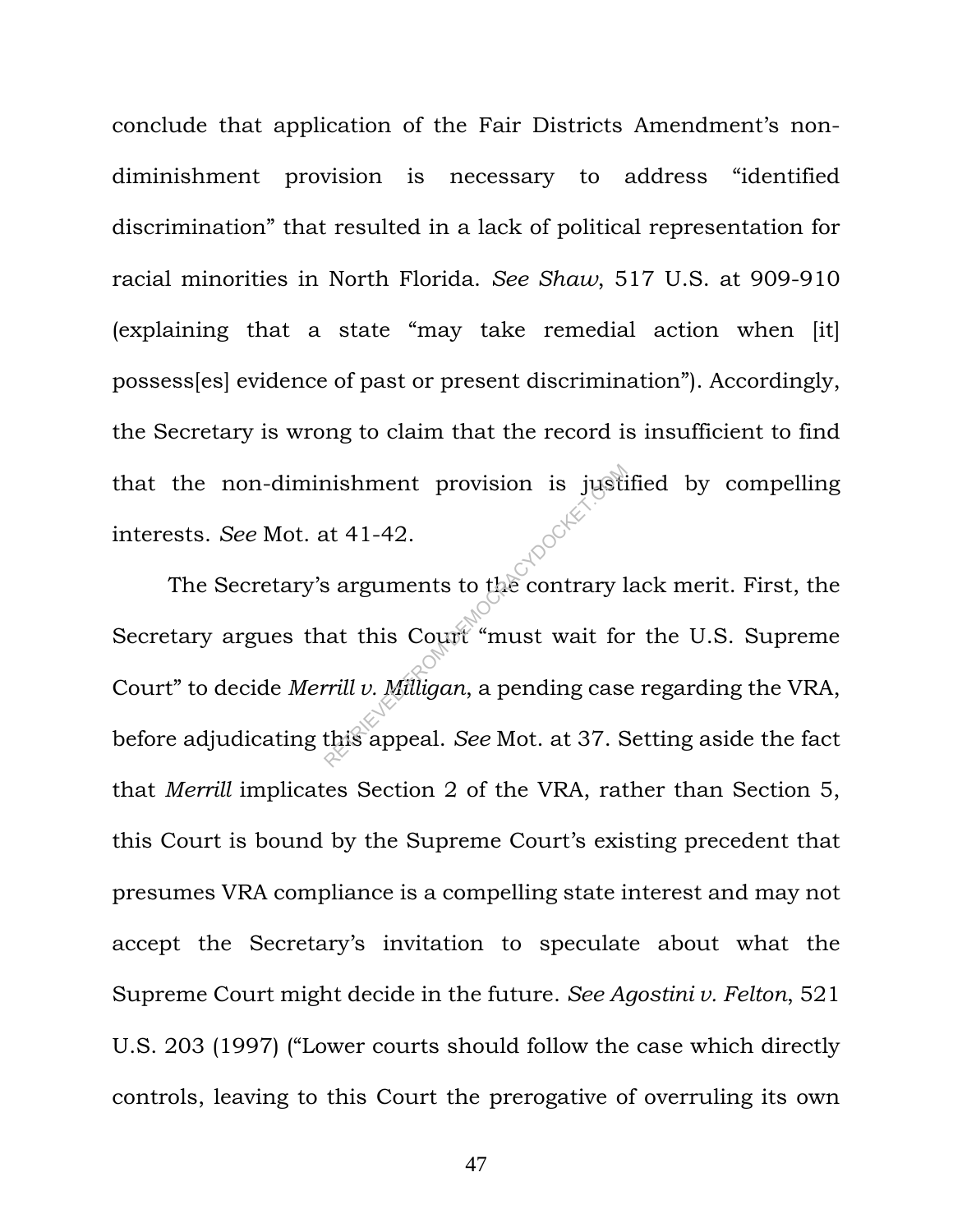decisions."); *see also Merrill v. Milligan*, 142 S. Ct. 879, 879 (2022) (Kavanaugh, J., concurring) ("Th[is] stay order does not make or signal any change to voting rights law."). But more to the point, the constitutionality of the non-diminishment provision does not rise or fall with Section 5. Indeed, compliance with Florida's nondiminishment provision constitutes a compelling state interest not because the provision is identical to Section 5 of the VRA but because it reflects the state's effort to protect minority voters against the diminishment of their ability to elect candidates of their choice, a purpose that the U.S. Supreme Court has long presumed constitutes a compelling interest. S effort to protect minority<br>
eir ability to elect capdidate<br>
S. Supreme Court has long protect<br>
t.<br>
ecretary claims "the justific<br>
S. Spresumption "do not apply

Second, the Secretary claims "the justifications undergirding the" Supreme Court's presumption "do not apply to a State replicant of the VRA." Mot. at 38. But this is a red herring. The nondiminishment provision, as a creature of state law meant to address state interests, does not need to be justified on the same grounds as the federal VRA. Indeed, the VRA, unlike the Fair Districts Amendment, raised questions concerning federal encroachment on state power that required careful contemplation of Congress's purpose. *See Shelby Cnty. v. Holder*, 570 U.S. 529, 549 (2013).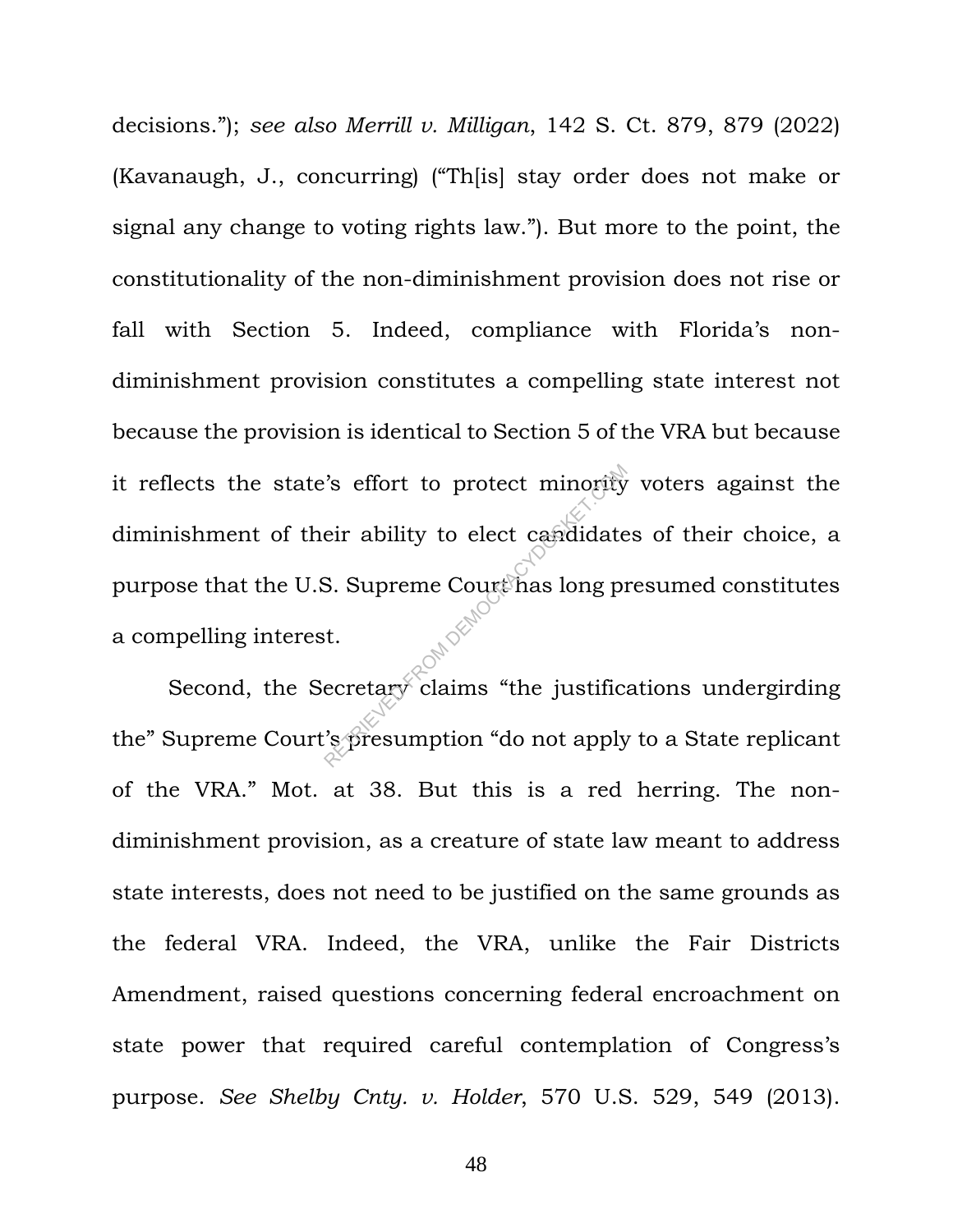Florida, by contrast, is free to decide for itself, without regard to such federalism concerns, whether safeguards are needed to defend protected classes from unconstitutional discrimination in redistricting.

Third, the Secretary makes the surprising claim that compliance with the state law does not constitute a compelling state interest. *See* Mot. at 39. But the trial court did not conclude that compliance with *any* state law constitutes a compelling interest; rather, it found that compliance with the Florida Constitution's nondiminishment provision constitutes a compelling interest because of that provision's purpose of safeguarding against discrimination, substantive similarity to the federal VRA, and the history of votingrelated discrimination in North Florida, described further below. return of the problem of the problem of safeguarding againty to the federal VRA, and the problem of the federal VRA, and the problem of North Florida, described and  $\frac{1}{2}$ 

Fourth, the Secretary claims the Fair District Amendment's non-diminishment provision "exceeds section 5 of the VRA" because the former applies to all of Florida, whereas the latter currently does not apply to any areas in Florida and previously applied to only five counties. Mot. at 39-40. In reality, Florida's non-diminishment provision is less intrusive than Section 5. Section 5 required certain jurisdictions to obtain preclearance from a federal court or the U.S.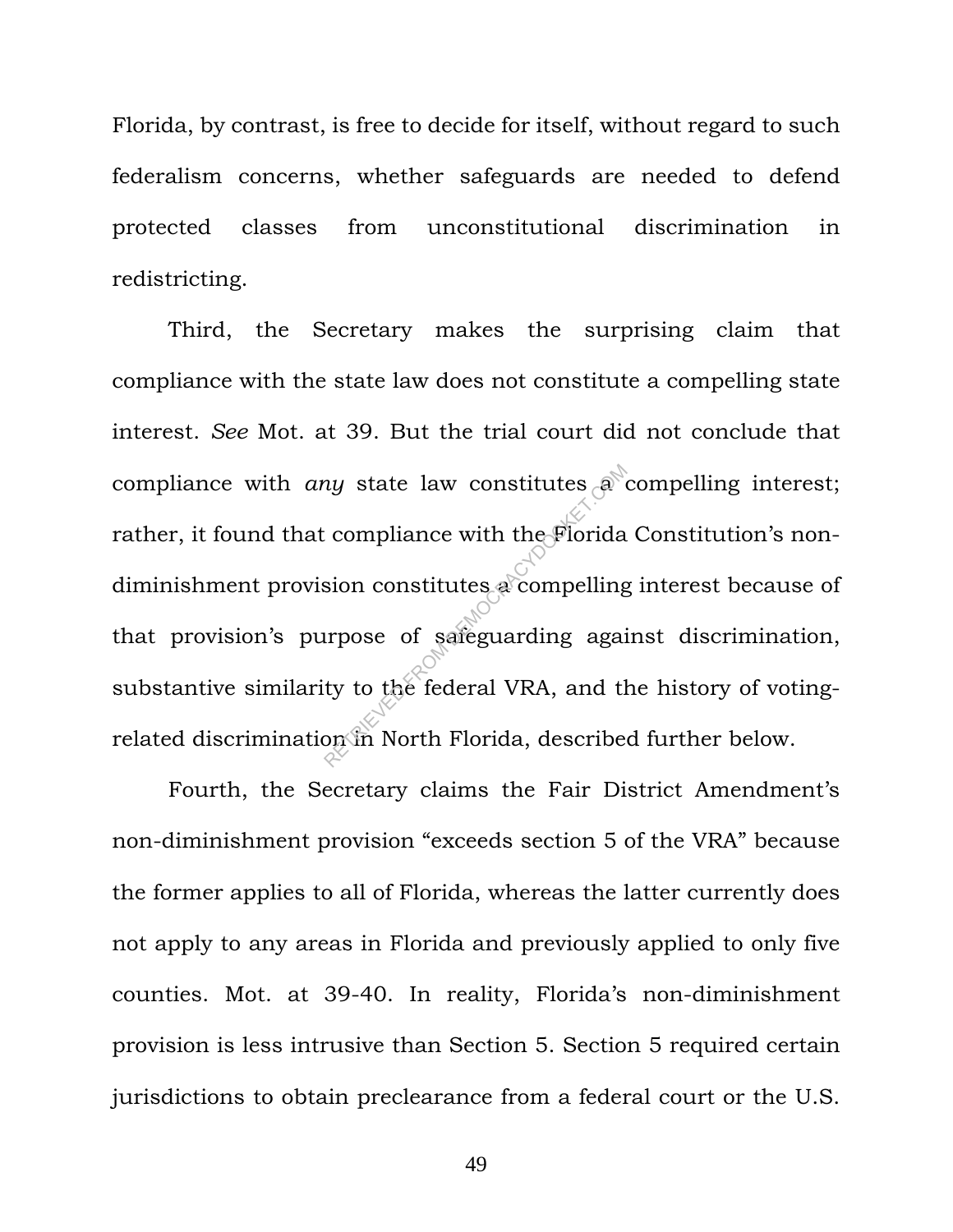Attorney General before adopting a redistricting plan. *See In Re S.J. Res. of Legis. Apportionment 1176*, 83 So.3d at 624. According to the U.S. Supreme Court, this incursion on state sovereignty raised federalism concerns that demanded especially compelling interests to justify. *See Shelby Cnty.*, 570 U.S. at 549. But the Florida Constitution's non-diminishment provision raises no similar concerns. It is Florida's prerogative to impose restrictions on its own redistricting processes, period. Moreover, the non-diminishment standard that Florida has adopted does not require the state (or any political subdivision) to apply for preclearance before adopting a plan. Compliance is enforced by the courts if and when a litigant challenges and then convinces a court that an enacted plan violates the state constitutional standards. Florida's non-diminishment provision is supported by compelling interests. Ses, period. Moreover, the<br>la has adopted does not requ<br>) to apply for preclearance bet<br>ced by the courts if and when<br>a court that an enacted plates. Florida's non-diminis

#### **c. Narrow Tailoring**

The trial court correctly concluded that "[Plan] 8015's CD-5 is narrowly tailored to address the[] compelling interests" of preventing future diminishment of minority voters' ability to elect their candidates of choice in North Florida and remedying historical voting-related discrimination in North Florida. App. 694.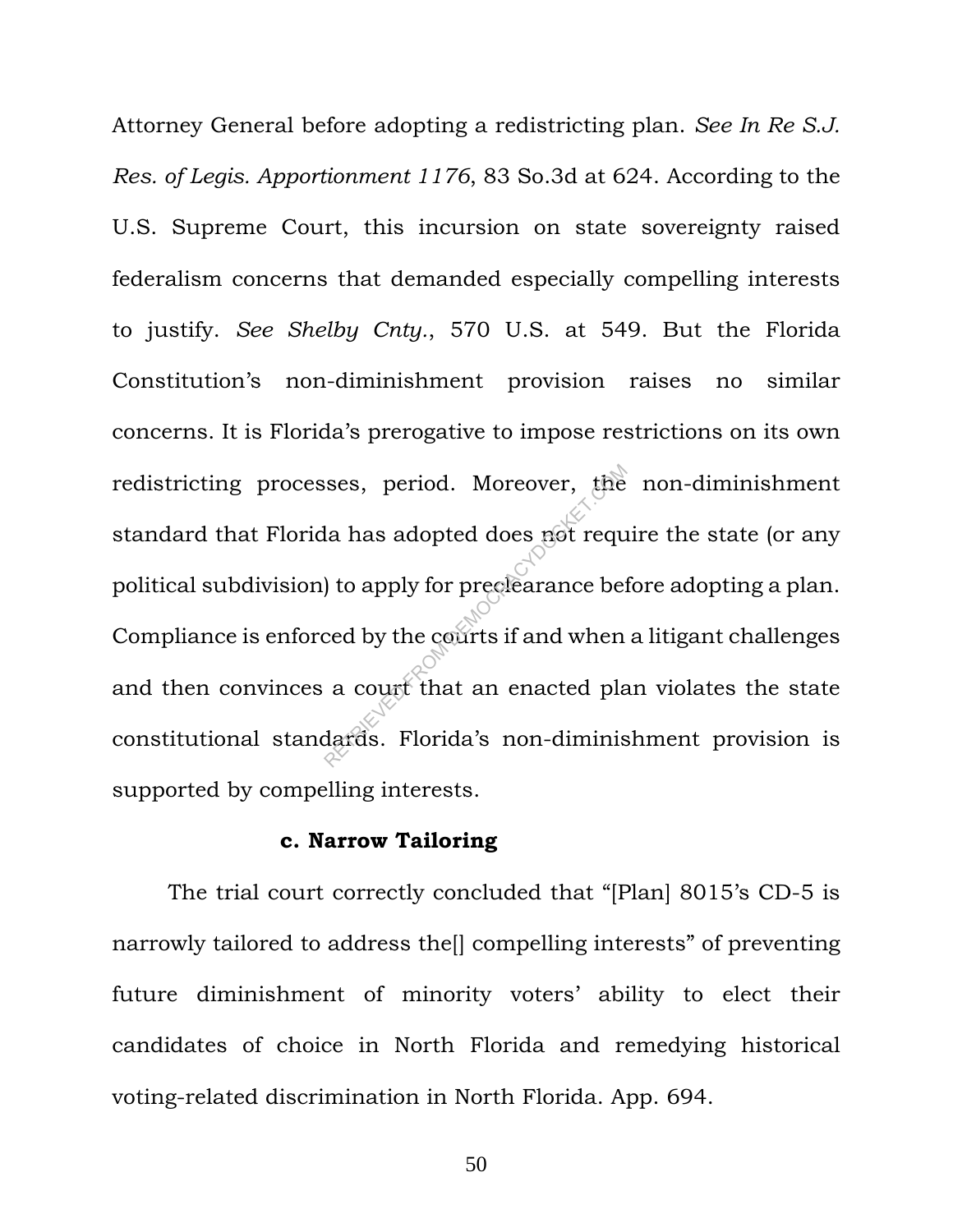As the trial court explained, the Legislature "had good reasons to believe" that Plan 8015's configuration of CD-5 "was necessary . . . to avoid diminishing the ability of black voters to elect their preferred candidates." *Bethune-Hill*, 137 S. Ct. at 791. The trial court cited "detailed testimony" from the legislative record demonstrating "that [Plan] 8015's configuration of CD-5 is necessary to" comply with Florida's non-diminishment provision. App. 694 (citing testimony from the Chair of the House Redistricting Committee and evidence of the Legislature's functional analysis of its redistricting plans). The Secretary does not quarrel with this conclusion. *See* Mot. at 43-44. "This strong showing of a pre-enactment analysis with justifiable conclusions" demonstrates narrow tailoring to a compelling state interest in the VRA context, *see Wis. Legis.*, 142 S. Ct. at 1249 (citing *Abbott*, 138 S. Ct. at 2325), and likewise does the same in the context of Florida's non-diminishment provision. re House Redistricting Comminum<br>
nctional analysis of its redis<br>
quarrel with this conclusion.<br>
ng of a pre-enactment analy<br>
nstrates narrow tailoring to<br>
context, see Wis. Legis., 142 S

Furthermore, application of Florida's non-diminishment provision to North Florida produces a configuration of CD-5 that is well within the bounds of traditional redistricting criteria. The Florida Supreme Court has already found that Benchmark CD-5, upon which Plan 8015's CD-5 is based, meets the traditional redistricting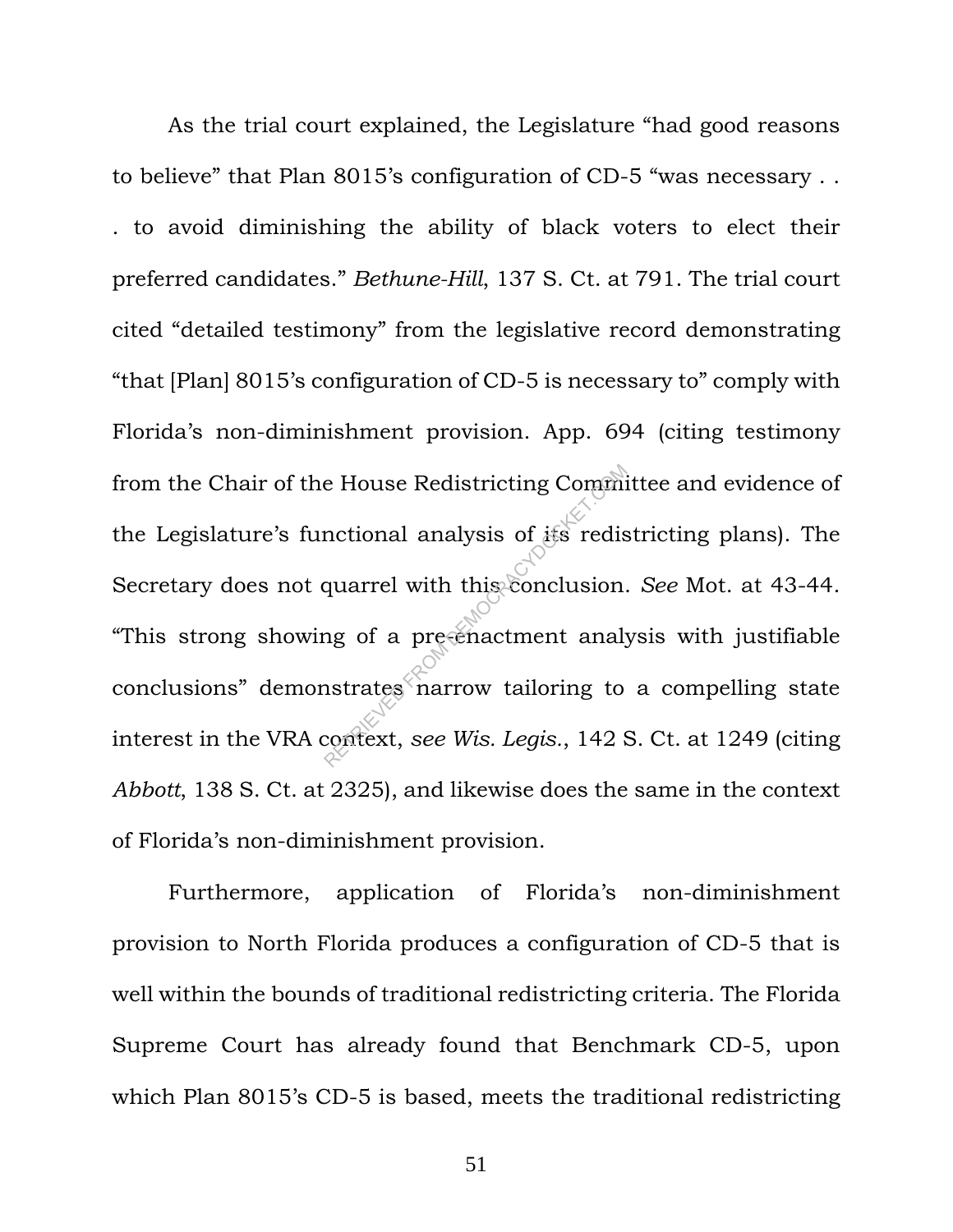criteria enumerated in the Fair Districts Amendment and is therefore sufficiently compact to withstand constitutional scrutiny. *See LWV I*, 172 So. 3d at 405-406 (rejecting the "contention that an East-West" CD-5 caused the congressional plan "to become significantly less compact" and noting that "the numerical compactness scores actually favor the East-West orientation"); *LWV II,* 179 So. 3d at 271- 73 . The Secretary complains that CD-5 has a lower compactness score than other districts in the state, *see* Mot. at 9, but this merely reflects the physical geography of the state's panhandle. *See* App. 618-619 (crediting testimony by Dr. Ansolabehere regarding the limited value of comparing the compactness of districts in states shaped like "a box or a square" such as Arizona, Wyoming or Colorado, with the compactness scores of districts in Florida, which has "panhandles," "coasts," "rivers," and other "geographical . . . constrictions"). Indeed, the state's congressional map included a district that extended along the top of the state's panhandle from 2002 to 2012, long before the state enacted the Fair Districts Amendment. App. 434. Plan 8015's CD-5 is unremarkable even at a national level: the trial court found that "Plan's 8015 CD-5 has a higher Polsby-Popper compactness score, indicating a higher degree Stricts in the state, see Motors<br>1 geography of the state's prestimony by Dr. Ansolabe<br>mparing the compactness of or a square" such as Arcompactness scores of district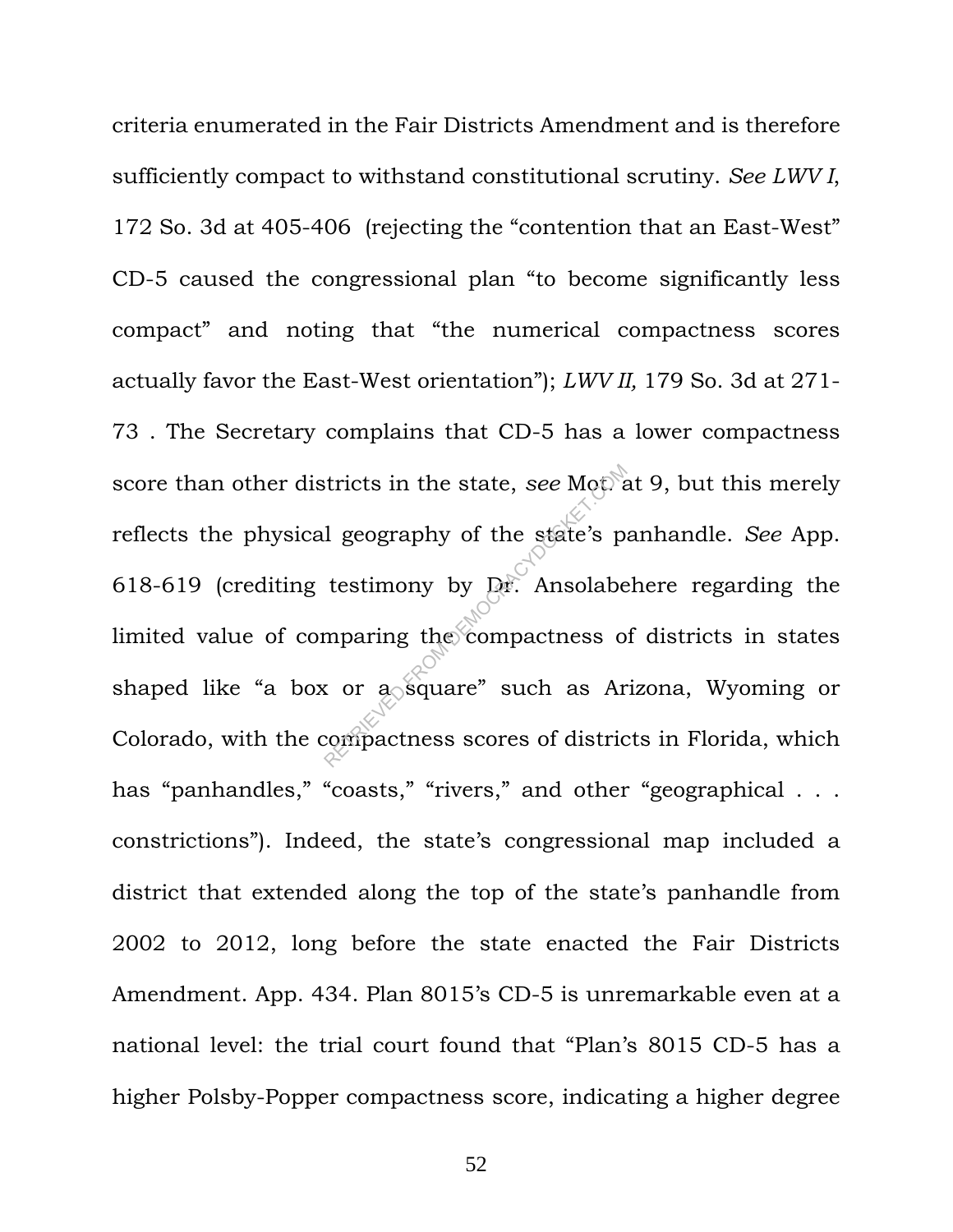of compactness, than 65 congressional districts in the United States." App. 695; *see also* App. 434. And "Plan 8015's CD-5 is more compact than other congressional districts in the United States from the last redistricting cycle that withstood federal racial gerrymandering claims, such as Texas's 35th Congressional District." App. 695; *see also* App. 435. 7

## **3. A finding that CD-5 is likely unconstitutional would have significant collateral effects.**

This Court's finding or suggestion that Plan 8015's CD-5 is inconsistent with the Equal Protection Clause would have grave legal consequences, even apart from its significant consequences on the voters of the district. Examples of suggestion that P<br>e Equal Protection Clause we<br>apart from its significant complete<br>conclusion would sugges

First, such a conclusion would suggest that the Florida Supreme Court itself violated the U.S. Constitution when it adopted Benchmark CD-5. That would, in all respects, be an unusual conclusion for an intermediate court to reach about its superior court.

<sup>7</sup> The Secretary's complaint that Plan 8015's CD-5 has a greater length than TX-35, *see* Mot. at 44, is a distraction. CD-5 outperforms TX-35 on compactness, which unlike length is codified in the Fair Districts Amendment and is a traditional redistricting criterion.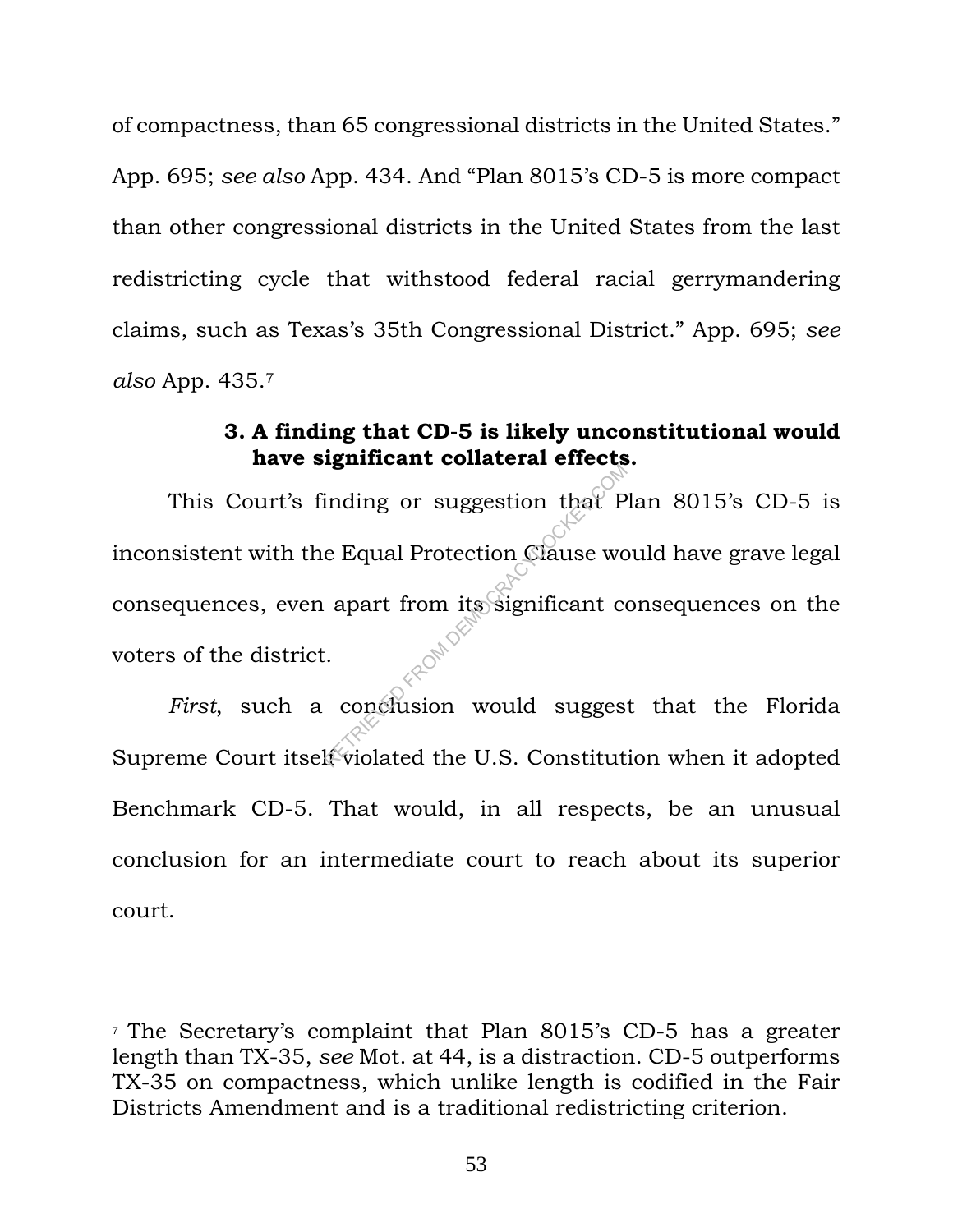*Second*, such a conclusion could throw the validity of the state's legislative plans into doubt. In passing its State House and Senate Plans, the Legislature determined that 30 House Districts and 10 Senate Districts were protected from diminishment under the Fair Districts Amendment.<sup>8</sup> The Secretary's claim that compliance with Florida's non-diminishment standard violates the Fourteenth Amendment contradicts not only the Florida Senate and House's representations regarding this cycle's state legislative district plans, but also the Florida Supreme Court's approval of those plans on that basis. Similarly, the Legislature determined that eight additional congressional districts beyond Plan 8015's CD-5, many of them Republican-leaning Hispanic-performing districts, were protected from diminishment under the Fair Districts Amendments. There is arding this cycle's state legis<br>
Supreme Court's approval of<br>
e Legislature determined th<br>
icts beyond Plan 8015's CI<br>
Hispanic-performing districts<br>
under the Fair Districts Am

<sup>8</sup> *See* Br. of the Fla. House of Reps. at 7, *In re S. J. Res. of Legis. Apportionment 100*, 334 So. 3d 1282 (Fla. Feb. 19, 2022), https://redistricting.lls.edu/wp-content/uploads/FL-in-re-jr-legappt-20220219-house-brief.pdf; Br. of the Fla. Senate Supporting the Validity of the Apportionment at 36-27, *In re S. J. Res. of Legis. Apportionment 100*, 334 So. 3d 1282 (Fla. Feb. 19, 2022), https://redistricting.lls.edu/wp-content/uploads/FL-in-re-jr-legappt-20220219-senate-brief.pdf. Notably, now-Secretary Byrd, formerly Representative Byrd, chaired the House Legislative Redistricting Committee which helped create those districts and determined they merited protection from diminishment under the Florida Constitution.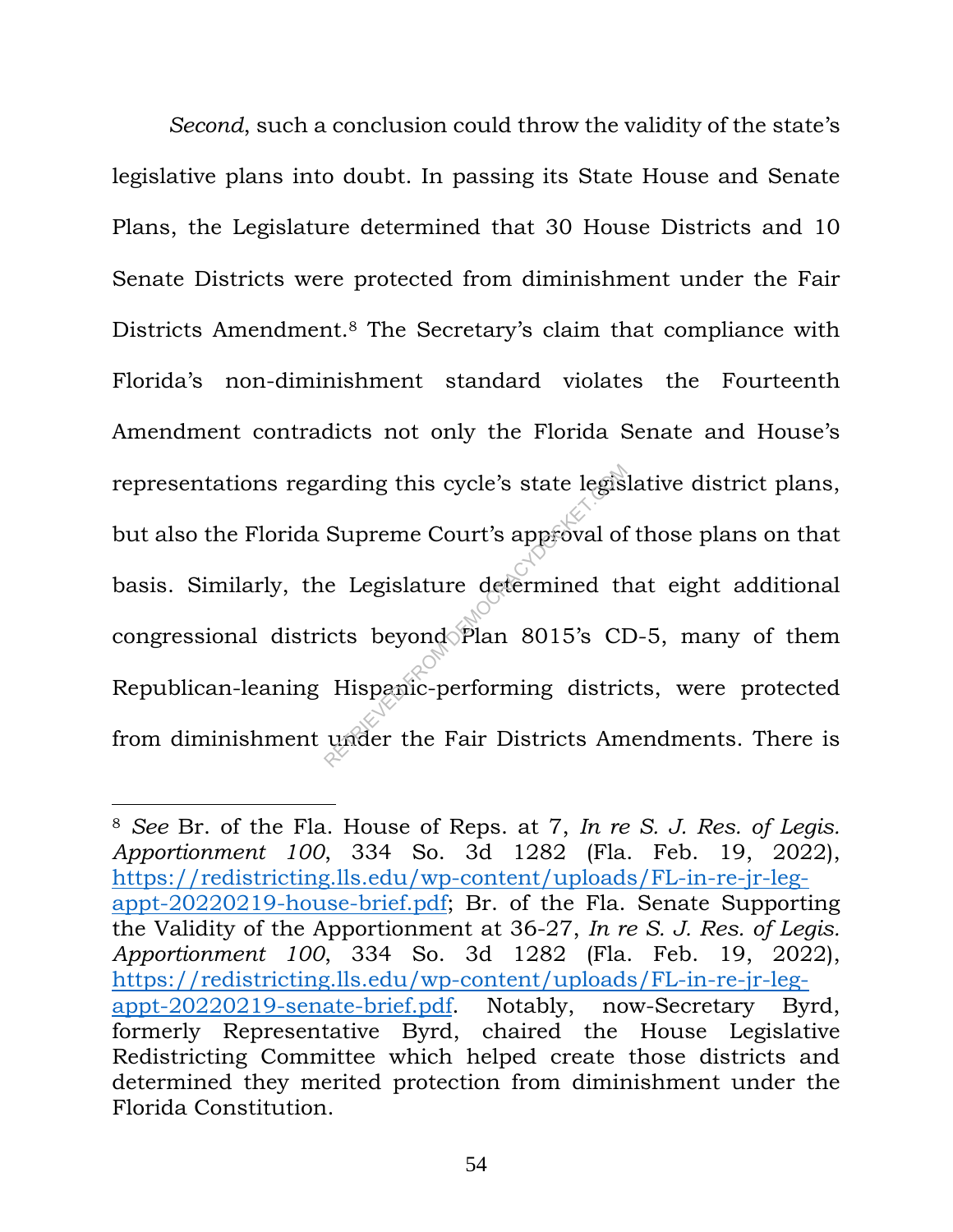no reason that a district like Enacted CD-26 (R-Diaz-Balart), which connects disparate Hispanic populations and spans South Florida, is constitutional under the non-diminishment standard if Plan 8015's CD-5 is not.

### **B. The equities overwhelmingly favor vacatur of the automatic stay.**

### **1. Vacating the stay is the most administratively sensible approach.**

The state's election administrators are already implementing the remedial plan. After the trial court vacated the automatic stay, the Secretary asked the state's election administrators to "proceed on two fronts and plan to implement both" the remedial plan and the Enacted Plan. Supp. App. (Vol. 5) 636-37 (emphasis in original). That makes good sense: Allowing the state's election officials to prepare both plans now will ease the state's implementation of the final plan while this exceedingly important case is resolved through the appellate process. Reinstating the stay, therefore, would disrupt rather than facilitate the sensible administration of the state's elections. But that is precisely what the Secretary seeks in this appeal. Citing the U.S. Supreme Court's decision in *Purcell*, the Secretary argues that a stay should be reinstated because it is ection administrators are administrators are administrated<br>After the trial court vacated<br>the state's election administration<br>is to implement <u>both</u>" the rere.<br>App. (Vol. 5) 636-37 (empha<br>Allewing the state's election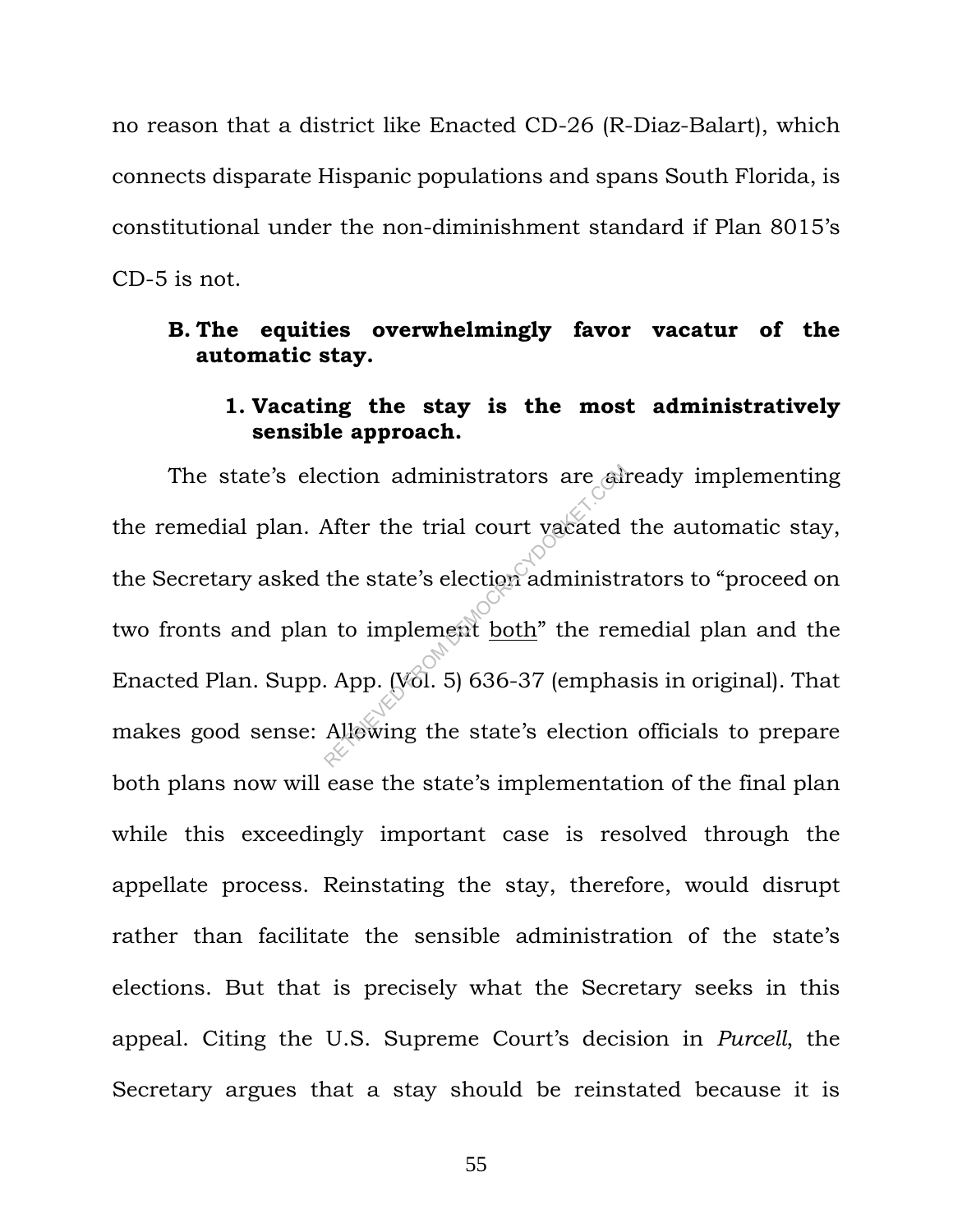already too late to grant Plaintiffs relief for the 2022 elections. That position is contrary to the law, the equities, and the facts.

As the trial court found, "*Purcell* is a creature of the *federal*  courts, where it was created as a means of restraining federal interference in the administration of state elections on the eve of an election, as demonstrated by all of the federal precedent the Secretary cites in support of the principle. It has no bearing on state courts." App. 697. New York's highest state court recently concurred, explaining that *Purcell* "does not limit state judicial authority where, as here, a state court must intervene to remedy violations of the State Constitution." *Harkenrider v. Hochul*, 2022 NY Slip Op. 02833, at 28 n.16 (N.Y. Apr. 27, 2022). brk's highest state court<sup>8</sup><br>
rell "does not limit state judic<br>
t must intervene to remedy vi<br>
enrider v. Hochul, 2022 NY S.<br>
2022).

The Secretary's citation to cases from four states applying a *Purcell*-like principle only proves the point. The courts in each of those cases applied *state principles* and in circumstances significantly more disruptive to elections than the one presented here. *See In re Khanoyan*, 637 S.W.3d 762, 764-65 (Tex. 2022) (following "[its] settled precedents that" "sharply limit judicial authority to intervene in ongoing elections"); *Liddy v. Lamone*, 919 A.2d 1276, 1287-89 (Md. 2007) (considering whether the state's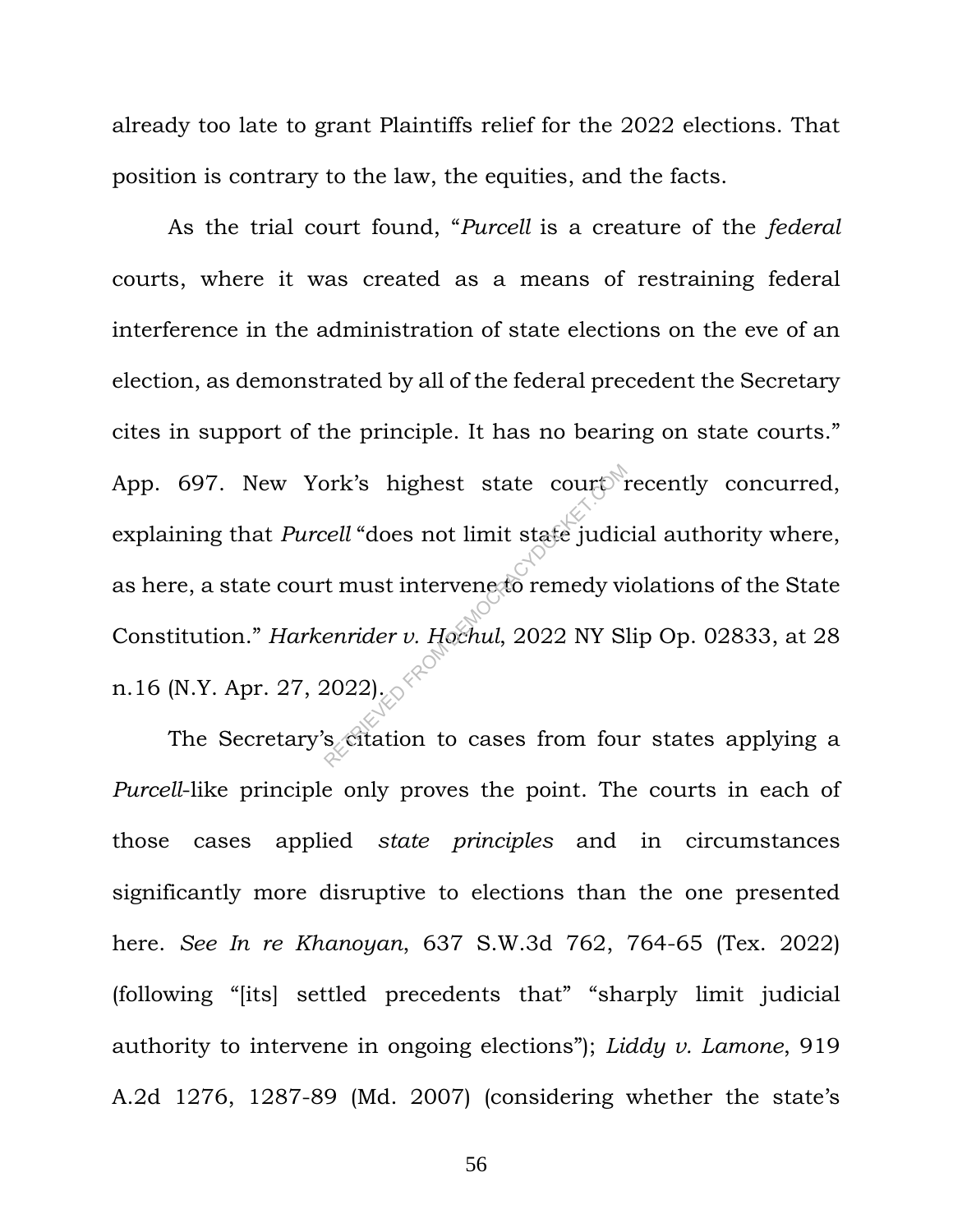laches doctrine applied to a case heard *5 days* before the general election); *Moore v. Lee*, 2022 WL 1101833, at \*6 (Tenn. Apr. 13, 2022) (observing that "[t]his Court similarly has shown restraint when asked to enjoin the effectiveness of constitutionally suspect reapportionment plans" close to an election and vacating injunction of senate plan issued one day before the candidate filing deadline); *Chi. Bar Ass'n v. White*, 898 N.E.2d 1101, 1107-08 (Ill. App. Ct. 2008) (relying on state precedent in an appeal heard less than a month<br>before the general election). before the general election).

Perhaps recognizing as much, the Secretary cites two cases ostensibly for the proposition that the Florida courts have developed their own *Purcell* principle. But, as the trial court found, "[n]either apply here." App. 698. In *State ex rel. Haft v. Adams*, 238 So. 2d 843 (Fla. 1970), the Florida Supreme Court declined to grant a writ of mandamus to prohibit the Secretary from placing certain candidates' names on the ballot, *just three weeks* before the primary election, where a candidate, who was seeking to force others off the ballot, had discovered an alleged error weeks earlier and waited to file his suit to "belatedly take advantage" of the situation so that no other candidate could have gained access to the ballot by the time his suit was heard. ecedent in an appeal heard<br>lection).<br>mizing as much the Secret.<br>condition that the Florida composition that the Florida composition.<br>Results as the trial composition State ex rel. Haft v. Add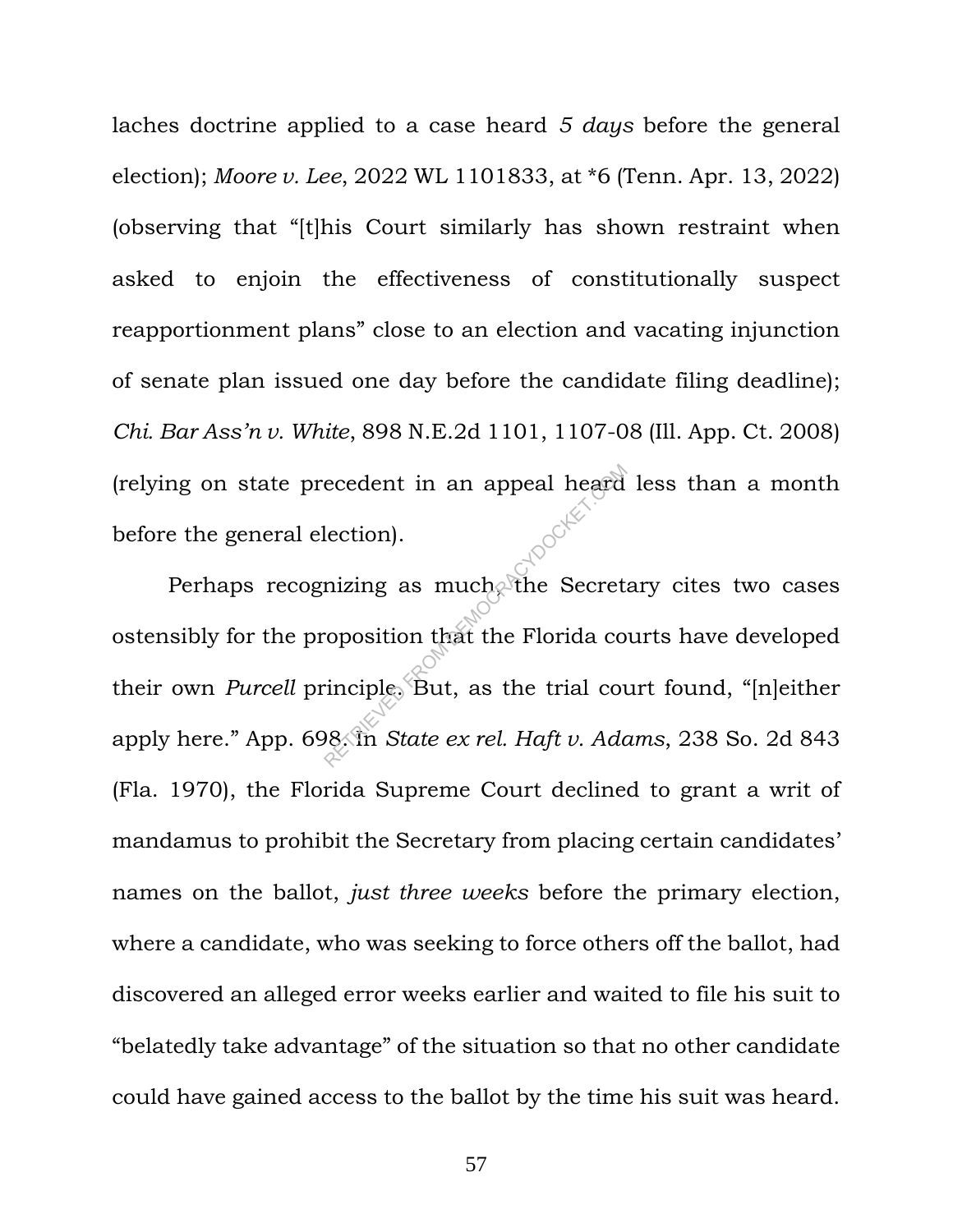*See* 238 So. 2d at 845. Under those specific circumstances, the Court denied relief; it did not set a bright-line rule that injunctions near elections are disfavored. And in the only other case that the Secretary cites, *State ex rel. Walker v. Best,* 163 So. 696, 697 (Fla. 1935), the Florida Supreme Court refused to order a town clerk to publish a new amendment to the town charter *15 days* before the election, based not on a *Purcell*-like standard, but on the town's charter, which required such amendments to be published not less than 25 days before. Both Plaintiffs and the trial court explained the irrelevance of these cases below. The Secretary had no response then and has no response now. *See* Br. at 45-50. ndments to be published no<br>
fs and the trial court explain<br>
The Secretary had no respon<br>
Br. at 45-50.<br>
these cases are inapposite<br>
mot days or weeks from an

In any event, these cases are inapposite for the additional reason that we are not days or weeks from an election. Florida's primary, on August 23, is one of the latest in the nation. App. 698. "This is therefore not the typical eve-of-election case in which judicial relief may disrupt an election, and instead more resembles the many other cases in which state courts have enjoined redistricting plans in the months before an election." *Id.*; *see also Harper v. Hall*, 868 S.E.2d 499 (N.C. 2022) (invalidating plan on February 14, 2022, about three months before North Carolina's May 17 primary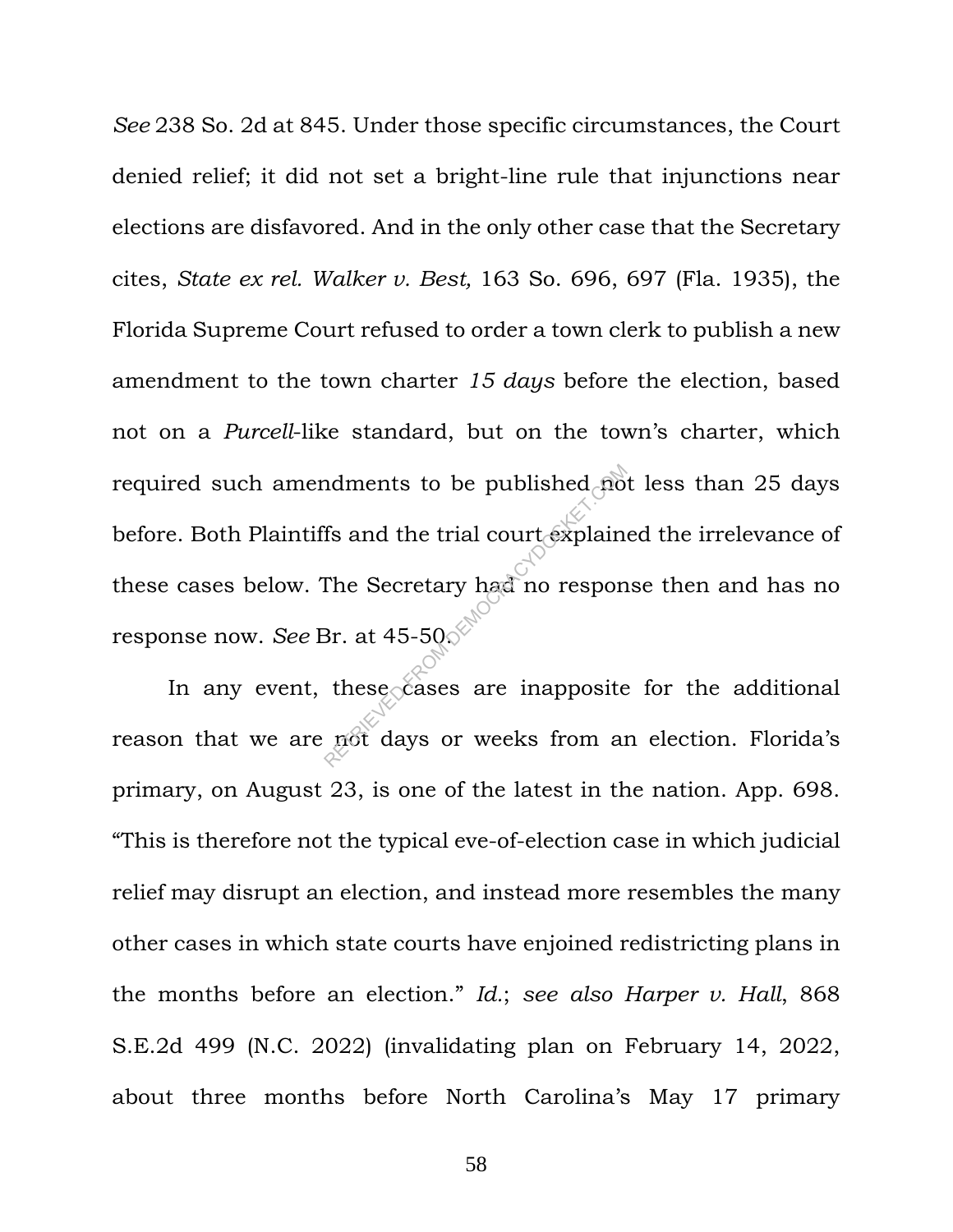elections); *League of Women Voters of Pa. v. Commonwealth*, 178 A.3d 737 (Pa. 2018) (invalidating plan on February 7, 2018, about three months prior to Pennsylvania's May 15 primary elections; plan ordered on February 23); *Wis. Legis.*, 142 S. Ct. 1245 (2022) (remanding to state supreme court on March 23 for further proceedings to select a redistricting plan, ahead of August 9 primary elections).

The Secretary argues that the "only rationale the trial court offered for . . . ignoring *Purcell* was that it was a federal court doctrine." Br. at 49. But that's not true—the trial court also rejected the Secretary's argument on its own merits. The trial court found that even if *Purcell* did apply to state courts, there is enough time to implement a remedial plan without confusing the state's election administration. That's because the remedial plan "will affect just a handful of counties" and therefore will have "minimal impacts on the Enacted Plan" and "can be implemented quickly and without significant administrative difficulties." App. 698-99. As the Secretary's email to the state's administrators suggest, the remedial plan is simple enough to implement that their offices can implement two plans at the same time. argues that the "only ration"<br>
noring *Purcell* was that it v<br>
But that's not true—the tria<br>
ment on its own merits. The t<br>
apply to state courts, there<br>
lial<sup>2</sup>plan without confusing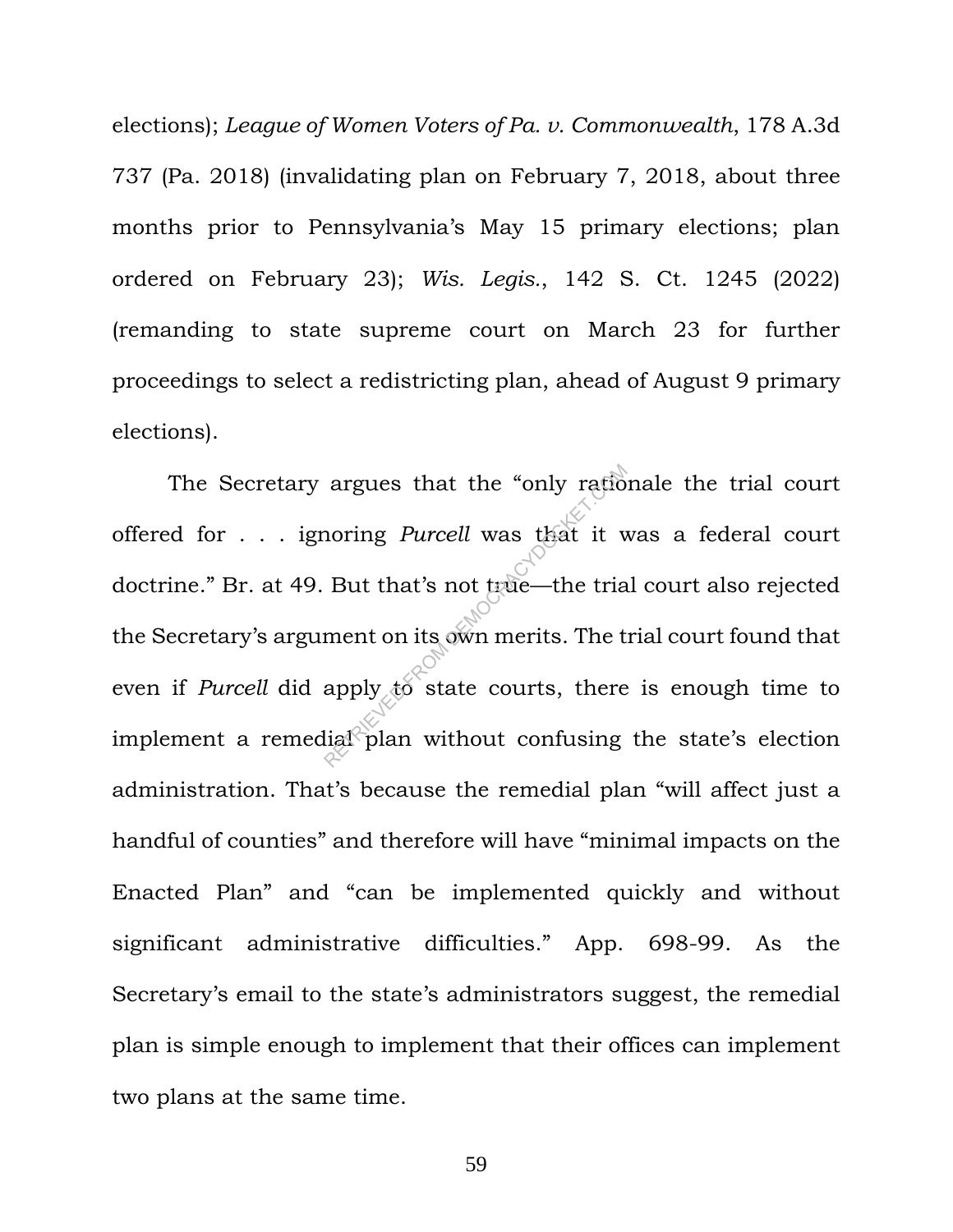In response, the Secretary provides three affidavits—only two from county election administrator offices—that stand for the proposition that implementation of the remedial plan would create administrative inconvenience. But for one thing, the administrators are *already* implementing the remedial plan. Supp. App. (Vol. 5) 636- 37. For another, the burdens those affidavits identify—e.g., rescheduling meetings and expending additional funds—show not impossibility but mere inconvenience, and inconvenience is insufficient to overcome Plaintiffs' overwhelming interest in obtaining relief for their constitutional injuries. *See Taylor v. Louisiana*, 419 U.S. 522, 535 (1975) (finding that "administrative convenience" is not a sufficient reason to uphold unconstitutional law). As the trial court found, while "its order may cause inconvenience, hard work, and expense" those minor issues "do not outweigh Plaintiffs' rights." App. 698; *see also* Supp. App. (Vol. 5) 606 at 50:8-13. mere inconvenience, and<br>
ome Plaintiffs' overwhelming<br>
titutional injuries. See Tayle<br>
(finding that "administrative")<br>
o uphold unconstitutional lavel of may cause inconvenien

More still, the Secretary's position is rebutted by affidavits from five current and former senior officials of supervisors of elections offices across the state who show their offices *can* implement a remedial plan in time for the 2022 elections. *See* Affidavit of Mark Earley, Leon County Supervisor of Elections, App. 196-98 (office can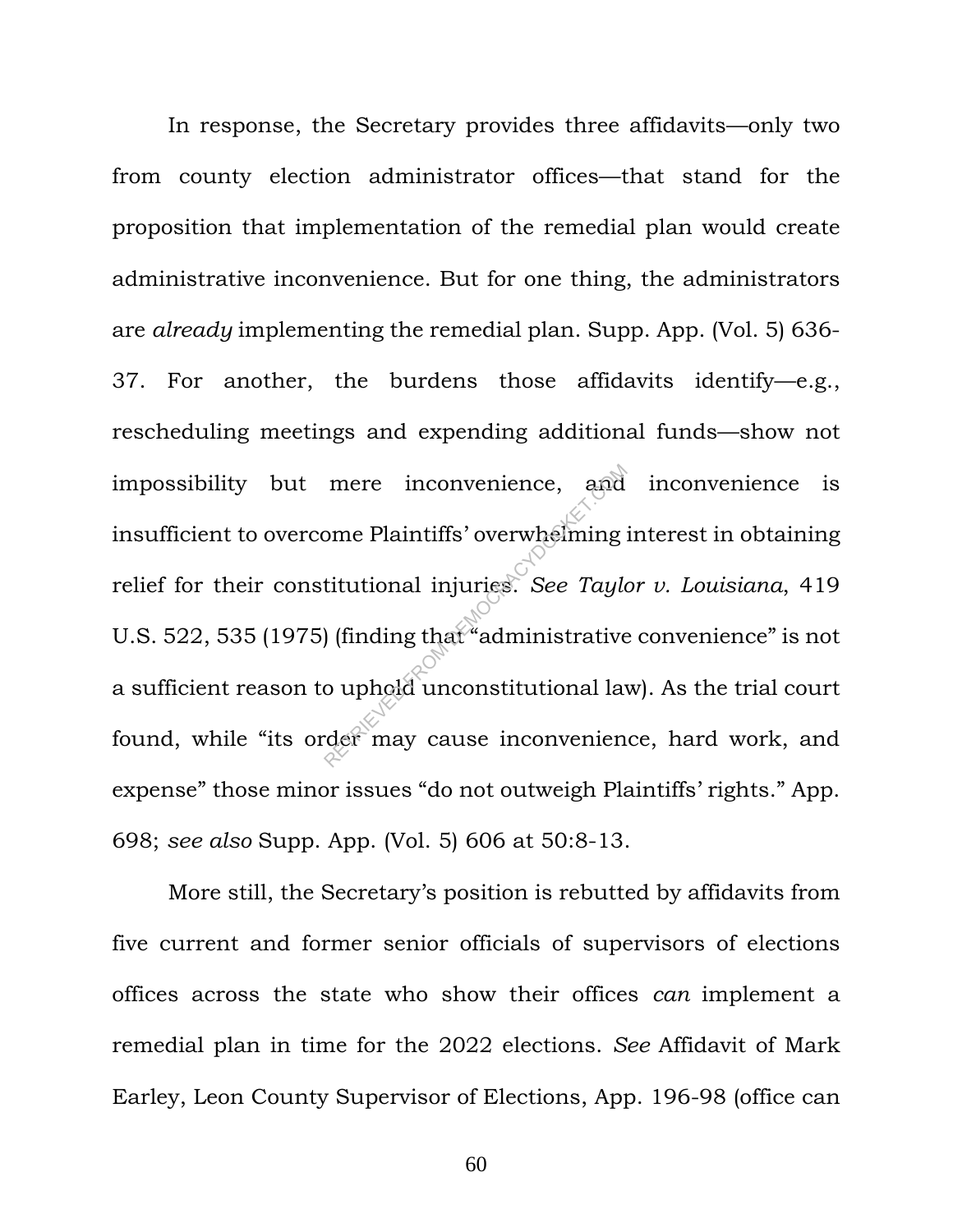implement any remedial plan received by May 27, 2022); Affidavit of Christopher Moore, Deputy Leon County Supervisor of Elections, App. 471-74 (same); Affidavit of Nicholas Shannin, Counsel for the Supervisor of Elections of Orange County, App. 458-61 (same); Affidavit of Lori Edwards, Pole County Supervisor of Elections, App. 467-69 (same); Affidavit of Representative Tracie Davis, App. 463-65 (testified as 14 year veteran of the Duval County Supervisor's office that the office is well practiced in managing complicated districting schemes and should be capable of implementing a remedial plan if received by the end of May).

The trial court's vacatur of the automatic stay permits the state's election officials to prepare implementation of both the remedial and enacted plans while Plaintiffs' exceedingly important claims are fully adjudicated. Neither the law nor the equities nor the facts counsel in favor of disrupting this practical approach. A be capable of implementin<br>of May).<br>The matrice of May and May and May and the automaticials to prepare implemented plans while Plaintiffs' exercise

### **2. Florida voters will suffer irreparable injury if the stay is reinstated.**

The trial court concluded in its "broad discretion," *City of Sarasota*, 563 So. 2d at 830, that "[a]llowing the automatic stay to remain in place would almost certainly result in irreparable harm to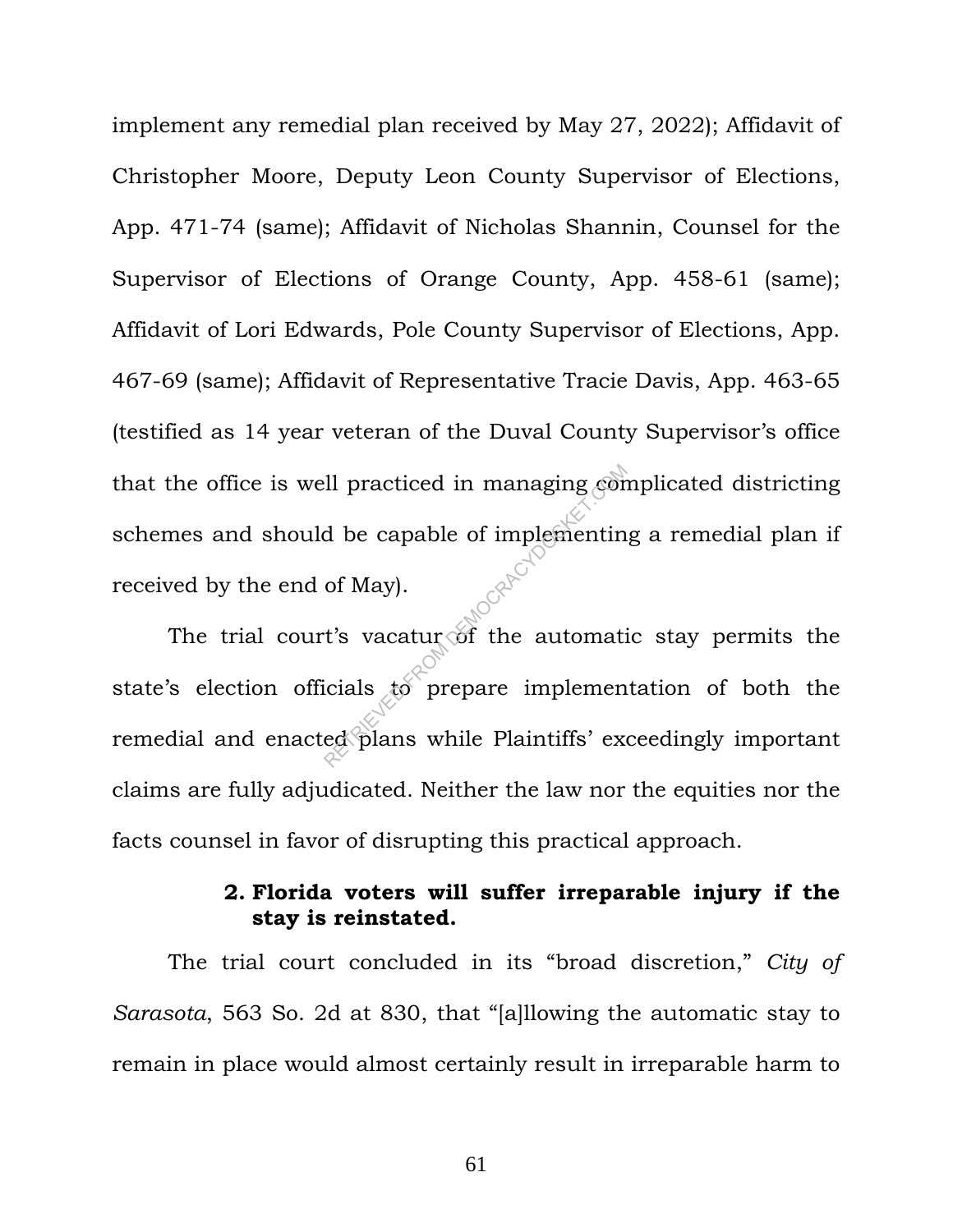Plaintiffs and Florida voters," because "[m]aintaining the stay and failing to quickly determine this case on the merits, will force Plaintiffs and many North Florida voters to cast their votes according to an unconstitutional congressional district map." Order Granting Emergency Motion Vacating Stay Pending Appeal at 3. The trial court is correct.

Under Florida law "a continuing constitutional violation, in and of itself, constitutes irreparable harm." *Bd. of Cnty. Comm'rs v. Home Builders Ass'n of W. Fla., Inc.*, 325 So. 3d 981, 985 (Fla. 1st DCA 2021) (upholding trial court's determination "that irreparable harm was presumed based on the existence of a constitutional violation"); *see also Gainesville Woman Care*, 210 So. 3d at 1263–64 (finding that law that violated constitution would lead to irreparable harm absent injunctive relief). Indeed, "[c]ourts routinely deem restrictions on fundamental voting rights irreparable injury." *League of Women Voters of N.C. v. North Carolina*, 769 F.3d 224, 247 (4th Cir. 2014). 9 irreparable harm." *Bd. of Cn.*<br>7. *Fla., Inc.*, 325 So. 3d 981,<br>ial court's determination "th<br>d on the existence of a const<br>Woman Care, 210 So. 3d at 1.<br>nstitution would lead to irrep

<sup>9</sup> In weighing whether an injury cannot be remedied at law and thus constitutes irreparable harm, the Florida Supreme Court has relied on precedent from federal courts. *See, e.g.*, *Gainesville Woman Care*, 210 So. 3d at 1263–64 (noting that U.S. Supreme Court and lower federal courts "have presumed irreparable harm when certain fundamental rights are violated").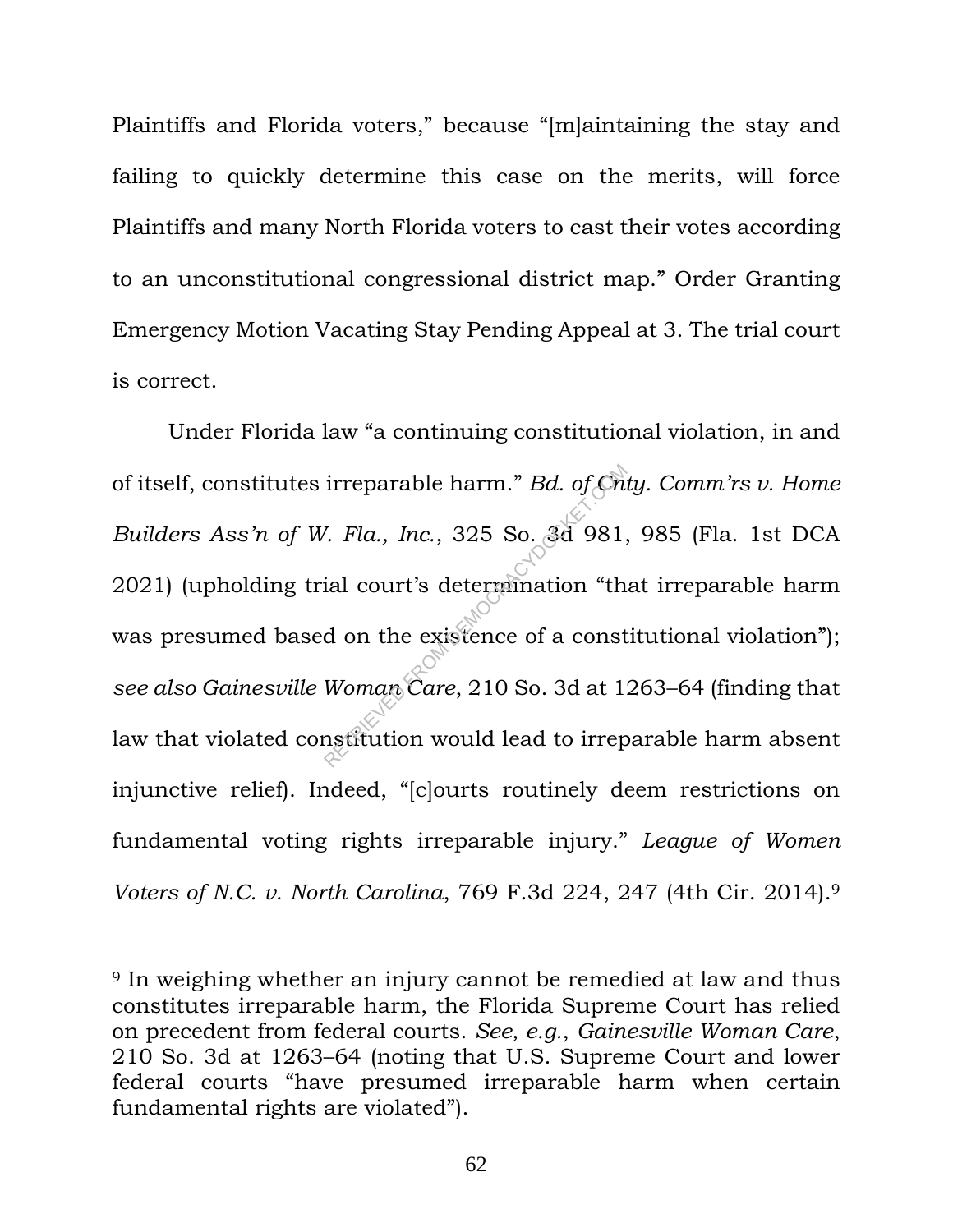That is because "once the election occurs, there can be no do-over and no redress" for voters whose rights were violated. *League of Women Voters of N.C.*, 769 F.3d at 247.

If Plaintiffs are forced to vote under the Enacted Plan, therefore, they will suffer irreparable harm. A stay would make that a near certainty. As the trial court found, a remedial plan must likely be implemented within the next few weeks to ensure that the 2022 congressional elections proceed under a lawful districting plan. Order at 18. But resolution of the Secretary's multiple appeals will make that deadline almost impossible to meet. As this Court recognized last redistricting cycle, appeals, and the briefing, argument, and judicial judgment they entail, would severely subtract, if not entirely run out, the time available to the State's election administrators to effect Plaintiffs' relief, no matter how quickly this Court or the Supreme Court acts. *See League of Women Voters v. Detzner*, 178 So. 3d 6, 8 (Fla. 1st DCA 2014) ("To allow the appellate process to take its full course through the completion of review by this court followed by possible en banc review, could potentially put the supreme court in the position of having to delay the remedy."). That is all the more likely here because the Secretary has neither moved on of the Secretary's multiple<br>st impossible to meet. As the<br>vele, appeals, and the brief<br>ney entail, would severely sub<br>vailable to the State's election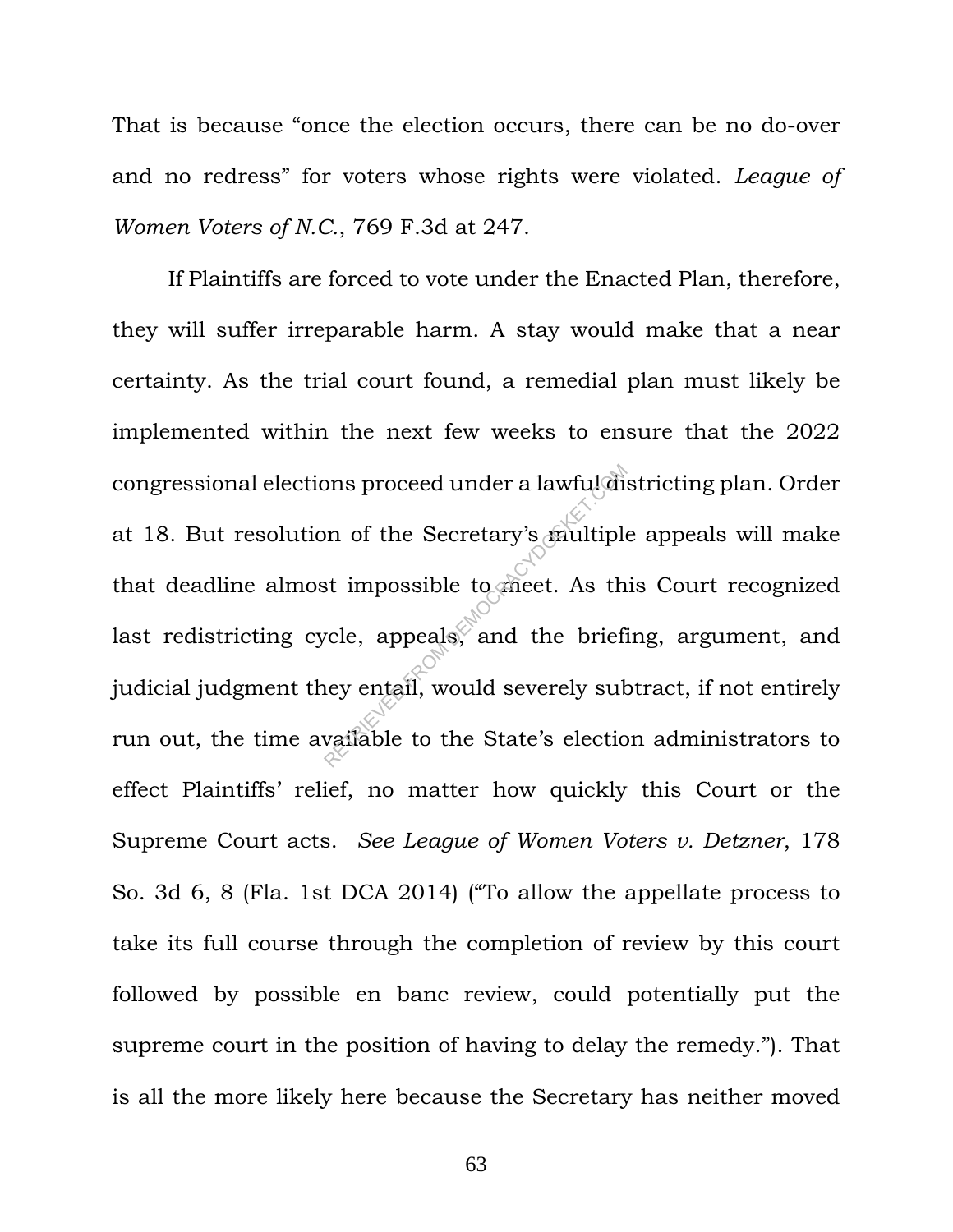to expedite either of its appeals from the trial court's orders nor joined in Plaintiffs' motion to certify their appeal on the merits to the Florida Supreme Court.

The Secretary disputes none of this.<sup>10</sup> Accordingly, the grave constitutional injuries at stake in combination with Plaintiffs' waning window to access relief provide much more than "compelling circumstances" to justify the trial court's decision to vacate the automatic stay. *See Tampa Sports Auth. v. Johnston*, 914 So. 2d 1076, 1084 (Fla. 2d DCA 2005) (compelling circumstances justify vacatur where movant "would suffer definite, irreparable, and irremediable harm to his important constitutional interests" if "the stay were to remain in force during [the] appeal"). e Tampa Sports Auth. v. Jo.<br>d DCA 2005) (compelling circuit would suffer definite<br>to his important constitution<br>in force during [the] appeal")

### **C. The trial court did not err in remedying the violation of the Florida Constitution.**

The trial court "enjoin[ed] implementation of the Enacted Plan" as Plaintiffs requested and exercised its authority to order the Secretary to implement a remedial plan in recognition that Plaintiffs' constitutional injuries could only be effectively remedied if the state

<sup>10</sup> The Secretary simply argues the unremarkable point that the Plaintiffs will not suffer irreparable harm if they lose on the merits. Br. at 52.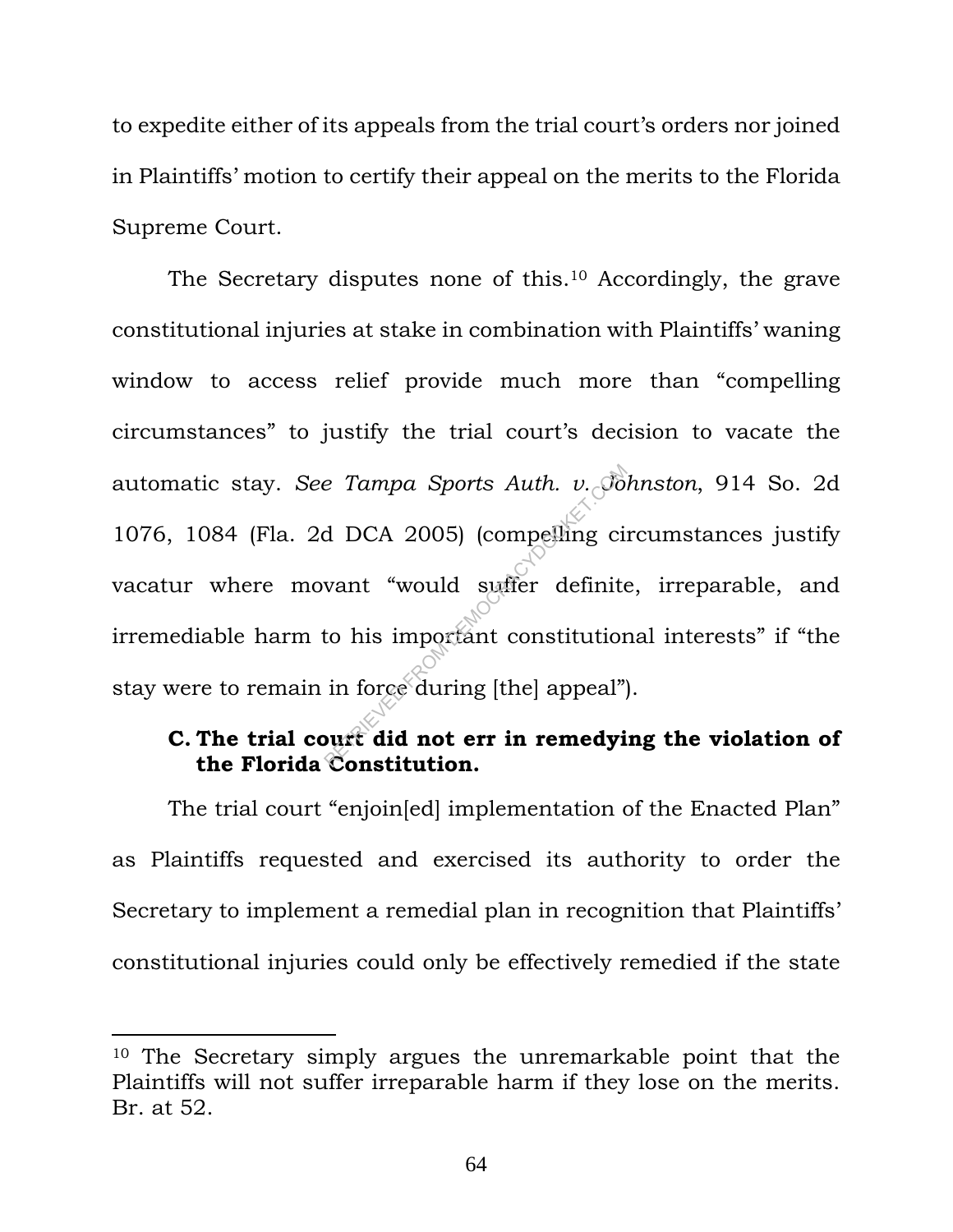adopted a congressional plan in time for the 2022 elections. App. 683. In doing so, the trial court acted pursuant to well-settled United States and Florida Supreme Court precedent.

"[A] temporary mandatory injunction is proper where irreparable harm will otherwise result, the party has a clear legal right thereto, and such party has no adequate remedy at law." *Wilson v. Sandstrom*, 317 So. 2d 732, 736 (Fla. 1975). Critical to this inquiry is whether delaying "the remedy would necessarily involve a denial of the right." *Kellerman v. Chase & Co.*, 135 So. 127, 128 (Fla. 1931) . Applying this standard, the Florida Supreme Court has affirmed mandatory injunctions in cases involving a supply agreement for tomatoes and the procurement of greyhounds for dog racing, in the former noting that to find otherwise would constitute "a denial of the right" because "it is a matter of common knowledge that the tomato crop is . . . perishable," *Kellerman*, 135 So. at 128, and in the latter explaining that a mandatory injunction was necessary to protect "the public interest or rights" in dog racing and the state's revenue therefrom, *Wilson*, 317 So. 3d at 737. "the remedy would necessari"<br>
n v. Chase & Co., 135-So. 12<br>
dard, the Florida Supreme<br>
ons in cases involving a su<br>
rocurement of greyhounds for<br>
o find otherwise would consti

Plaintiffs' right to a constitutionally valid congressional plan is at least as clear and at least as important as the rights associated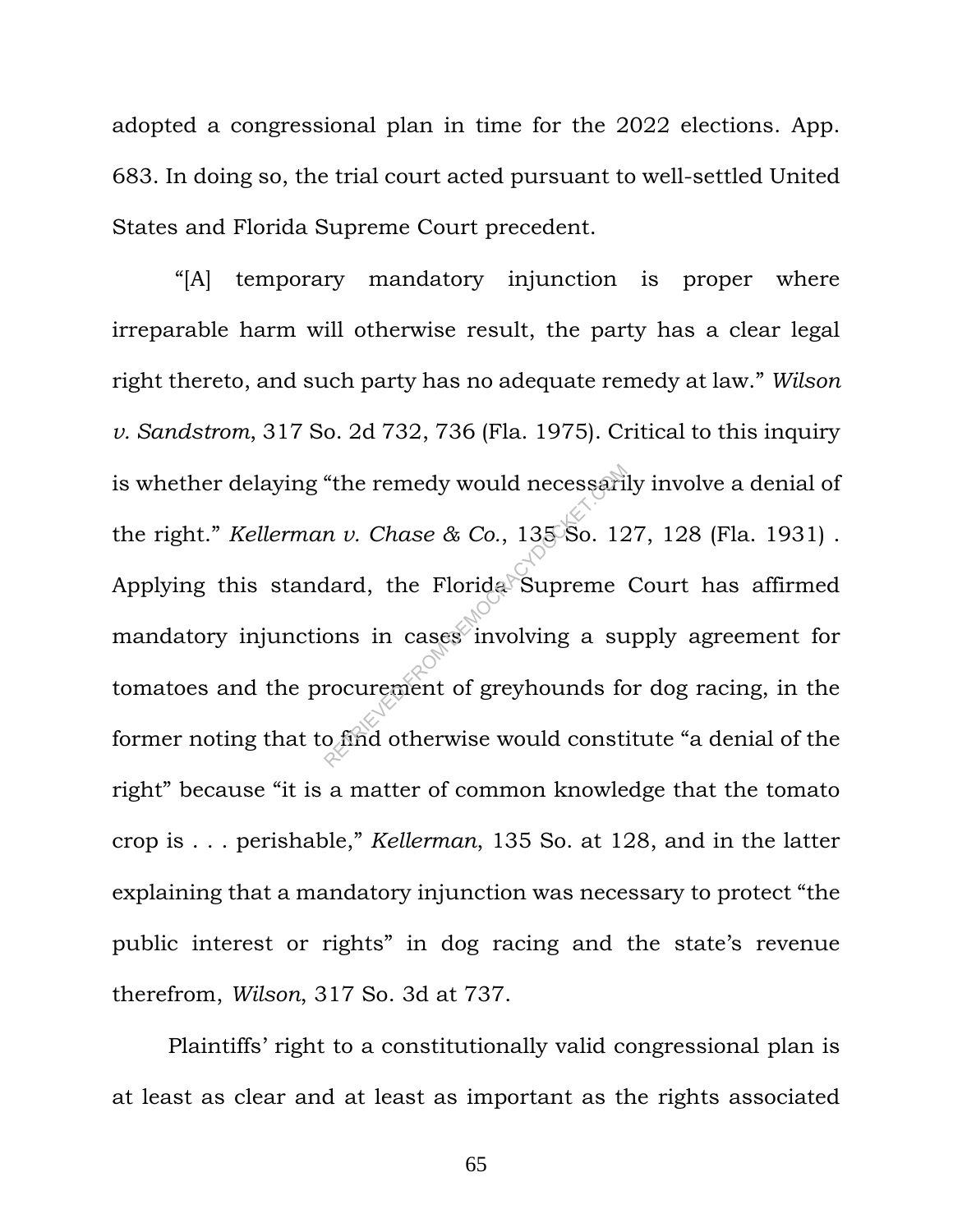with procuring tomatoes and racing dogs. There is no question that the Enacted Plan violates the Florida Constitution, *see supra* Section I(A)(1) and without a mandatory injunction implementing a remedial plan Plaintiffs will suffer irreparable harm for which there is no adequate remedy at law by being forced to vote under an unconstitutional congressional plan in the 2022 elections, *see supra* Section II(B)(2); *see also Bowling v. National Convoy & Trucking Co.*, 135 So. 541, 544 (Fla. 1931) (authorizing courts to issue "preliminary mandatory injunction[s]" to restore the status-quo). As the trial court explained, delaying "the remedy would necessarily involve a denial of the right," *Kellerman*, 135 So. at 128, "because 'once the election occurs, there can be no do-overs and no redress' for the voters who rights were violated," Order at 15 (citing *League of Women Voters of N.C.*, 769 F.3d at 247). a. 1931) (authorizing courts to<br>
principle of the status-query<br>
"the remedy would necessari:<br>
e no do overs and no redress<br>
and no redress<br>
"Order at 15 (citing *League* 

The trial court was thus well within its discretion to grant a mandatory injunction. *See Grant v. GHG014, LLC*, 65 So.3d 1066, 1067 (Fla. 4th DCA 2010) ("The grant or denial of an injunction is a matter that lies within the sound discretion of the trial court."). But the trial court was also acting pursuant to its authority under settled U.S. Supreme Court precedent recognizing that "reapportionment is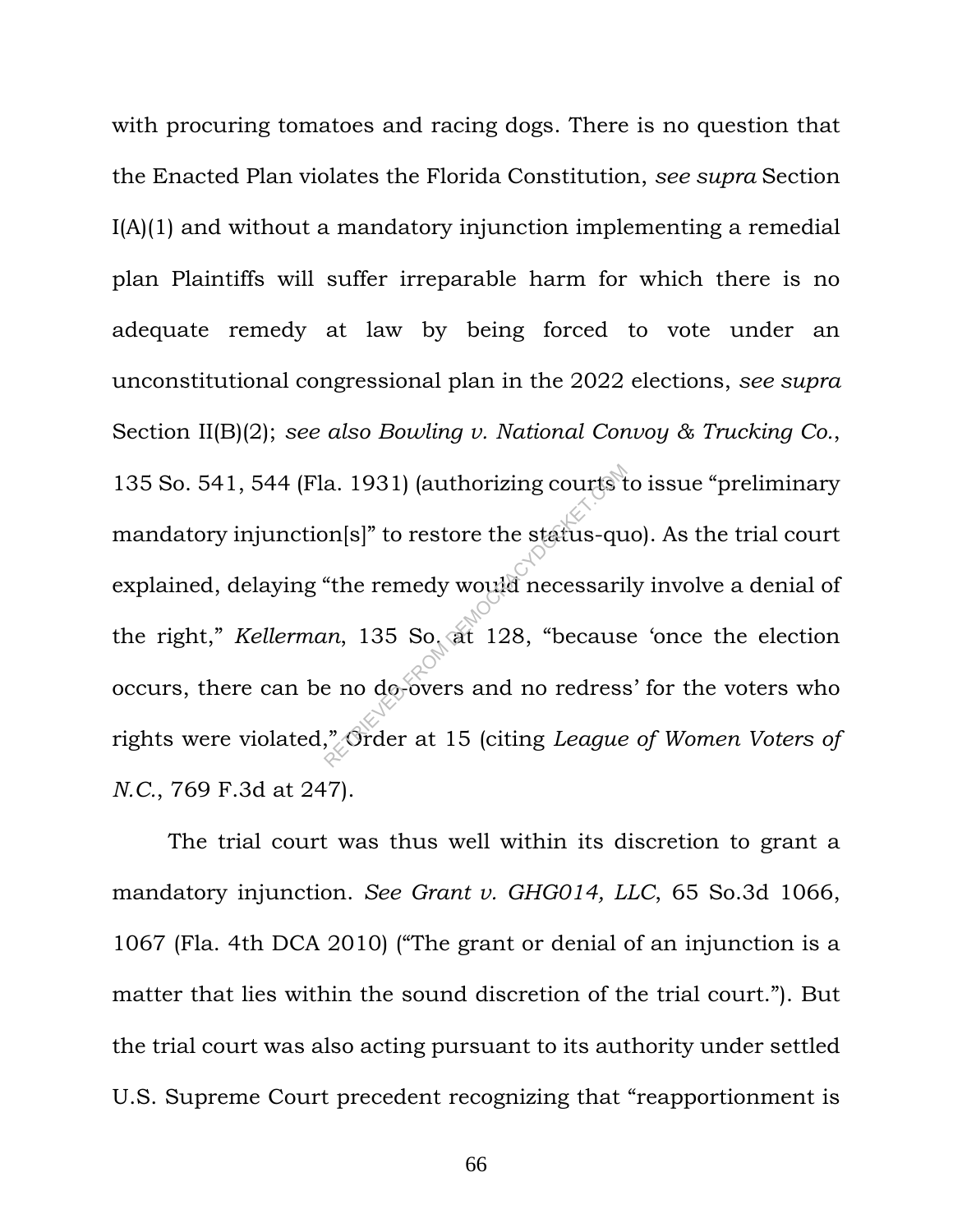primarily the duty and responsibility of the State through its legislature or other body" and as such "[t]he power of the judiciary of a State to require valid reapportionment or to formulate a valid redistricting plan has not only been recognized by this Court but appropriate action by the States in such cases has been specifically encouraged." *Growe v. Emison*, 507 U.S. 25, 33-34 (1993); *see also Branch v. Smith*, 538 U.S. 254, 270, 272 (2003) (finding that federal law expressly authorizes "action by state and federal courts" to "remedy[] a failure" by the state legislature "to redistrict constitutionally"). Such appropriate action includes "adopt[ing] a constitutional plan 'within ample time . . . to be utilized in the [upcoming] election.'" *Growe,* 507 U.S. at 34 (citing *Germano*, 381 U.S. 407 (1965)). orizes "action by state and<br>re" by the state degislat<br>Such appropriate action inc<br>within ample time . . . to<br>"Growe, 507 U.S. at 34 (c

To find, as the Secretary urges, that a mandatory injunction imposing a valid congressional districting plan is inappropriate in a case involving the clear violation of Floridians' voting rights, where delay would render relief impossible, would therefore require ignoring governing precedent from the highest courts of this state and this country as well as common notions of equity. It would also require thrusting the state's 2022 elections into chaos. An order simply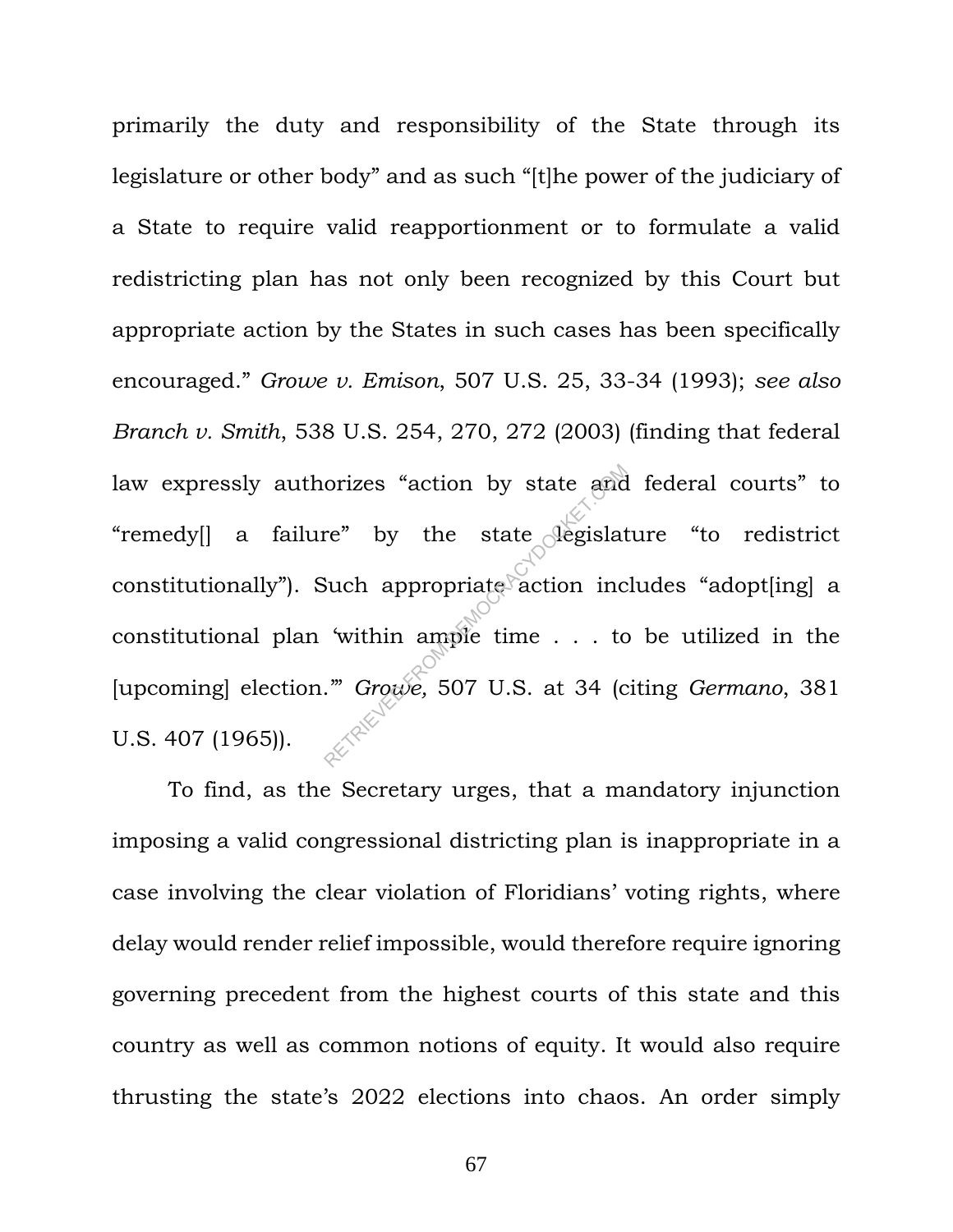enjoining the state's Enacted Map would leave the state without a valid reapportionment scheme and threaten the constitutional rights of every Floridian. Moreover, it likely would have ceded control of the state's congressional plan to the federal courts, *see Growe*, 507 U.S. at 34 (permitting federal courts to intervene where "state branches .

. . fail timely to perform" their duty to validly reapportion), and possibly require the state to conduct at-large elections, *see Branch*, 538 U.S. at 274 (explaining federal law requires at-large elections when a state has not been validly redistricted). Neither Florida nor Federal law require such extreme consequences. Explaining federal law require<br>ot been validly redistricted).<br>such extreme consequences.<br>Appellees request that the<br>compution to reverse the tria

**WHEREFORE**, Appellees request that the Court deny the Secretary's emergency motion to reverse the trial court's vacatur of the stay.

Dated: May 18, 2022 Respectfully submitted,

/s/ Frederick S. Wermuth Frederick S. Wermuth Florida Bar No. 0184111 Thomas A. Zehnder Florida Bar No. 0063274 **KING, BLACKWELL, ZEHNDER & WERMUTH, P.A.** P.O. Box 1631 Orlando, Florida 32802 Telephone: (407) 422-2472

Christina A. Ford Florida Bar No. 1011634 Joseph N. Posimato+ **ELIAS LAW GROUP LLP** 10 G Street NE, Suite 600 Washington, D.C. 20002 Phone: (202) 968-4490 Facsimile: (202) 968-4498 cford@elias.law jposimato@elias.law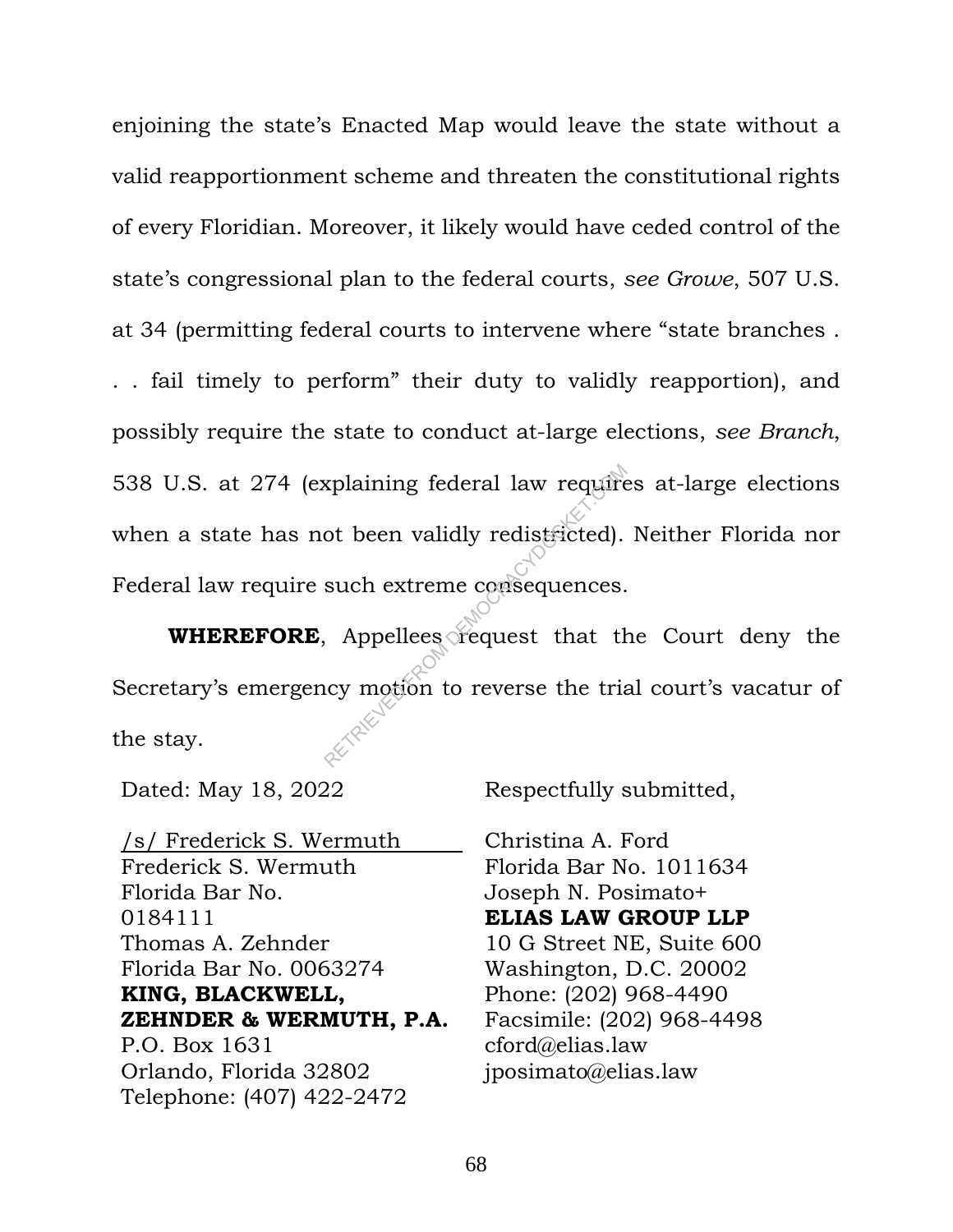Facsimile: (407) 648-0161 fwermuth@kbzwlaw.com tzehnder@kbzwlaw.com

*Counsel for Plaintiffs +Admitted Pro hac vice*

John M. Devaney+ **PERKINS COIE LLP** 700 Thirteenth Street N.W.,

Suite 600 Washington, D.C. 20005 Telephone: (202) 654-6200 Facsimile: (202) 654-6211 jdevaney@perkinscoie.com

RECTAIRD FROM DEMOCRACYDOCKET.COM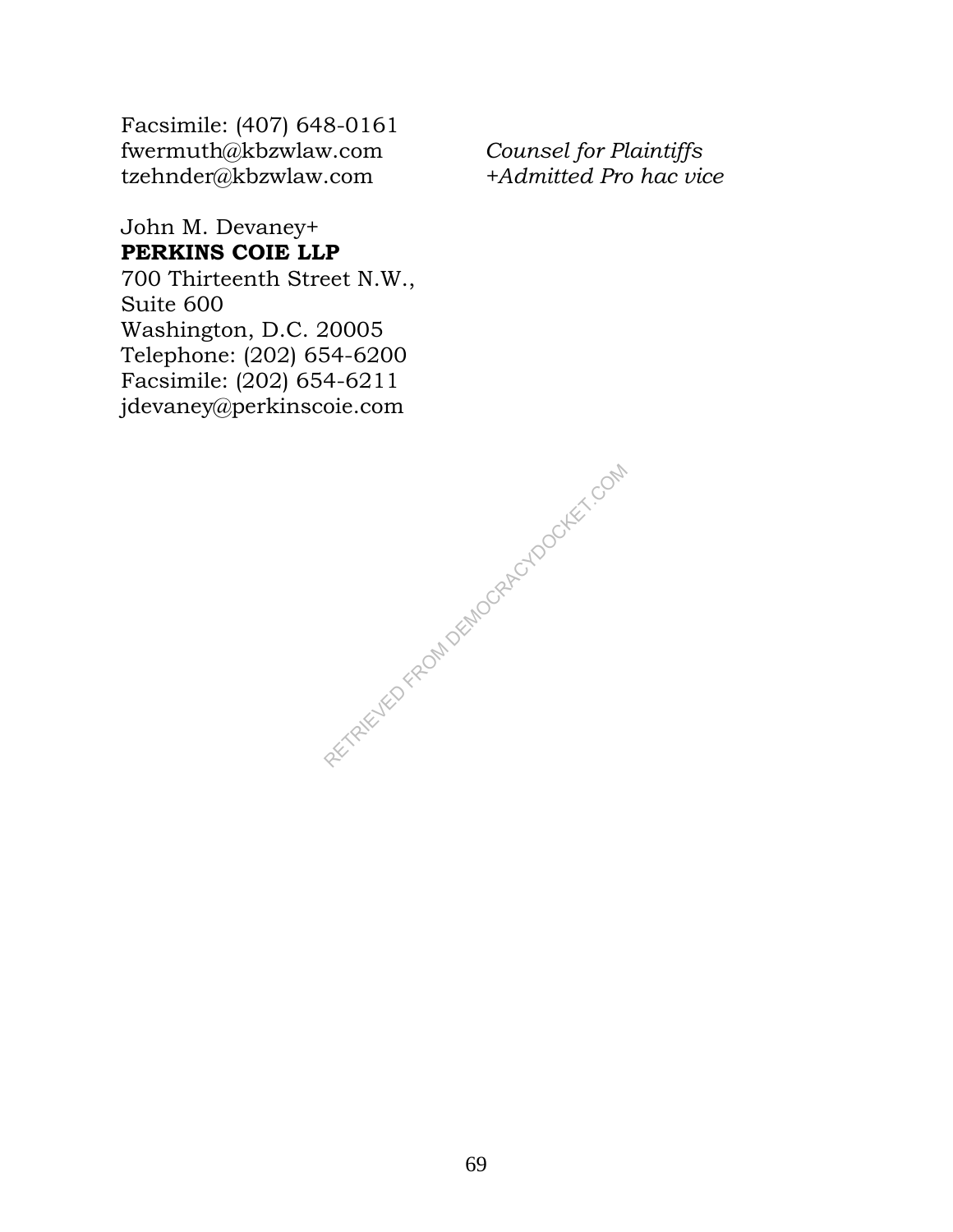## **CERTIFICATE OF SERVICE**

I HEREBY CERTIFY that on May 19, 2022 I electronically filed

the foregoing using the State of Florida ePortal Filing System, which

will serve an electronic copy to counsel in the Service List below.

/s/ Frederick S. Wermuth

Frederick S. Wermuth Florida Bar No. 0184111

*Counsel for Plaintiffs*

## **SERVICE LIST**

Daniel E. Nordby Shutts & Bowen LLP 215 S. Monroe Street Suite 804 Tallahassee, FL 32301 ndordby@shutts.com

*Counsel for Defendants Florida Senate, Ray Rodrigues, and Wilton Simpson*

Ashley Davis Bradley R. McVay Florida Department of State R.A. Gray Building, Suite 100 500 South Bronough Street Tallahassee, FL 32399 ashley.davis@dos.myflorida.com brad.mcvay@dos.myflorida.com

*Counsel for Defendant Florida Secretary of State*

Andy Bardos, Esq. GrayRobinson, P.A. P.O. Box 11189 Tallahassee, FL 32302 andy.bardos@grayrobinson.com SERVICE LIST<br>
Andy Bardos,<br>
Conserved Bardos,<br>
Counsel Sox 1118<br>
Tallahassee, I<br>
301<br>
m robinson.com<br>
ants Counsel for D.<br>
uy Rodrigues, Chris Sprowl<br>
leek

*Counsel for Defendants Chris Sprowls and Thomas J. Leek*

Mohammed O. Jazil Michael Beato Gary V. Perko Holtzman Vogel Baran Torchinsky & Josefiak, PLLC 119 S. Monroe Street Suite 500 Tallahassee, FL 32301 mjazil@holtzmanvogel.com mbeato@holtzmanvogel.com gperko@holtzmanvogel.com